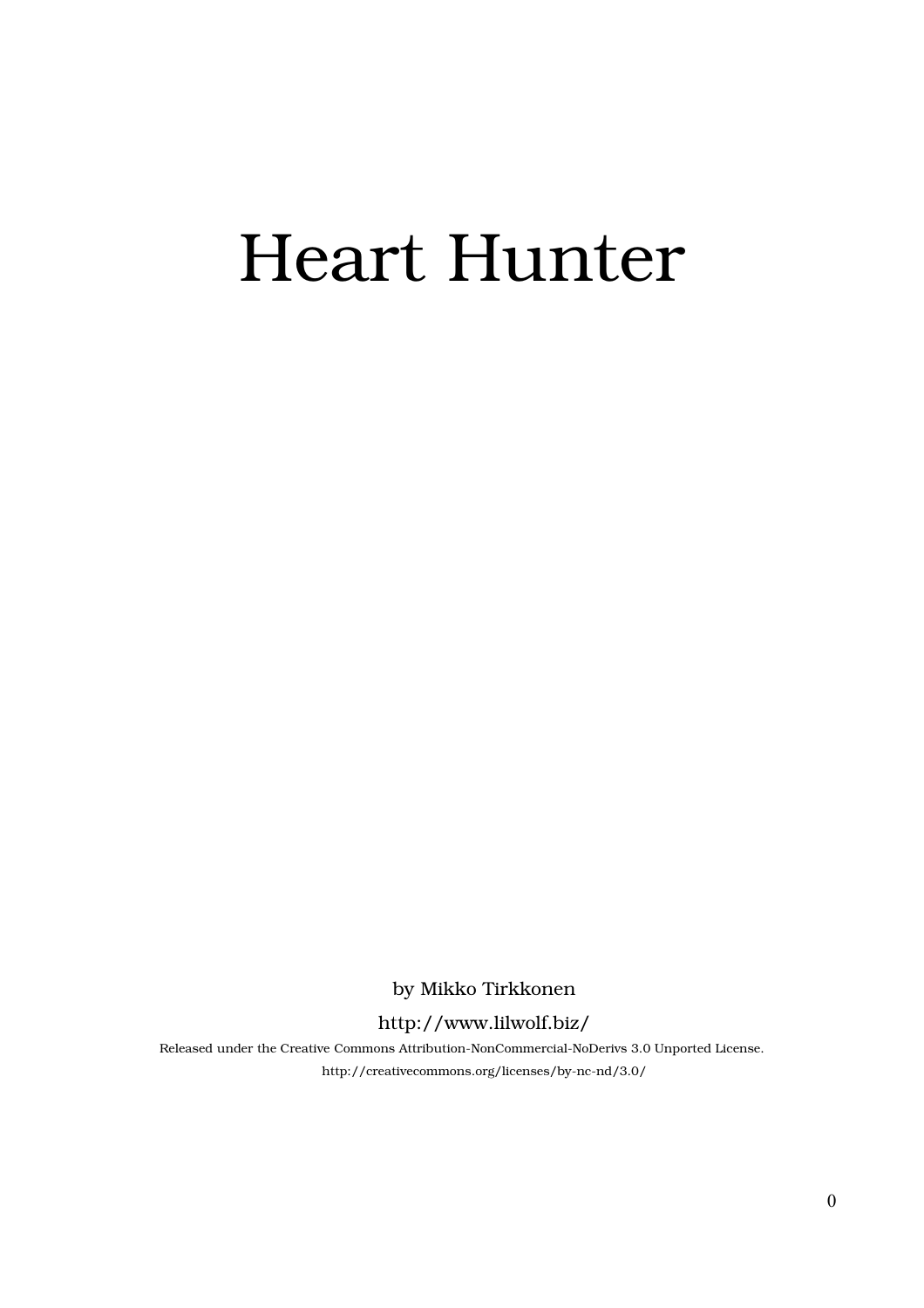## Chapter 1

"Son, there is something you lack in order to become king."

"What is it, father?"

"Chest hair."

"But our kind doesn't..you're the only one.."

"There is a way. It is a secret passed down from king to heir since times forgotten, and I will share the secret with you."

"What do I have to do?"

"You must travel to a place called Earth. It is inhabited by a species much like ours, called humans. You must hunt them, eat their hearts. That will make the hair grow."

"What? Are you fucking kidding me?"

"Do not worry, my son. They are weak compared to us. Your axe will cut them like hay, smash their weak armour, and cut their blades. Their women will fall to their knees to serve you."

"How many must I eat?"

"That..that depends on the quality of the hearts."

"I will kill as many as it takes."

"You must hurry, my son. I do not have much time."

"I will, father."

 $\star$  and  $\star$ 

The bright flash left Verehy temporarily blinded. He blinked to regain his vision. He rubbed his eyes and stared at the ground. The first thing he saw after regaining his vision was the white line painted on the almost black, smooth surface he was standing on.

A high pitched blare made him raise his gaze, only to be blinded by the bright, yellow lights that came towards him with high speed. The lights veered to the side just before hitting him and as it passed by he caught a glimpse of some sort of four wheeled vehicle. He staggered off to the side in surprise until his back hit a stone wall. Beyond it he could see the tops of trees swaying in the gentle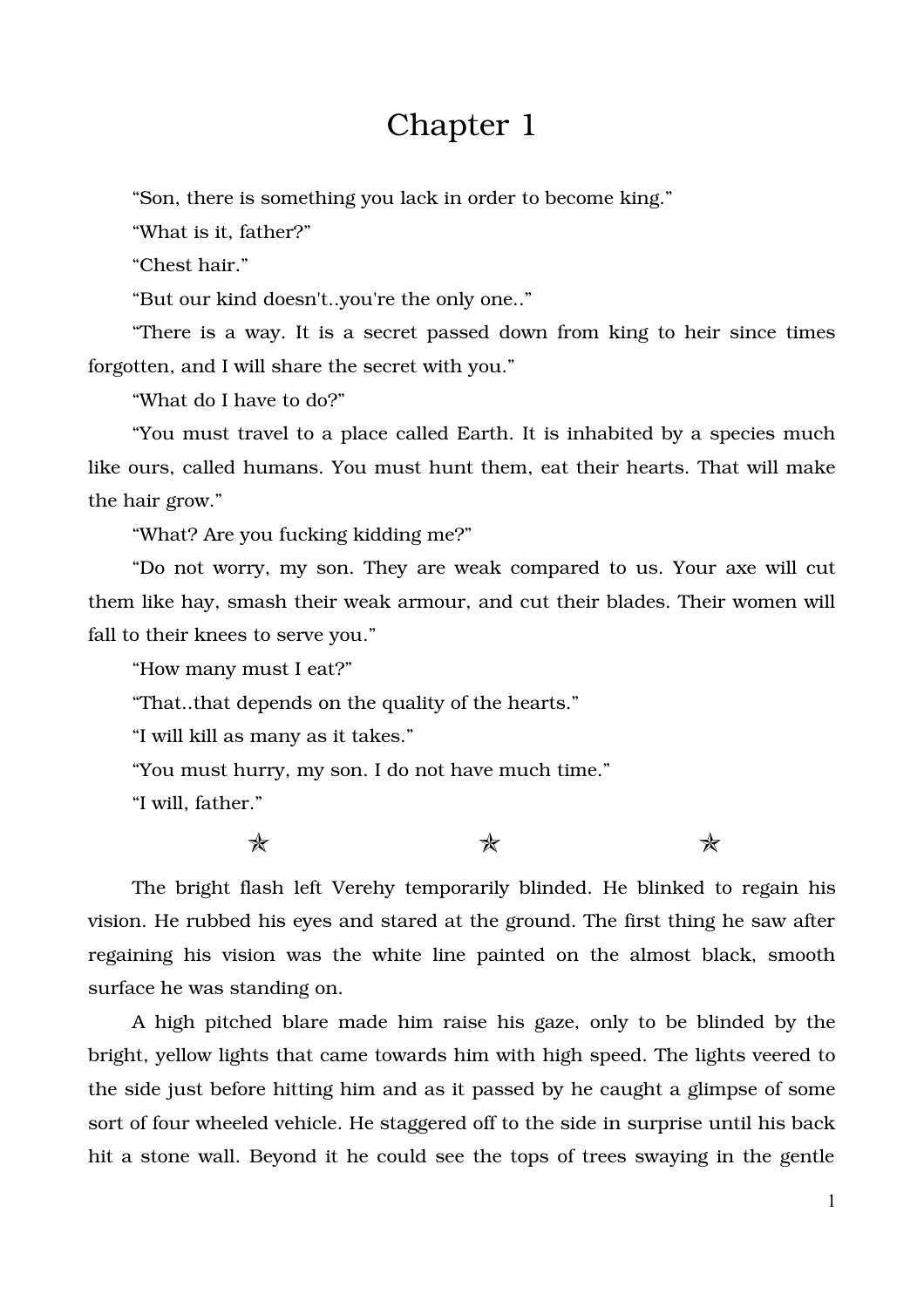wind.

In front of him he saw tall poles that gave the light that pushed away the darkness. Beyond it, a tall building rose with lights shining through windows. He could even see figures passing by them from time to time.

"What have you gotten me into, you shitty old man?"

The night air felt cool against his naked upper body. The leather loincloth he was wearing was the only thing covering any part of him. He put down the two bladed axe from his shoulder and let out a sigh as he rubbed his shoulder. He had expected the travel to take a bigger toll on him, but if a few strained muscles was the only thing he'd have to suffer for it then it had not been that bad.

He ruffled his black hair and sighed again.

"Aa-ah..I suppose I better get to it then."

He grabbed his axe and leapt over the stone wall behind him. The ten foot wall posed no problem for him and the trees behind it seemed to promise a better surrounding for some hunting. But it turned out to not be what he had hoped for.

The trees were sparse and the bushes soon gave way to a smaller paved path lined with smaller versions of the light-poles that had lined the striped path he had landed on.

He heard voices in the distance and headed towards them. Perhaps his first prey would be there. As he rounded a corner in the path he saw four men standing by a wooden shack.

"Hey, hey, check that guy out," one of the men said and they all turned to stare at Verehy. All of them burst out laughing.

"What the hell are you supposed to be? Conan the Barbarian?" demanded one of the men. He had a black leather jacket and his short, combed back black hair glistened in the light.

His three companions laughed again.

"That new Conan movie really sucked," started one of them as the laughter died down. He wore a purple cap.

"You can't beat Arnold," agreed a guy with a red scarf wrapped around his neck.

"Have you seen Ronal the Barbarian? Now that movie is funny," said the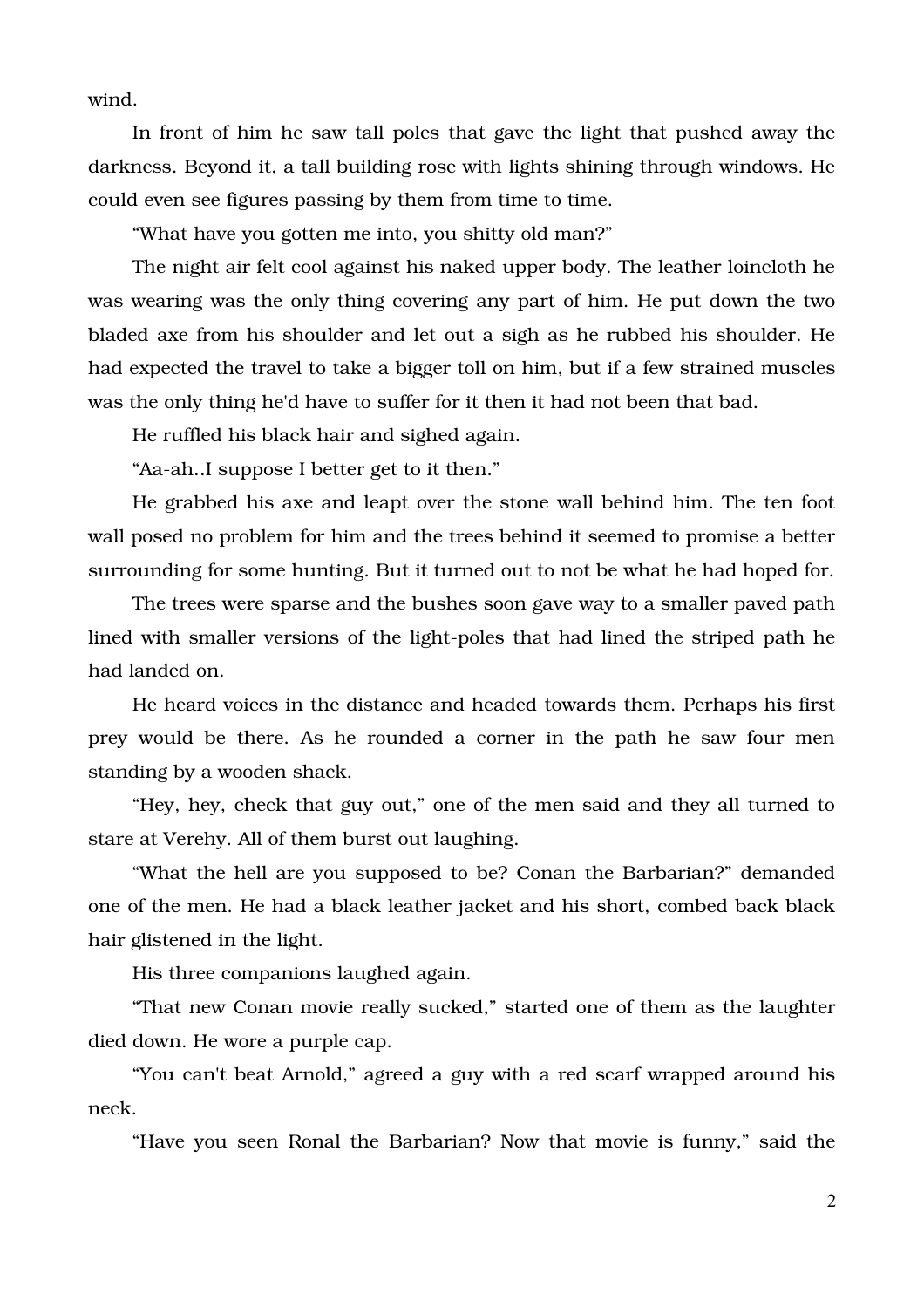man with long red hair.

"What's that?" asked the man with the scarf.

"It's an animated Danish movie.."

Verehy watched with interest as the frustration and anger grew on the black haired man. He rested his axe casually on his shoulder and walked closer as the three men continued to talk.

"You think that axe is real?"

"Maybe he's one of those crazies that go off into the woods and pretend they're knights and wizards."

"Haa! You mean like on that 'LIGHTNING BOLT! LIGHTNING BOLT!' video?" The three men burst out laughing.

"Guys! Shut the fuck up!" the man with the black hair finally yelled and turned to his companions. "You're acting like a bunch of school kids!"

Having shut up his companions he turned around to face the strange man once more. His face met the blade of Verehy's axe with a loud crunch of bone and a red mist that spewed out from the gaping wound caused by it.

His three companions stood there stunned as Verehy ripped his axe out and let the man slump down to the ground.

"Holy shit! You killed him, you bastard! Why did you do that?" shouted the purple capped man and reached behind him. He grabbed a metal pipe leaning against the wooden shack. "We're going to fuck you up good!"

His remaining companions had snapped out of it and managed to find themselves some weapons; a piece of pipe and a metal shovel.

"I need to eat his heart," replied Verehy and raised his axe. Blood dripped from it. Blood dripped down his chest from the splatter splitting the black haired man's skull had caused. "I need to eat all your hearts."

"You twisted motherfucker!" the man with the scarf yelled and came in with a raised shovel. His friends followed suit, hoping to overwhelm the muscled man with their numbers.

It wasn't much of a fight. A massacre might have been a better word for it had there been more than three people left. By the end of it there were three more corpses laying on the ground: one with a split stomach and guts hanging out, one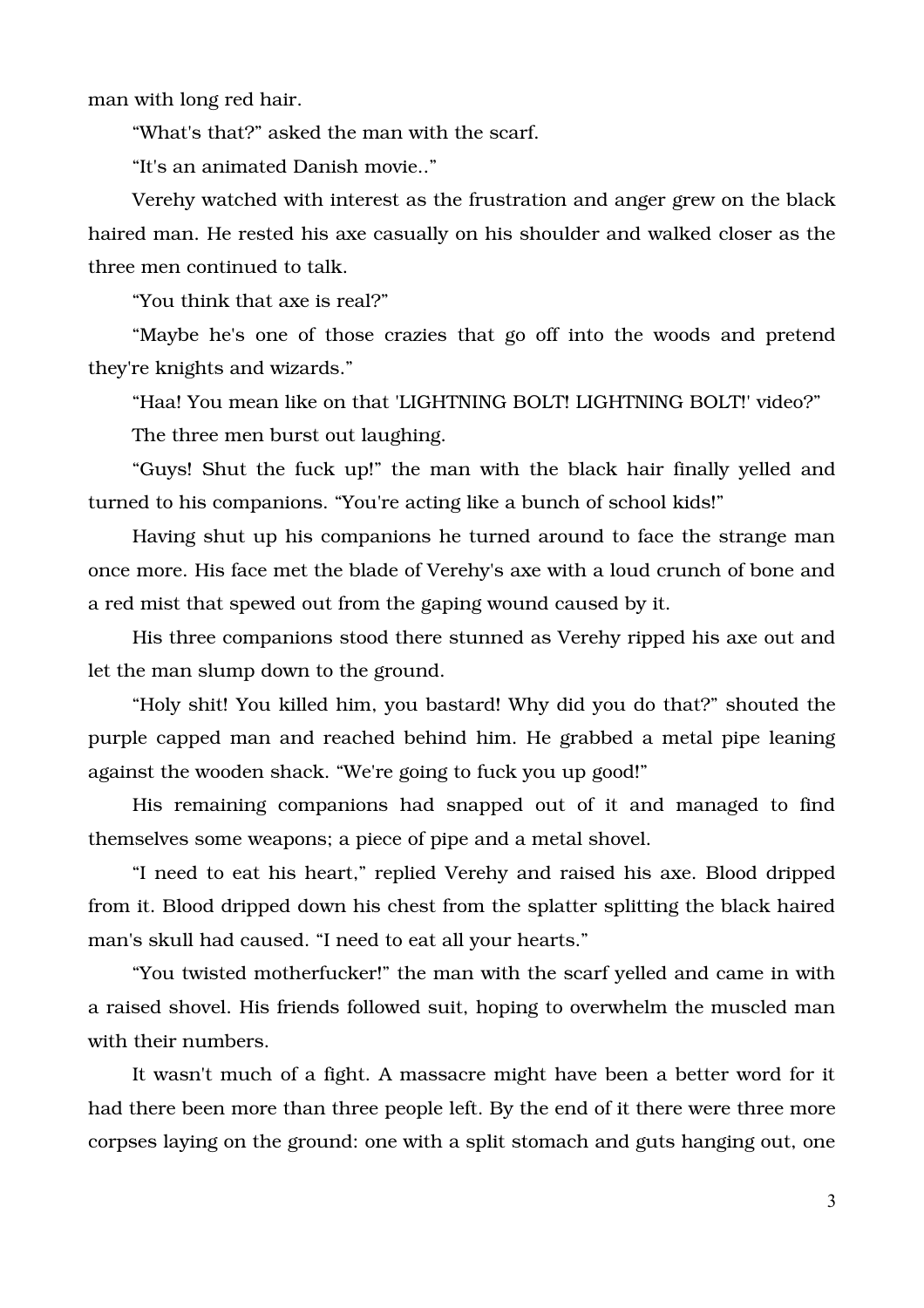with an arm cut off and skull split and one with a cracked chest.

Verehy leaned against his axe and wiped some of the blood from his face.

"Father was right. They are weak."

He raised his weapon and cracked open the black haired man's chest. He knelt down and with his bare hand ripped out a rib and reached down to pull out the heart. It was not exactly the most appetising thing he had seen, but the prize would be worth it.

He took a large bite out of the warm knot of muscle. Blood squirted out and dripped down his chin.

To his surprise it tasted almost sweet in his mouth. While the meat was tough and needed a lot of chewing, the blood made it moist. He wolfed down the first heart quickly and started to carve out his next meal from the purple capped man.

By the time he had gotten to ripping out his third heart the taste and texture had grown on him. If everyone was as weak as the four he had just killed, there would be no problem getting enough hearts. What feasts he would have! Though he was a bit concerned that there was no visible change even after eating two of them.

Just as he was about to rip out the ribs out of his way, a gasp and something hitting the ground got his attention. He turned around and saw a woman with long, black hair standing there. Her hands were raised to her mouth and a bag laid on the ground in front of her. Her white blouse revealed a relatively ample amount of cleavage. Verehy noted her breasts looked to be the kind that would bounce and sway around almost hypnotically if you fucked her hard enough.

He grinned and winked at her before ripping out the ribs and reaching down for the heart. She'd be perfect for a little exercise once he was done with his meal.

The woman let out a scream and turned to run away.

Verehy looked after her for a moment as she ran off in her short skirt. She had a nice ass too.

Then he shrugged his shoulders and started to enjoy his third heart. He'd find the woman later. Just as he was finishing his fourth heart he could hear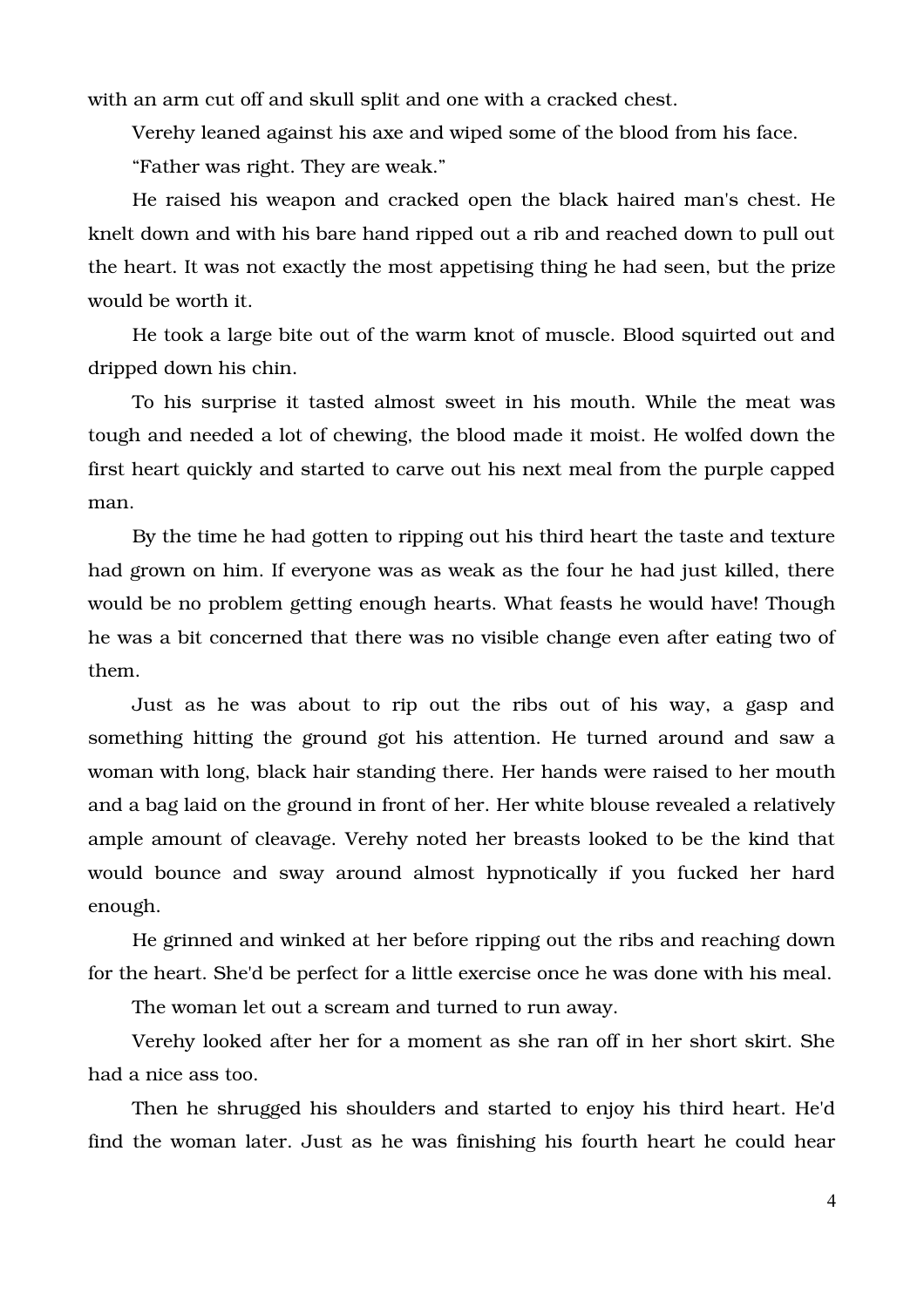sirens in the distance and a short moment later there were running footsteps. Lights flashed between the trees and brushes and eventually honed in on him.

"All right! Drop your weapon, lie down, hands on your head and cross your legs!"

Verehy gulped down the last piece of the heart and shaded his eyes with his hand. He grabbed his axe with his other hand and stood up.

"Put the axe down and lay down on the ground or we'll shoot!"

He ignored them and started towards the voice. The lights being shone on him was annoying.

"Stop!"

Onward he went and raised the axe.

"Shit! Shoot!"

He felt a sharp pain in his chest and left leg.

"That shitty old man!" Verehy cursed.

Then everything went black.

 $\star$  and  $\star$ 

"Is this the man you saw, miss?" the detective asked as his colleague pulled away the white sheet and revealed the black haired man. There was a bullet hole in his forehead and dried blood covered most of his body, but still his features made her think he was handsome. Not that it mattered. The deed she had witnessed was enough to make any sane person be disgusted by him.

Kate nodded. "That's him. He was..sticking his hand inside.." She couldn't continue and turned away from the corpse with a gag. Even if they were separated by a window, it was still hard seeing the same man again.

The detective motioned to the man on the other side to put the white cloth back in place and cart the body off.

"Thank you for your help. We have your statement so you're free to go. Do you need a ride home?" the detective had a warm and calming voice. It helped Kate gather herself.

"No, thank you. A friend is waiting for me outside."

"That's good. Friends are what will help you get over something like this,"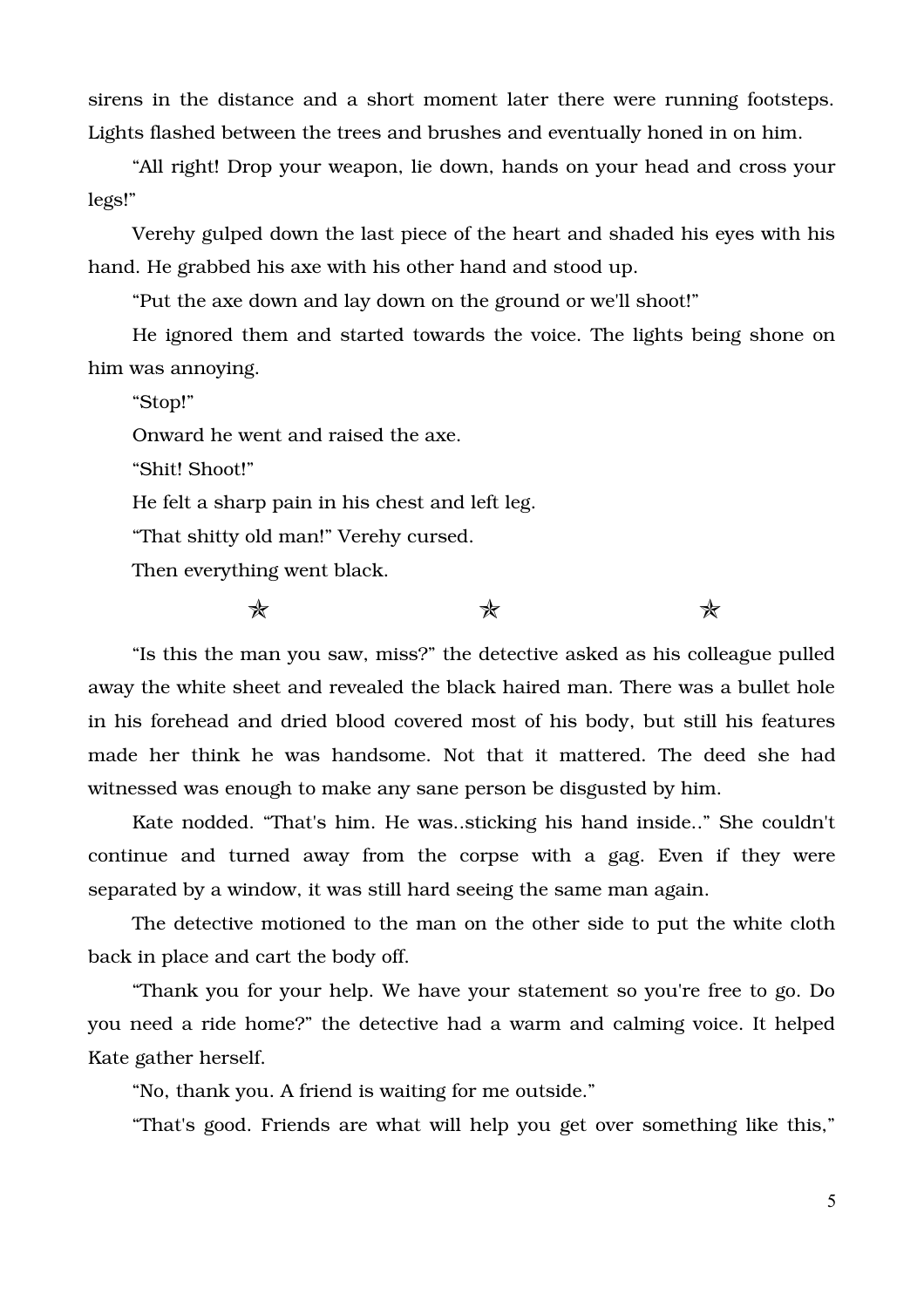said the detective and started to escort her out of the morgue. Kate gave him an uncertain smile and allowed him to show her the way out.

Seeing the long, black car parked on the side-way, waiting for her, sent shivers down her spine. She pulled her bag tighter on her shoulder and walked to her ride. The back door opened and she stepped inside. The door closed and the car drove away.

She had barely sat down when a hand came and slapped her on the cheek painfully hard.

"You stupid bitch! Going to the cops. What were you thinking? You should have come to me!" a man yelled at her.

The hit had sent her sprawling on the seat and she brought a hand to her cheek. "I'm sorry Carlos," she sobbed and pulled herself to a seated position. He slapped her again, this time with a bit less strength. Her head throbbed. "I panicked. The cops killed him anyway so what does it matter now?"

"You're lucky the cops were trigger happy!" the man raged on. "Those were *my boys*! I should have been the one to kill that bastard! You should have called me before anyone else!"

"I'm sorry, Carlos. It won't happen again."

"You're damn right it won't. If it does, I'll carve your heart out myself!"

"I'm sorry.." Kate sobbed before breaking down completely. The man sitting opposite to her looked at her with a mix of annoyance and disdain.

"Come here. Let me see that," the man finally said in a calmer voice and examined Kate's cheek as she leaned in closer. "Ah, it won't even leave a mark." The man gave her cheek a gentle pat and turned his attention to the view passing by them. "I can't have a trophy be damaged. The boys wouldn't like that."

"What do I do now?" Kate dared to ask. "I mean..Ben is..dead.."

It was hard not to think about the man when his name came up. She was certain his opened up chest and split skull would forever be the image that popped into her mind when his name came up.

"Don't you worry. There are always men in need of reward. You'll soon have a new owner. You'll like that, won't you?"

"Yes.." it was said in a quiet voice with her head turned downwards. It was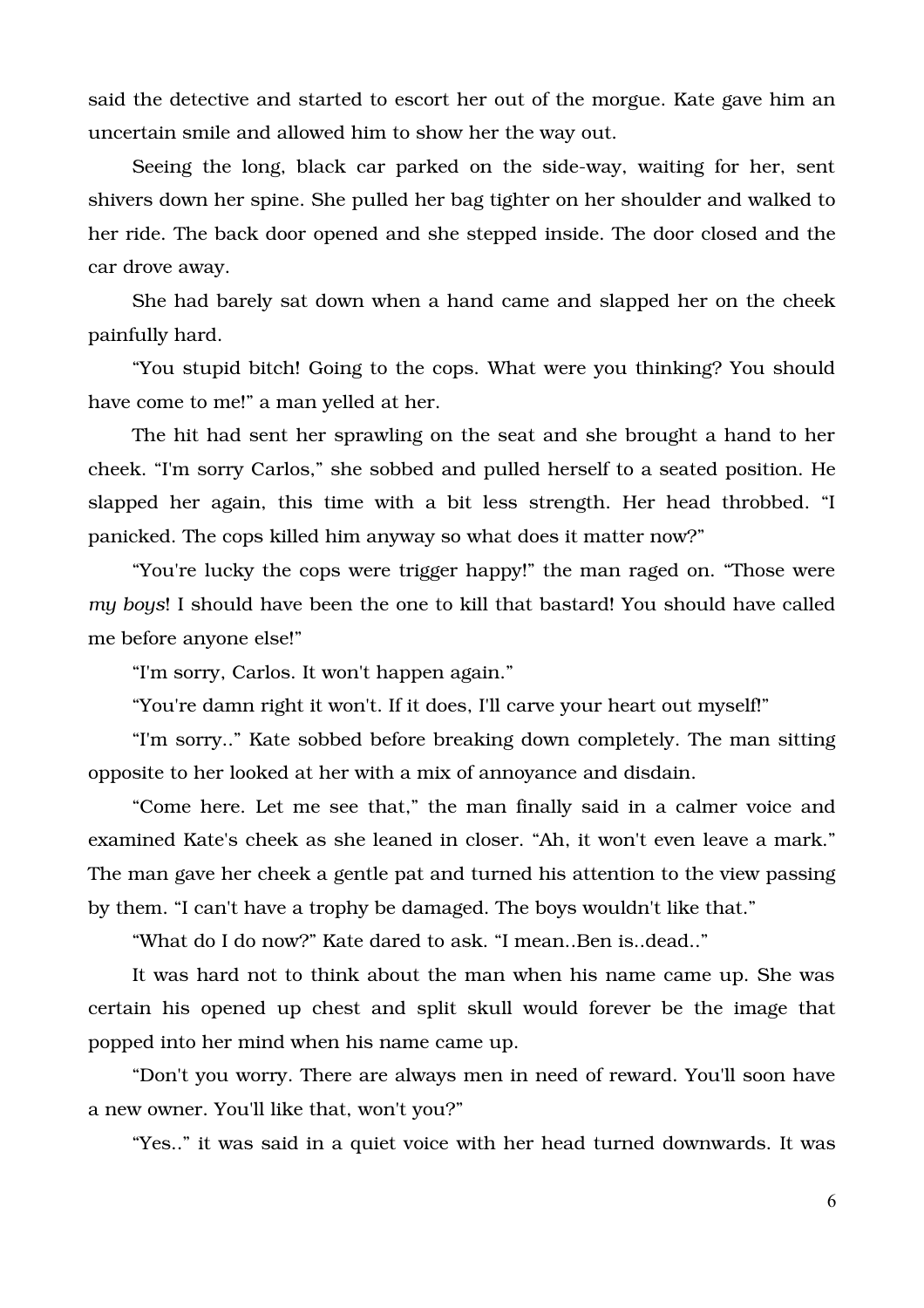only to hide her tears from Carlos.

"For now we're taking you home. I'll call you when I have someone for you to take care of."

"Thank you," said Kate and collected herself. She looked up at the man and gave him a smile she hoped would look like one of gratefulness.

"You're such a pretty girl," said the man and examined her. The skirt she was wearing had hiked high up her thighs, almost high enough to give a glimpse of her underwear. "Almost a shame to use you the way we are. Almost."

The rest of the journey went on in silence. Once they arrived at their destination, Kate let out a relieved sigh when the black car rolled away, leaving her on the side walk in front of her apartment building. With shaky hands she dug out the key from her bag and let herself into the building. The police had been nice enough to return her bag without stashing it away in evidence for months to come. An elevator ride to the third floor soon had her opening her apartment door.

It was quite spacious for a woman her age with a large living room, a separate walk-in kitchen and dining area and a bedroom and a bathroom with a separate shower and a tub large enough for her to fully lie down.

At twenty she was still seemingly jobless and the building she was in was not exactly the cheapest kind. Carlos took care of most of it, and a portion of the rent she paid with her body so she could have a bit more money for personal use.

She knew her life was a fucked up one, but it was the only one she had, and it was mountains better than starving to death on the street.

A sudden wave of disgust washed over her and she quickly ripped off her clothes and ran to the bathroom. For a long time she gagged with her head down the toilet, but nothing came out. Finally she made it as far as the shower and turned it on. For a long time she sat there, on the floor, while the hot water rained on her.

#### $\star$  and  $\star$

It was dark and cold when he woke up. His head banged up against the cold metal surrounding him before he realized that he was in a confined space with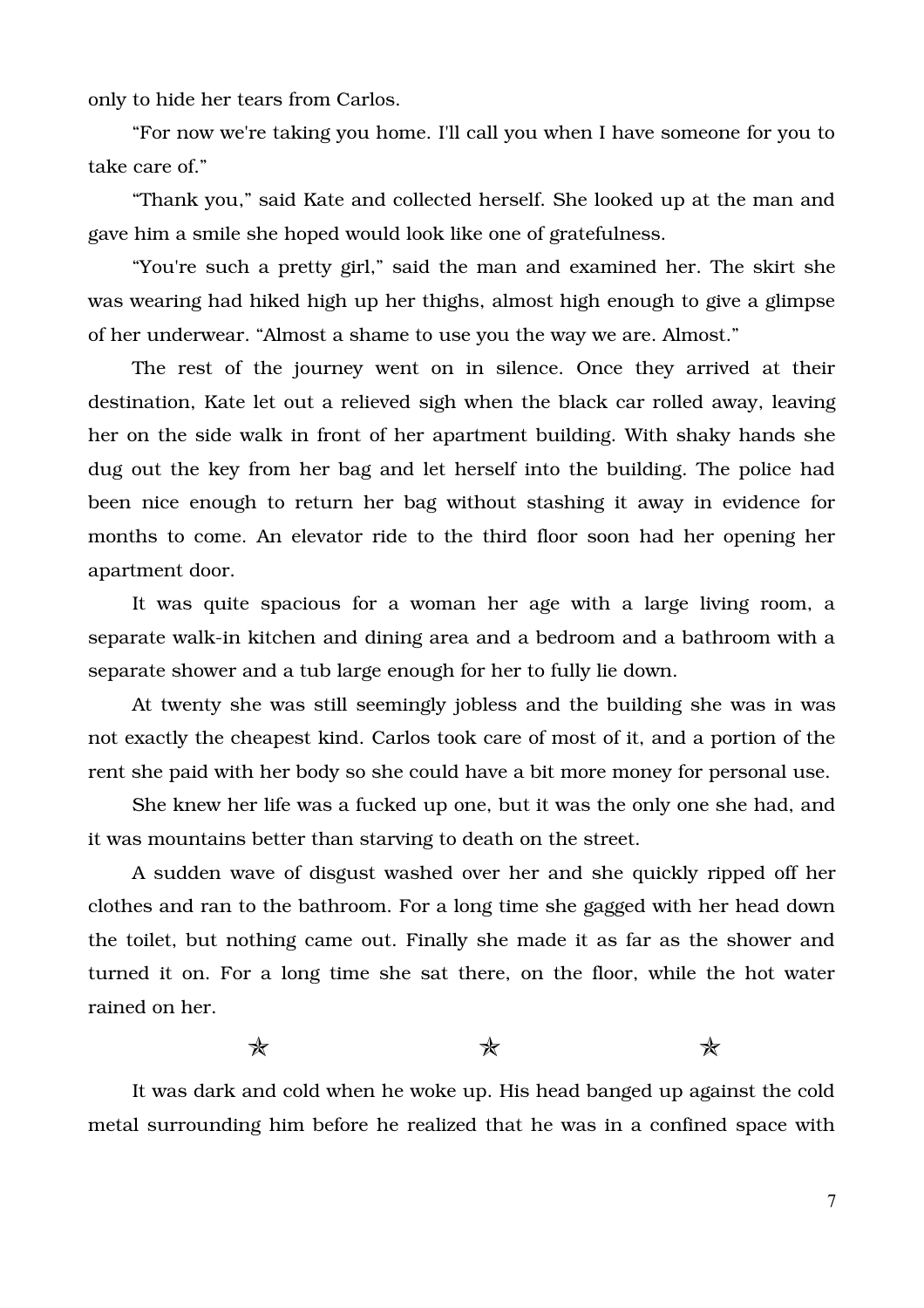barely enough room to move his hands. He ripped away the cloth covering his face and tried to see where he was.

All he could see was blackness.

He knocked around with his hands and feet to try and find the limits of his confinement. It looked like his feet were the key, so he pulled them back towards himself as much as he could and kicked at the wall.

The door was sent flying to the room beyond it.

Verehy pushed with his hand and the slab he was on slid out into the room. His feet touched the cold floor as he flung his feet over the side and sat on the metal slate.

His head still throbbed and as he felt around the sore spots on his body he could tell he had been injured. The holes were mostly healed now, but the one on his forehead must have been the one that had shut him down completely for such a long period.

"That shitty geezer. If he's not already dead I'll rip his throat out myself."

The white cloth slipped off him as he stood up. He looked around, hoping to find his axe and loincloth, but there was no such luck. All he spotted were some scalpels laying on a tray. He quickly grabbed them while examining the dimly lit room. He pushed open the two doors that led to the better lit hallway and began to explore in the hopes of finding something to wear and something more lethal to wield in his hands. He opened doors along the way and examined the rooms beyond.

It was one such room that was full of lockers that he finally found something useful. He saw clothes in one of the open metal lockers, but none of them fit him. Frustrated, he began ripping open the locked ones. He was not that unusual a size – six feet tall, perhaps a bit more muscular than most – so finding clothes shouldn't have been that difficult.

He saw his image in the mirror on the wall, next to the lockers. He grabbed a shirt from the one most near by and used it to wipe away the dried blood that covered much of his body.

Finally he found a pair of blue jeans that fit him along with a red and black flannel shirt that he could actually button up. In another locker he found a pair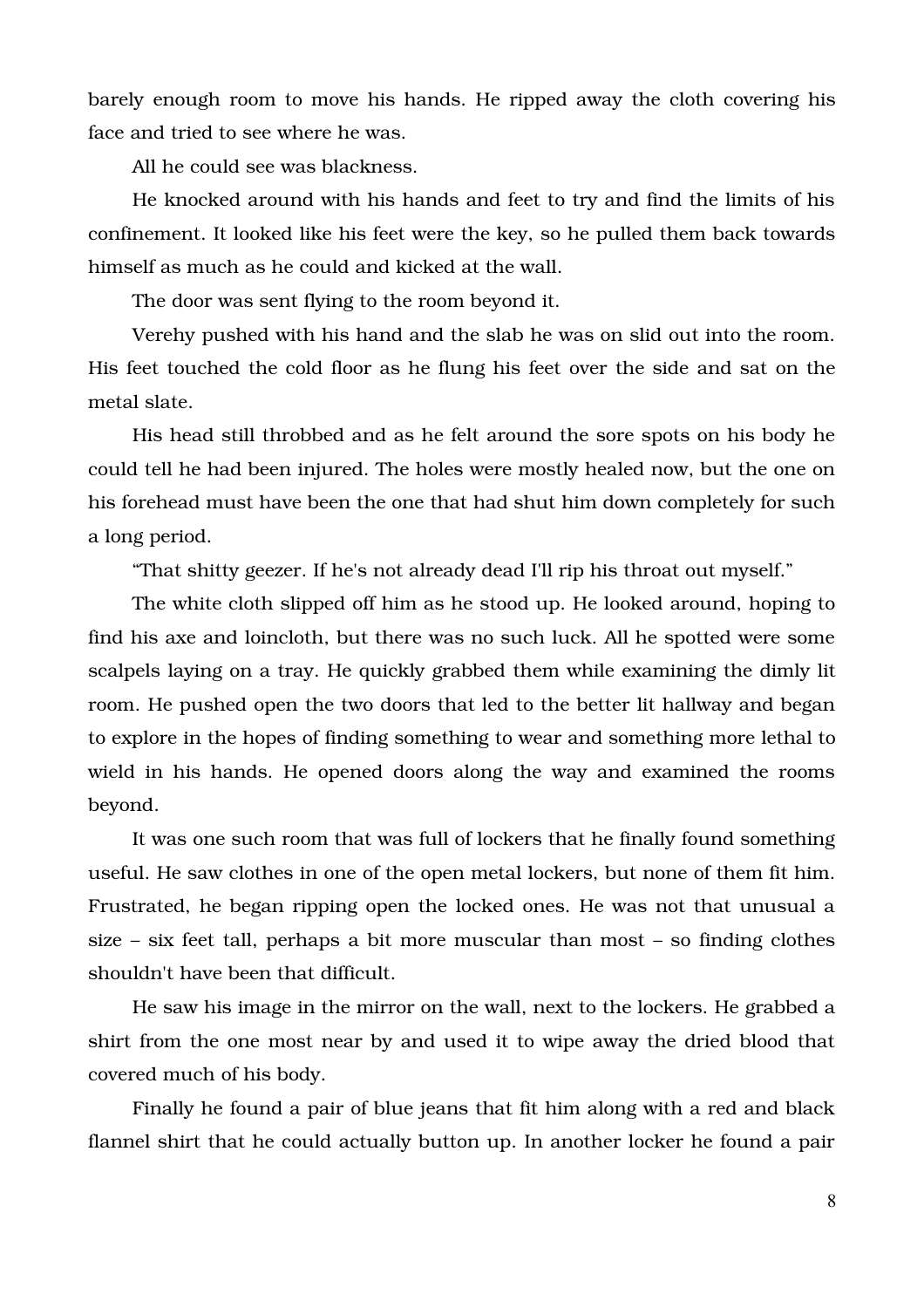of shoes that fit him.

Satisfied that the clothing problem had been solved, he stashed his scalpels in his pockets and started looking for a way out. When he heard voices coming from a room, he stopped to listen. He had learned his lesson and did not barge in trying to take their hearts. It was clear the humans were not the same his father had had to deal with. They had evolved and advanced their knowledge.

He would not take them lightly again.

"What was that woman's name again?" a male voice asked. "The one that witnessed that thing in the park?"

"You mean the one where someone ate the heart from four people?" asked another.

"Yeah, that one."

"Kate, I think it was."

"It says here she lives on the corner of  $73<sup>rd</sup>$  street and Howard Avenue. That's quite a place for someone her age."

"You know young people these days. Living off their trust funds."

"Yeah, I suppose."

"Why are you so interested in her?"

"Oh, I just forgot to ask her something. No matter. I'll call her or go visit tomorrow."

"Yeah, it's late. Best let her rest now."

Verehy sneaked past the door and over to a pair of doors with a green lit figure of a man running out above it. The symbol was clear enough to understand. He found himself in a narrow alley with trash bins and a stray cat hissing at him. He paid the feline no attention and started towards the end of the alley. It opened up to a wider street with cars whizzing by and a few people walking on the sides.

He spent a moment just looking around, trying to comprehend the world he had been put in. The buildings surrounding him were tall and they stretched as far as he could see down the street, both ways. He could not even begin to imagine how many people there were packed into the area.

"That shitty geezer. Didn't bother to mention they were smart enough to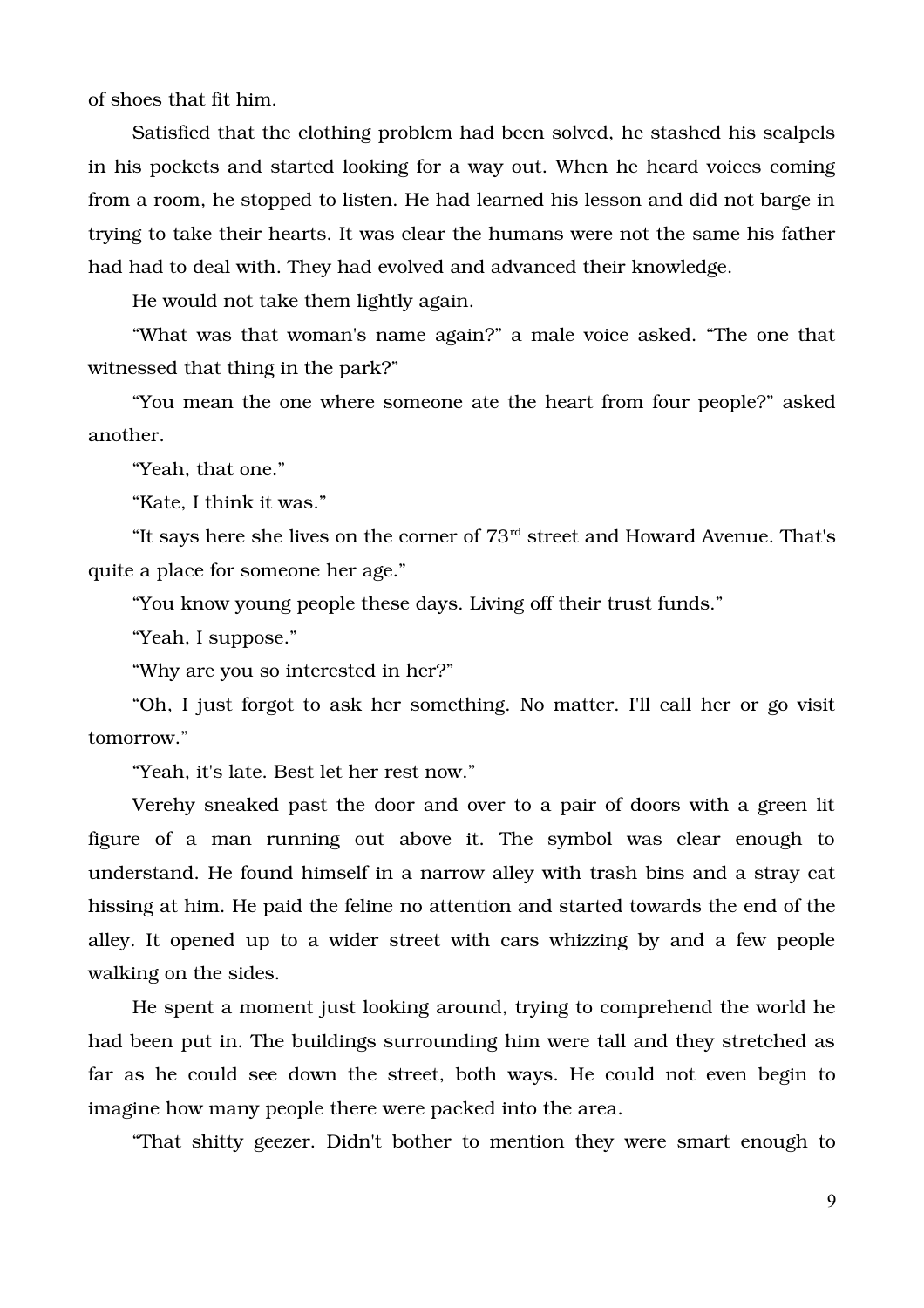build things like this."

With no better plan, he closed his eyes and took in a deep breath. The wink he had given her should have been enough. It took a moment, but soon he felt her presence pulsing from north of his position.

"Found you," Verehy muttered with a grin. He'd have his fun for the evening. He started down the street, all the while sensing how he got closer to his prey. People paid no attention to him. He blended in with his new clothes.

It did not take him long to find himself in front of the apartment building, looking up at the third floor windows.

#### $\star$  and  $\star$

How long she had sat under the shower, she had no idea. Her fingertips were wrinkly so it had to have been a while. The running water had done very little to make her feel better. At least she had stopped gagging, but still she felt miserable.

Finally she stood up and turned the water off. She grabbed the white, fluffy towel from the rack and dried herself off before wrapping the towel tight around herself.

Kate was shocked to see how pale she was when she wiped the fumes from the mirror. Her stomach growled, reminding her that she had not eaten since morning.

"That must be it. I just need some food. Then I'll feel better," she said to herself and exited the bathroom. She made her way to the fridge and pulled out a slice of pizza that had been left over from the day before. She dug out a plate and stuck the slice in the microwave. She looked out through the balcony doors while the machine hummed. It wasn't much of a view. All she could really see was the apartment building across the street.

With a sigh she turned back to her food as the microwave let out a bell sound. She didn't bother taking a seat or even wait for the slice of pizza to cool down a bit. The hot cheese and tomato sauce burned her mouth, but still she chewed it down. She was hungry enough to ignore it. As she swallowed down the last mouthful, a cold breeze made her shiver. She turned towards the balcony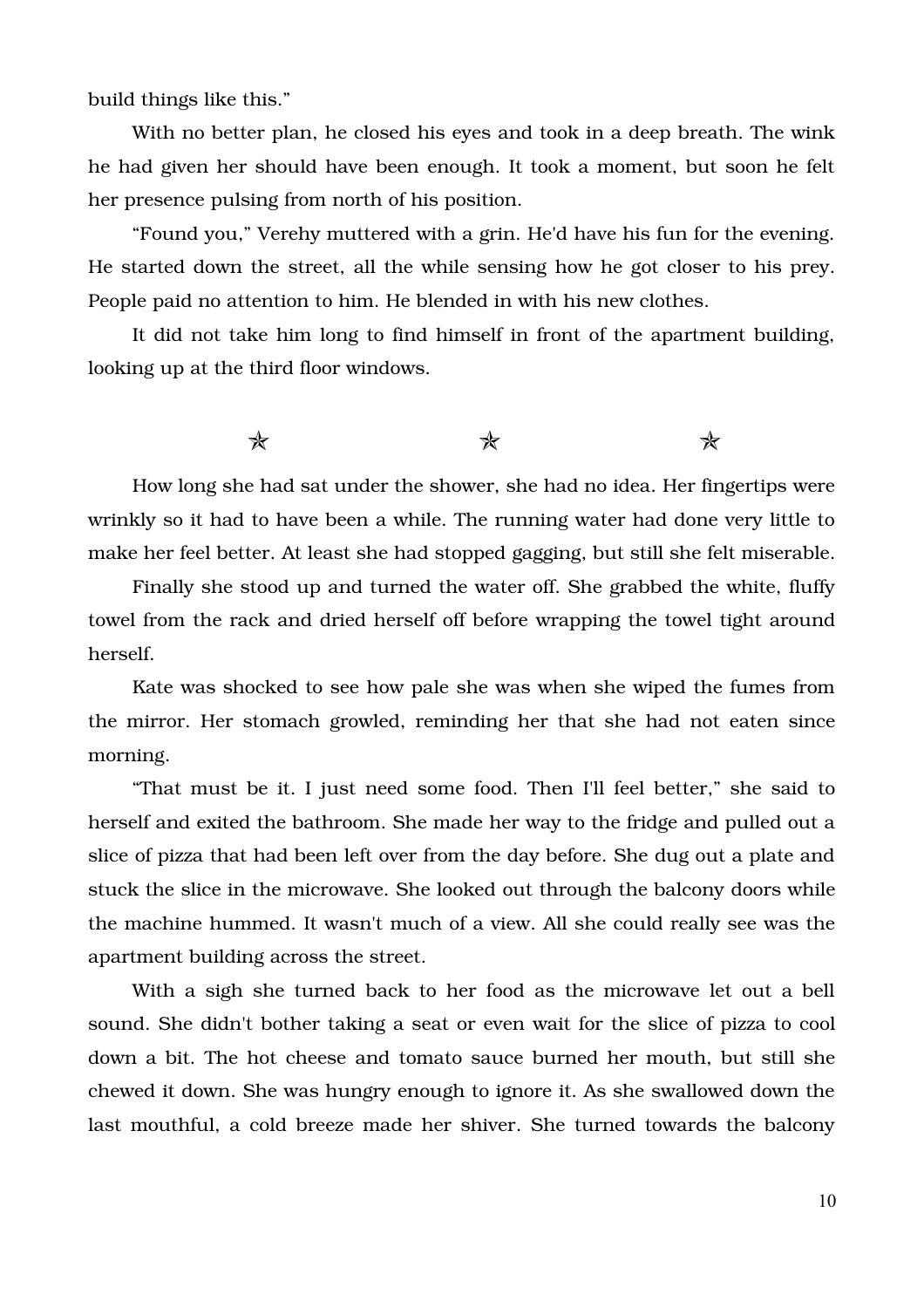door, thinking she had forgot to fully close it in the morning.

She saw the man standing in her living room.

It was the man she had seen laying dead on the morgues metal slab.

Kate screamed and ran towards the door. All she could think of was getting away from the monster. But the man was quick and had an arm on her shoulder before she could even get halfway to the door. She screamed as the man spun her around and slammed her against the wall. The towel fell to the floor.

"No, no, no..you're supposed to be dead!" she screamed and struggled to get free.

Verehy grinned. "Dead? From those tiny holes? Don't make me laugh. You may have advanced from the times of my father, but you've gone backwards when it comes to killing. Had they chopped me to pieces I might have died." His expression turned grim. "Stop screaming and struggling or I'll have to take your heart!"

Kate shut up as best she could, though there was nothing she could do to control her sobs. The man examined her naked body and nodded approvingly. He reached out and grabbed her left breast and gave it a squeeze.

"Just as I thought," he said with a smile as he let go of it.

"What do you want with me?" Kate demanded with a shaky voice. Verehy came closer and pressed the woman against the wall with his own body. He sniffed her wet hair. She looked up at him with terror filled eyes.

"I want to fuck you," the man gently whispered.

There was something about him. Maybe it was the scent of his sweat or the look in his brown eyes, but Kate found it impossible to resist him. The image of him digging out Ben's heart vanished. The image of his blood covered face grinning was replaced by the one smiling down at her.

"All right," she agreed in a quiet voice. A tiny voice still screamed inside her to run away, to fight back, but the thought of saying no and what that would make the man do was enough to crush any notions of denying him. And it was something she had almost expected to hear from him. It was what she often heard from men and obliging with such suggestions was what had allowed her to remain alive on the street and eventually rise to where she was now.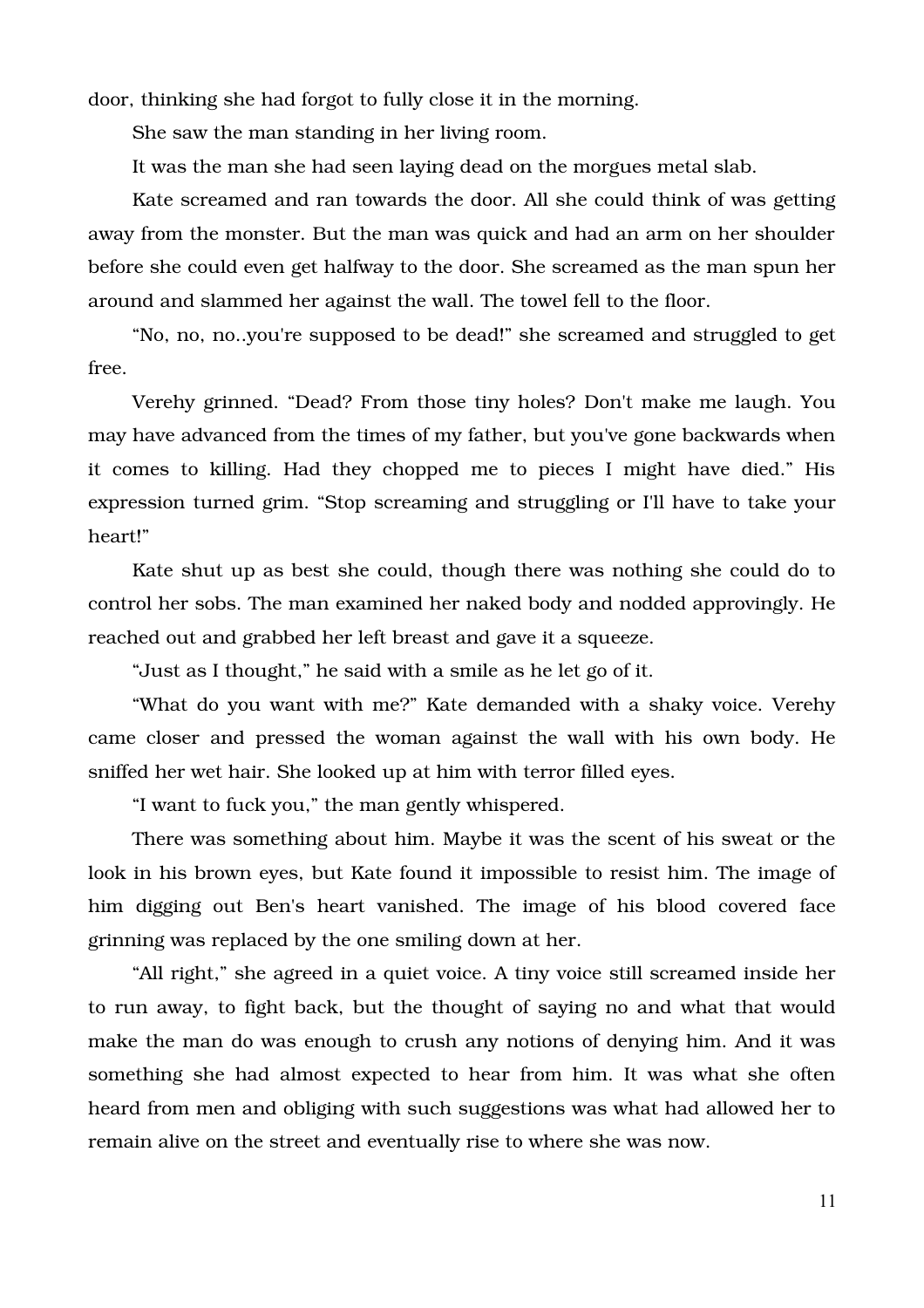And then Verehy swept her away.

He was not gentle and he gave her no room to ease into it as he pushed her towards the bedroom while stripping himself. He simply threw her on the bed and started fucking her. He groped her breasts so hard she squealed in a mix of pain and pleasure. Even when he rolled over and pulled her to ride him, he retained control and his hands never left her body. He gripped her waist and made her feel like nothing but a toy being used to satisfy his desires. His hands roamed to squeeze her ass and breasts so hard she was certain there would be bruises in the morning.

By the time the man had finally had enough, Kate was gasping for breath and she felt tender in places she had not known she had. Her throat felt sore from all the noises she had made, some of pain and some of pleasure. She felt like crying, but the shallow breathing of the man next to her made her do something she had not done with any man before then.

She put an arm across his chest and nestled her head against his side and took in a long breath of his scent. She thought herself mad. What had the man done to her? Why was she not disgusted by what had taken place? Why did she feel as if though a welcome lover was sleeping next to her?

Sleep swept over her and dispelled the conflict raging inside of her.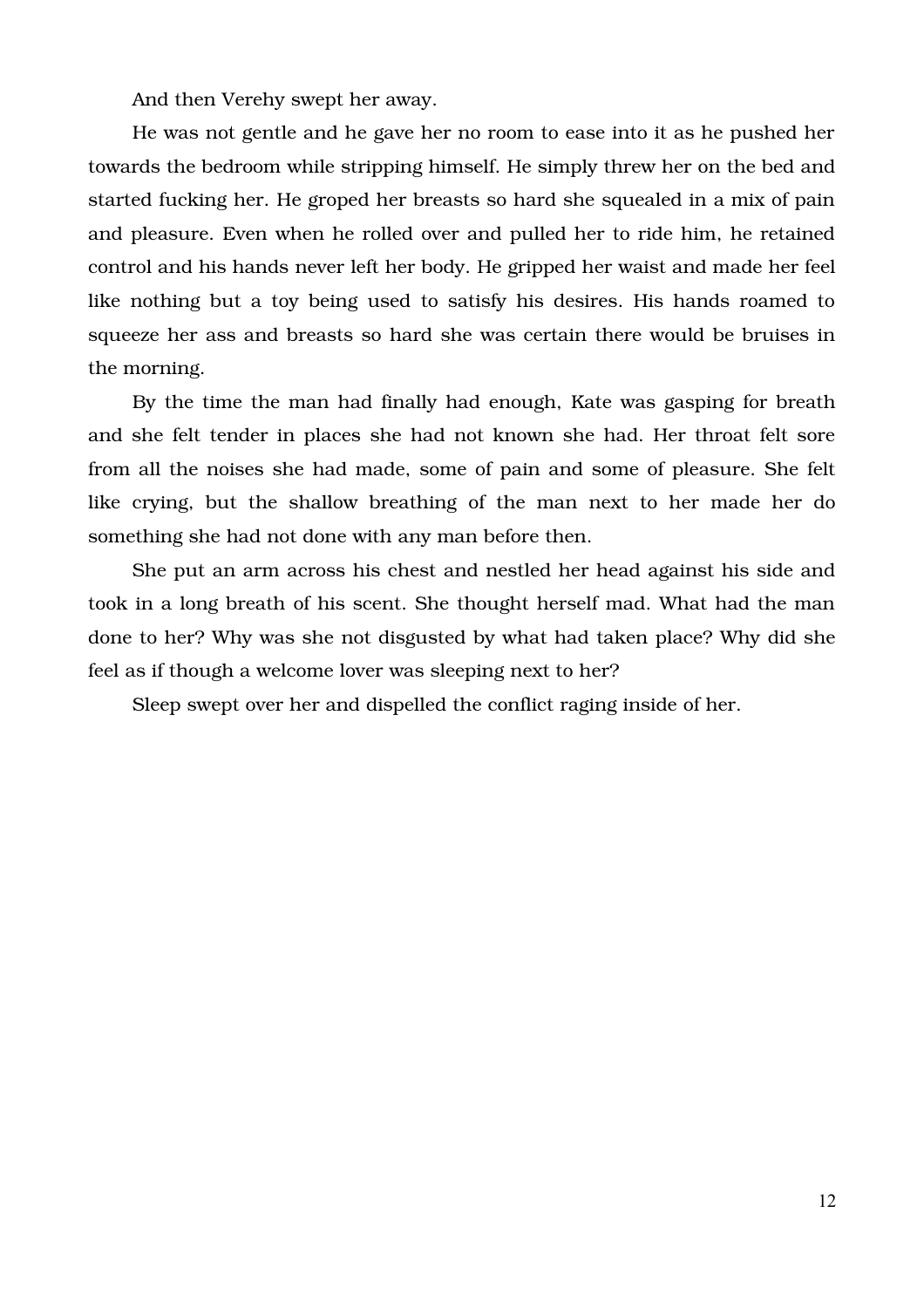#### Chapter 2

Kate woke up with the sun shining through the gap between the curtains. She found herself alone and her heart skipped a beat. Had the man gone away during the night? Then she heard the television sounds from the living-room and realized she had no such luck.

She wanted to stay in bed and hope the man got bored and left, but her bladder felt like it would explode if she did. So – reluctantly – she climbed out from under the blanket. She took a good look at herself in the full body mirrors that covered the cabinets opposite to the bed. She frowned at the bruises on her breasts and ass as she ran her hand over them. The man had been too rough, just as she had feared. She could clearly see where his fingers had dug in deep.

"Could have been worse," she muttered to herself.

There were times when Ben had done worse things. He had enjoyed inflicting pain and it had not been rare for him to tie her up and whip her until her skin was raw. Sometimes he'd use candles and tease her with the hot flames and molten wax. He had not bothered getting the low heat candles usually used for such things either.

Compared to him the strange man had been almost gentle.

Kate grabbed her robe from the chair in the corner and wrapped it around herself. The red fabric felt slick against her skin and let out little rustles as she moved. Then she headed to the living-room and the bathroom.

She found the black haired man sitting naked on the living-room couch. He had pulled the small coffee table closer in and he was busy cutting slices out of a red knot of flesh he had on a plate. It took a moment for Kate to realize what it was.

"Where did you get that?" she asked before thinking it through. She probably didn't want to know.

The man looked up at her. "Some man knocked on the door. He's in the hallway now." He put in a slice of meat with his fork and started to chew on it as he turned his attention back to the television.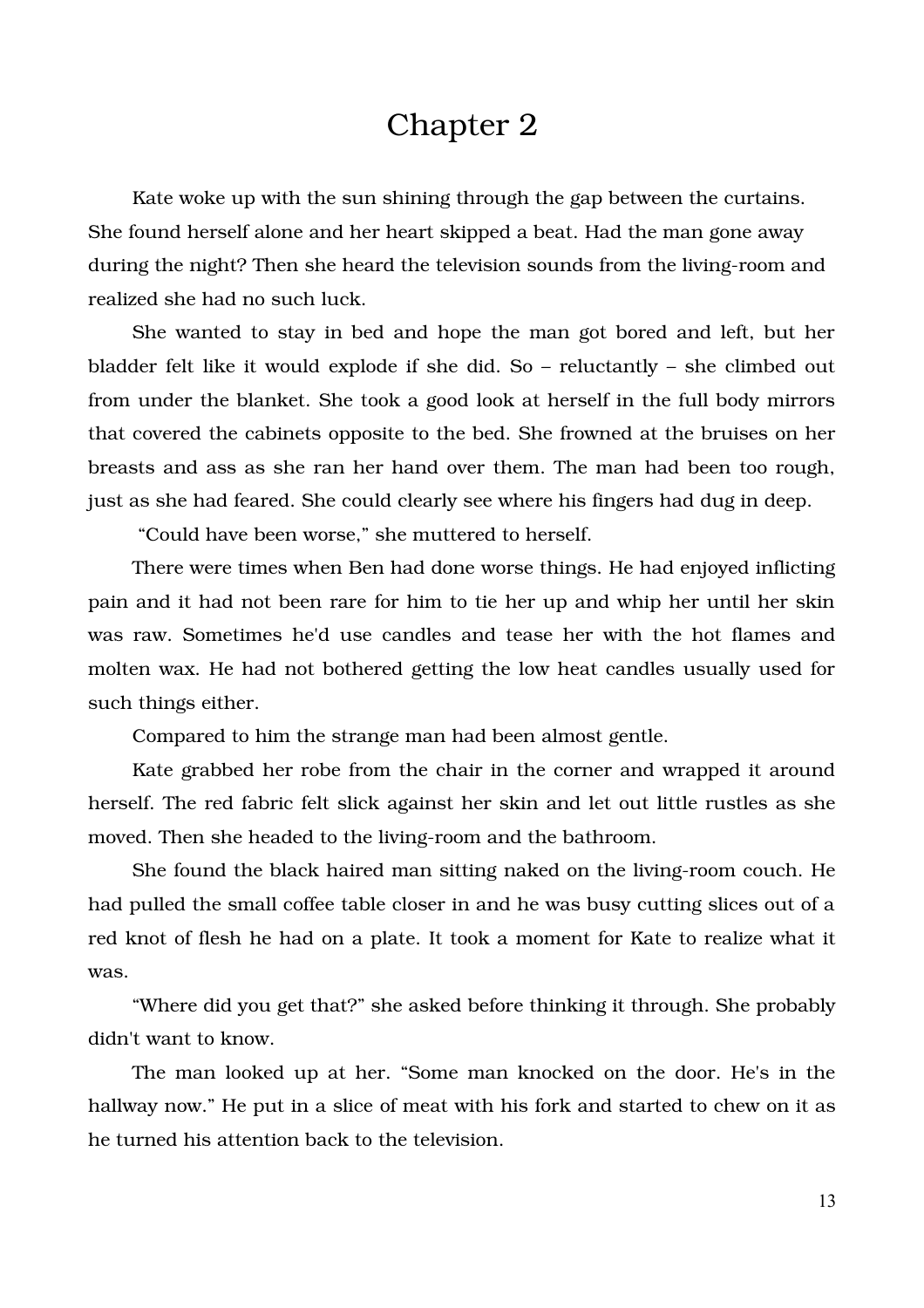The hallway. She needed to go there anyway if she wanted to get to the bathroom. Gingerly, she made her way there and peeked around the corner to the narrow hallway.

She recognized the fat corpse immediately despite the gruesome wound that had opened his throat and the even more gruesome sight of his ripped open chest. It was the first of the month so her landlord had come for his payment.

Kate couldn't really bring herself to mourn his death. The fat bastard always smelled like he had been sleeping in a trash bin and he'd had a bad habit of drooling on her when ever he got on top, though thankfully that didn't happen too often due to his laziness. Most of the time he let Kate do all the work.

Still, the blood and sight of a dead person got to her and she stumbled into the bathroom and gagged. Her whole body shook and tears ran down her cheeks. It took her a good while to gather herself and get around to taking the pee she had so desperately needed.

When she emerged from the bathroom she took great care not to look at the body. The man was still there, though he had finished his macabre breakfast. His attention was fixed on the television and the history document that was playing.

Kate was uncertain what to do. Clearly the man was dangerous. She pondered about calling Carlos. He'd be very interested in hearing the man was alive and somewhere easy to find. That's what she should have done, but she didn't. Instead she stood there and stared at the man from beyond the kitchen counter.

"Is there something you want?" the man finally asked and glanced at her. He grinned. "Maybe a rerun of last night?"

"Why?"

"Why what?"

"Why do you kill people? Why do you..eat.."

"In order to become king."

"Of what?" asked Kate, encouraged by the man's relaxed attitude.

"Of my world."

Kate initially dismissed the response as crazy. Then she remembered what he had been like in the park last night. Wielding an axe with nothing but a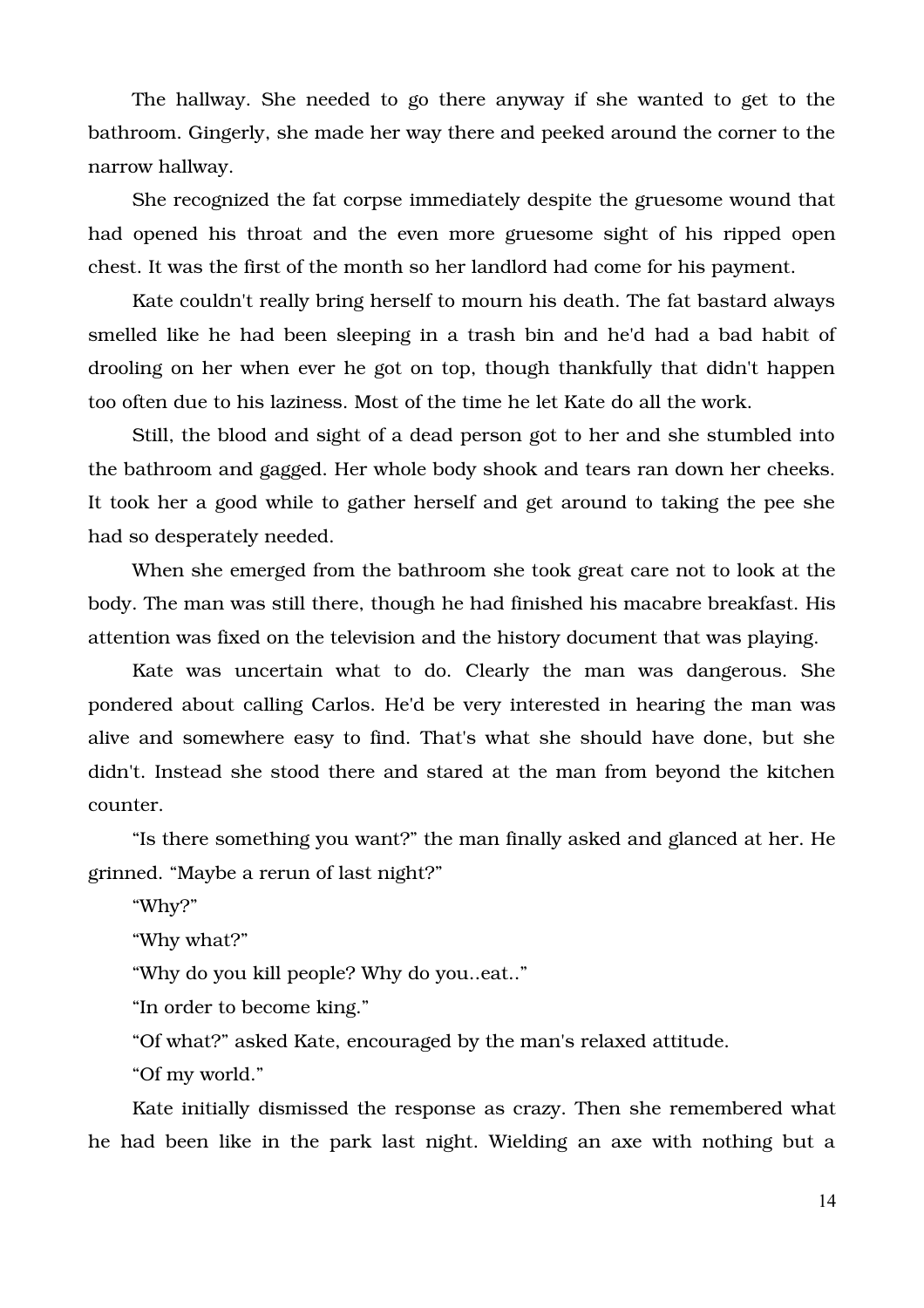loincloth around his waist. He had looked like he was from another time or world. Though as she now looked at him, there was nothing that set him apart from a normal man, at least not on the outside. She knew first hand that there was more strength in his arms than it looked like and he'd healed from several bullet wounds that would have killed anyone else.

"This world of yours. Is an axe the preferred weapon?" The man looked to have an unusual knack for figuring out stuff for him to be form a society that was still on that level.

"Are you asking if my world is some backwards place where we live in stick huts and throw stone spears at each other?" A small smile lingered on the man's lips.

Kate took an involuntary step back, fearing she had angered the man by implying him to be primitive.

"Of course we're not," the man said. "It's just that chopping someone to pieces is the best way to kill them and facing someone over a long range is dishonourable unless you're at war with them. So we use axes and swords when we fight over personal matters." He turned his attention back to the television.

Kate stood there in silence for a while. Her throat felt dry so she got herself a glass of water. The cool water felt refreshing as it rushed down her throat. Finally, she gathered enough courage to ask the question that had been on her mind the most.

"Why haven't you killed me?"

"Because I have continued use for you," the man said without even looking at her. "Fucking a dead woman isn't much fun, I can tell you that."

"So you intend to keep me?"

"Yes."

"What if I try to run away?"

"I'll just find you again."

Carlos wouldn't like that, of that Kate was certain. He'd be foaming at the mouth at the thought of getting his hands on the man sitting on her couch. If he found out that Kate had hidden him and even slept with him, there would not be a place for her to hide from his wrath.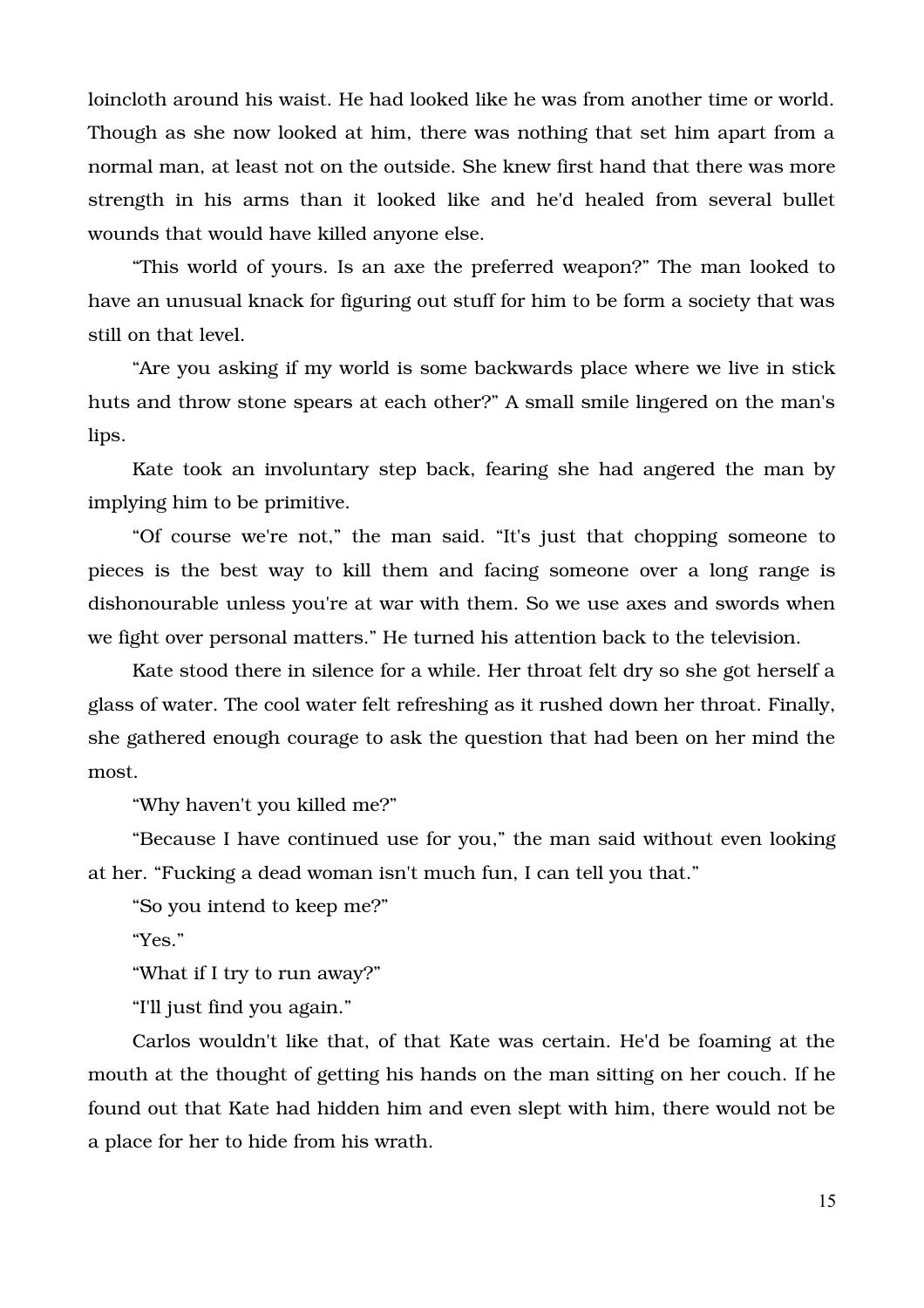"What do you plan to do here?" asked Kate. "You can't just go around killing people on your own. You'll get so many people after you that there's nothing anyone could do to stop them."

"I'm not the first one of my kind to come here," the man replied and pointed to the television. "That's why I'm researching what they've done."

Only then did Kate turn his attention to the program that was on. It was a history document about the Aztec culture of human sacrifices. Just then there was a historian on the screen estimating that every year tens of thousands of people were sacrificed in the various rituals and that extracting the heart was a common trait in many of them. Kate stopped listening when the man went into details about beheading and young women being skinned so a young man could wear it.

"That must have been started by one of my ancestors," mused Verehy with a wide grin. "Impressive."

Kate had to lean back against the counter as the strength escaped her legs. Hearing the man commend such atrocious actions and grin approvingly was just too much. Was he planning to start something like that himself? Kate shook her head. There was no way something like that could be done in today's world. There were too many people, too much information got around, and people had been brought up to abhor such things.

"Woman, what do they call you?"

Kate looked up at the man. For the first time he looked interested in her as something other than a fuck toy.

"Kate."

"I am Verehy," the man replied. "Tell me, how do people gain power in your world?"

"What?"

The man stood up and started towards the kitchen. "How do you get power here? Do you kill someone in a duel or..?"

It took a moment for Kate wrap her mind around the question. "No. We don't kill people. We have elections to choose our leaders."

Verehy snorted. "So you have the best liars and cheats as your leaders." Kate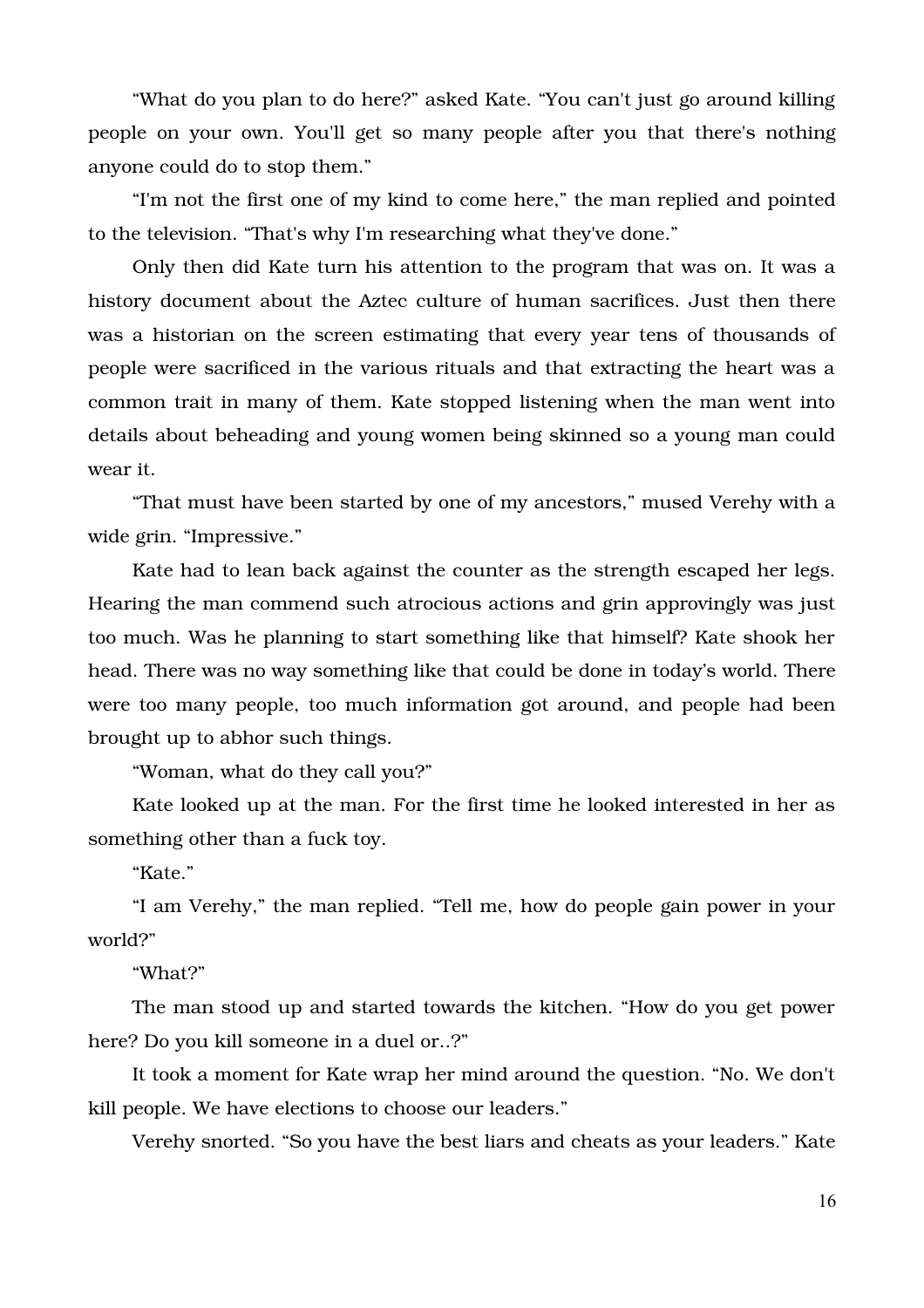withdrew as far away from him as possible when the man walked past her to the fridge. "Is there any other way?" The man rummaged through the contents of the fridge and finally grabbed a can of beer from it. He examined it for a moment before popping it open and giving it a taste. He seemed to approve of it as he took a second, longer gulp immediately after the first one.

Kate found herself watching him in a sort of daze. He was not bad to look at with his flat stomach and muscled arms. The side profile of his face could have been out of a Greek statue.

She shook her head and took a step away. Every time the man got to a few feet of her her mind seemed to lose its own will. "Money can get you a lot of things," she finally said.

"Money.." the man gulped down the last of the beer and crushed the can. He threw it on the kitchen counter and went for another one from the fridge. "Can I buy slaves with it? People who will do what I want them to?"

"We don't have slaves," said Kate, even though she knew that in practice she was not that far from being one. Her freedoms only extended as far as Carlos allowed them to and her body was not entirely hers to control. At a moments notice Carlos could give her to some man to use as he pleased.

If she tried to escape they'd find her body cut into small pieces, neatly packed into plastic bags, in some trash bin in an alley. She had lost friends that way.

"There are always slaves." The man popped open the can of beer and took a sip. This time it looked like he'd enjoy it for a bit longer. "The difference is whether the slaves know it or not and whether they get beaten or enjoy the illusion that they're safe."

"You're sounding like Carlos," accused Kate, though as soon as she had said that she wished the words had stayed inside.

"He sounds sensible. Tell me more."

"The men you killed in the park. They worked for Carlos. He'll want you dead for it."

"Hmm..what does this Carlos do?"

Kate looked away from the man. "All sorts of things. Extortion, drug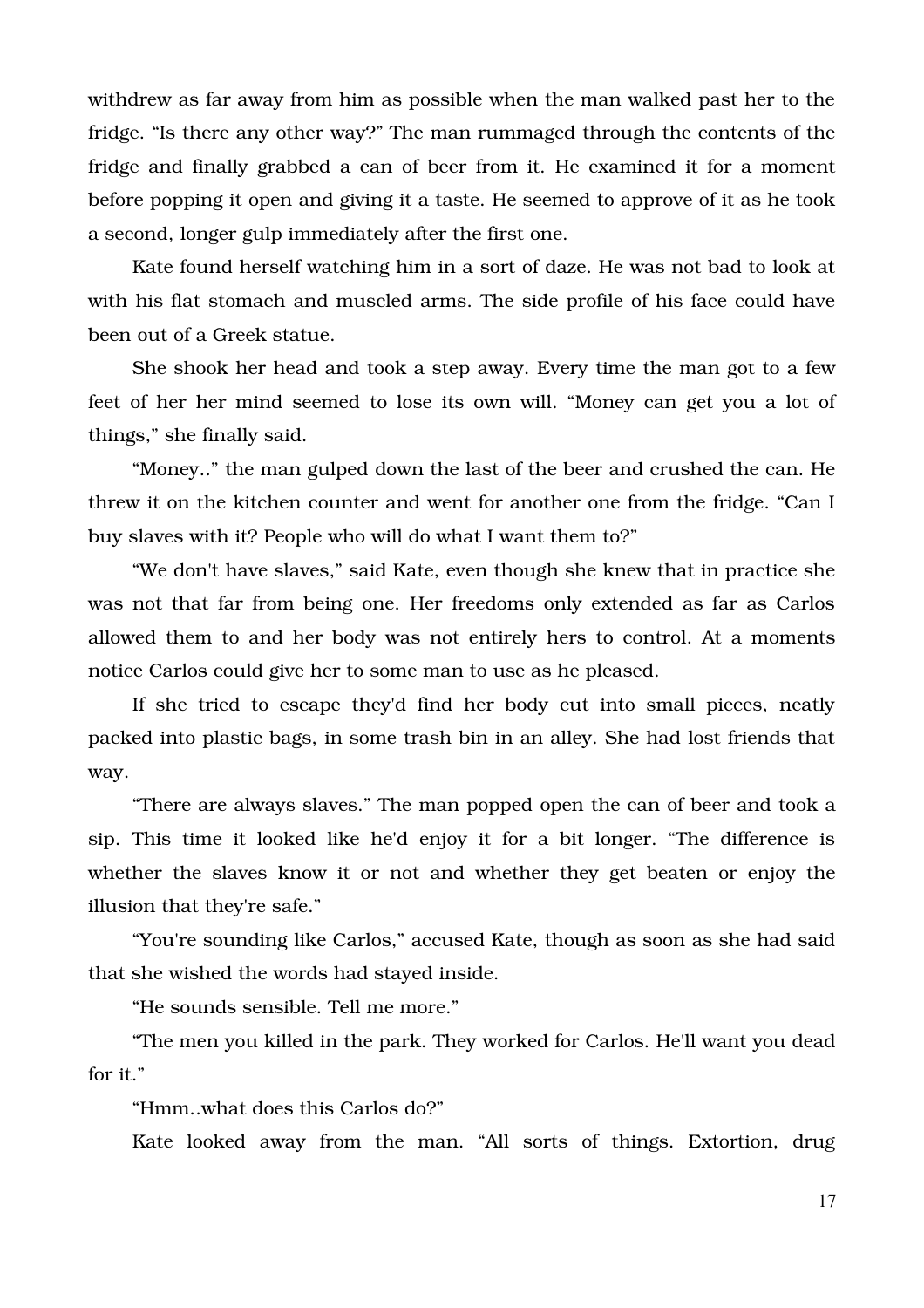trafficking, human trafficking, murders.."

"Is he a powerful man?"

Kate nodded.

In the underground of the city, there probably wasn't a more feared man and few if any who could rival his organization. Part of it was because he was so directly involved in all of it. The man was a twisted sort of genius at keeping under the police radar and hiding his activities.

"He your master?"

She nodded again.

Verehy gulped down some more beer and set the can down on the counter. "He sounds like the kind of man I need to be. "

"He'll kill you if you try," said Kate.

"He can try," the man replied with such confidence that the faith Kate had in the strength of her master received a few cracks. Given that he had survived getting shot in the head, she had to give him some chance, though given how Carlos liked to cut his victims to tiny pieces, it was hard to imagine even him surviving that.

The moment was interrupted by the doorbell ringing.

Kate's heart stopped. Who would be coming to see her at this time? The landlord already laid dead in the hallway. As she realized there was a mutilated body laying on the floor just in front of the door her heart skipped a few more beats. How could she hide something like that?

The doorbell rang again. This time it was followed by a few knocks on the door and a muffled shout.

"Ms. Hodges! It's detective Gatsy. If you're there, please open the door. There is something I must talk with you urgently."

It felt like her life force drained out of her then and there. The police. If they found the body it would all be over. They'd think she harboured the man and was an accessory to the landlords death. Especially after they'd dig around some and find out how he had been abusing her. They'd think she'd instigated the entire thing.

"Who's detective Gatsy?" asked Verehy.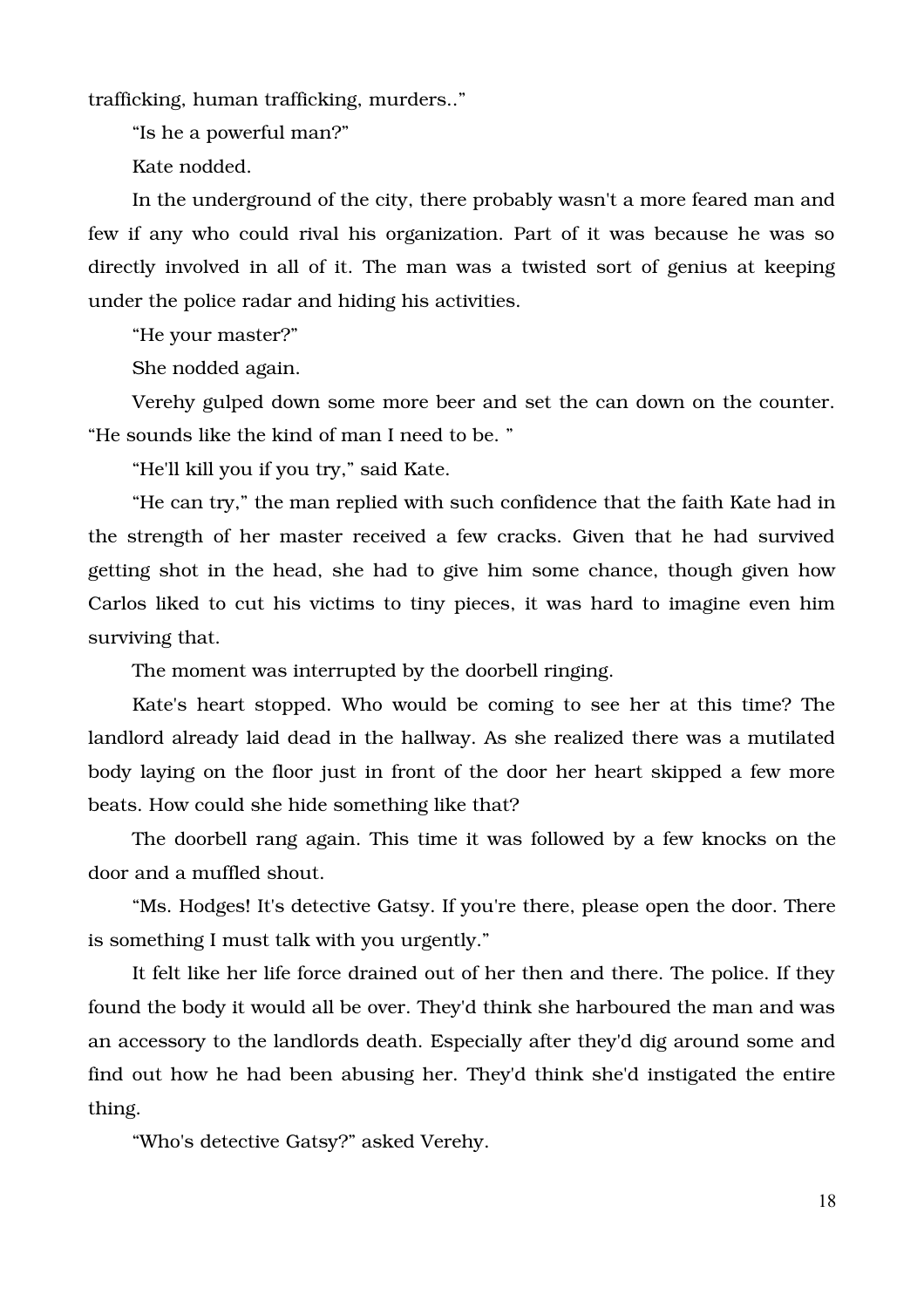Kate looked up at the man. He looked ready to kill.

"He's a police officer," she replied. "He's investigating what you did in the park." She then realized that the detective probably wanted to talk to her about his body going missing.

"I should kill him then," said the man and reached out for a knife from the knife-block. He had already used the sturdiest blade there, but he grabbed a thin blade meant for cutting fish. It was sharp and long and would do the job just as well.

Kate quickly pulled herself up and grabbed the man's hand as he started to head towards the door. "You mustn't! He's a police officer. If you kill him they'll start a manhunt that will see you dead. Even you can't win against hundreds of people coming after you."

She knew the cops in the city. They were like a gang of their own if one of theirs got hurt. She'd seen it happen time and time again. The police would raid some pimps place and there'd be shooting. Somehow, most of the time, the pimp would get killed along with the girls in the building. No one ever cared much about it. No one from high on up investigated. The corruption was complete from top to bottom.

Once you made an enemy of the cops, you were as good as dead. Perhaps even more so than with any of the gangs or mobs that roamed the city.

Verehy glared at her, making her let go of his hand and scramble back a few steps. "What do you suggest we do about him then?"

What could they do? There was only one thing Kate could come up with. "We hide the body from the hall and we hide you as well. Then I let the detective in and get rid of him." She saw the look on the man's face and quickly added, "Without killing him!"

The man let out a disappointed grunt and headed towards the hall. Kate followed close behind and soon the both of them were pulling the rug and wrapping it around the dead man.

"Ms. Hodges! I can hear you in there. Open the door!" the detective banged the door.

"Just a minute!" shouted Kate in response as they hoisted the carpet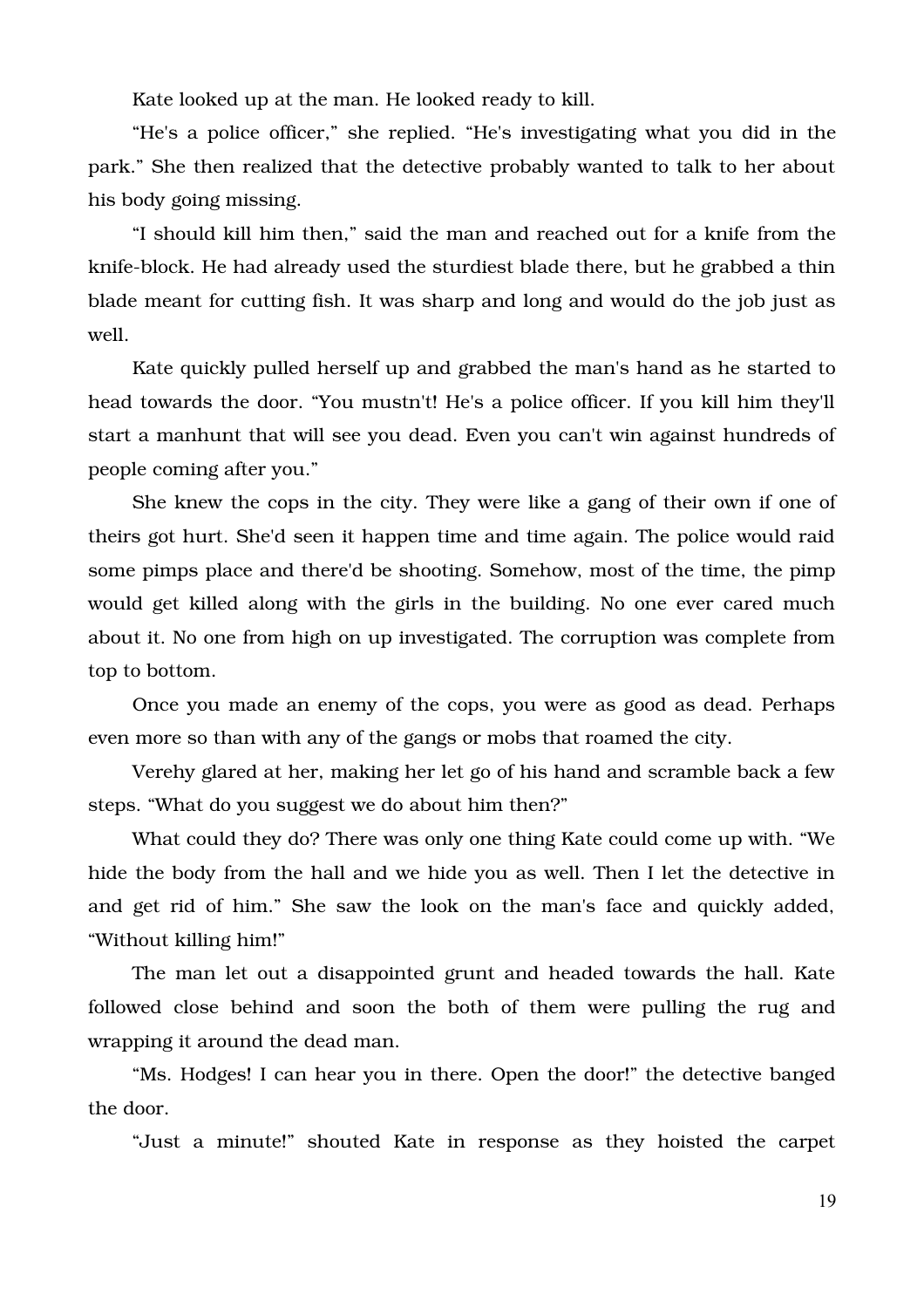wrapped body and stuffed it in the bathroom. Verehy further hoisted the man in the bathtub and pulled the curtain to cover it.

Kate quickly fetched a few damp pieces of cloth from the kitchen and wiped the few splatter of blood from the floor and walls. She thanked herself for buying carpets that did not let liquid through very quickly, but rather soaked it up. While the wiping did not completely remove all the stains, at least it made them less obvious and she'd be able to explain them as spilled coffee or wine.

"What about me?" asked Verehy as he emerged from the bathroom. He spoke in a hushed tone so as to avoid giving himself away to the detective outside.

"Hide in the bedroom. Close the door," said Kate without even realizing how commanding she sounded. To her luck the man simply smiled and went as ordered, though not before grabbing his plate from the coffee table with him.

Kate gave the apartment one last look around before going to open the door.

"Detective, how may I help you?" she asked with a smile.

"Are you all right?" the man asked and eyed her.

It was then that Kate realized how she looked. Her hair was a mess and all she had on was a robe and even that was not on properly as it had slipped from one shoulder as they had moved the body.

"Just a rough night," she replied and pulled the robe up and fastened it properly. "After what happened in the park..sleep just wasn't eager to come to me."

"Ah. That's is understandable." The detective looked around the hallway, slightly uncomfortable. "Can I come in?"

Kate glanced back into the apartment to give it a one last look over. "Sure."

She gave way for the detective to come in. The man walked in and looked around like only someone who got paid to observe things could. Kate feared the stains would catch his attention – no matter how faded they were now – but the man walked past them without saying anything.

"Quite an apartment you have here," he noted when he entered the living room and admired the view the glass balcony offered.

"I have been fortunate," said Kate as she made her way behind the kitchen counter. She was relieved to see the bedroom door was closed and that everything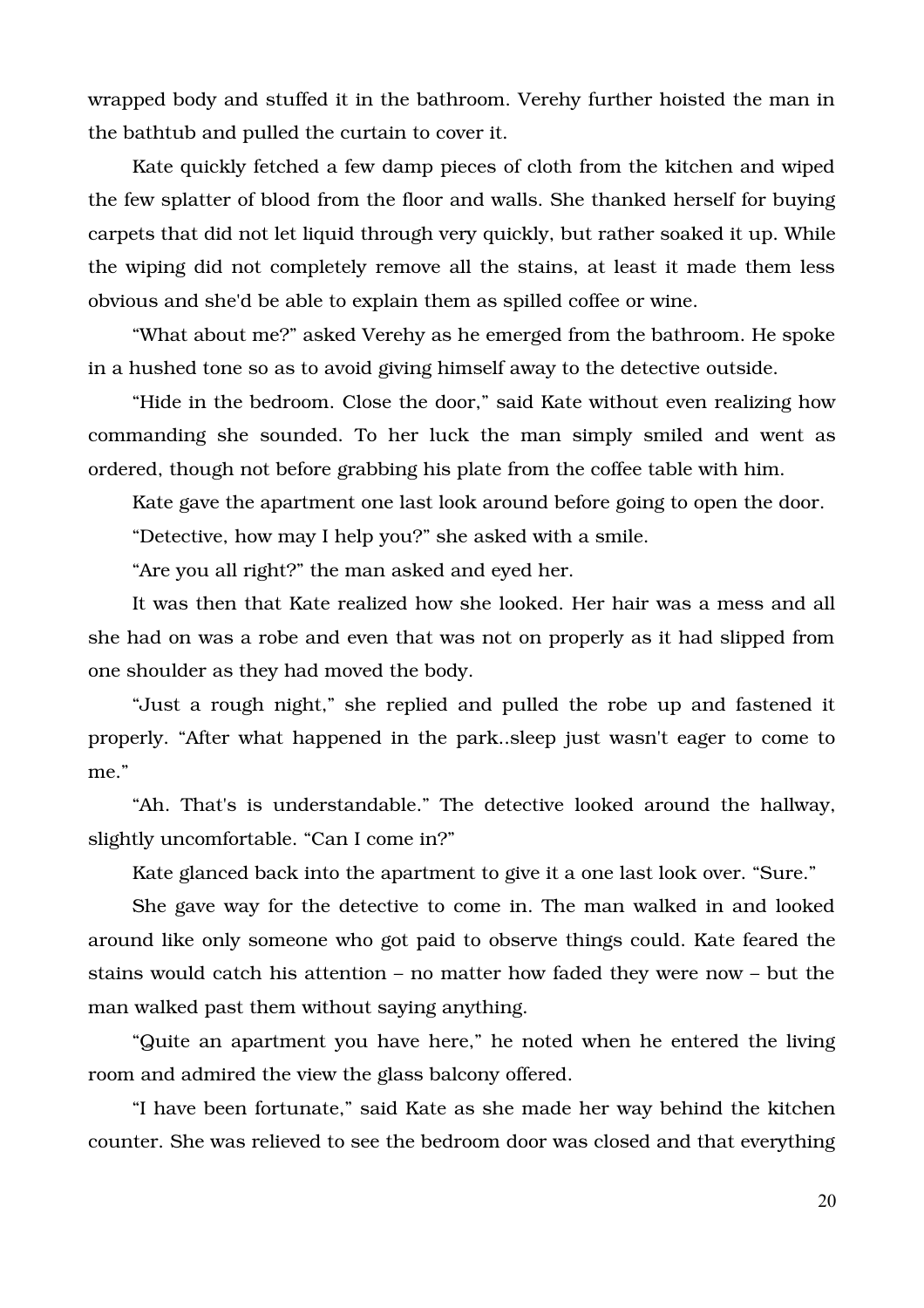seemed to be in order.

"Yes, I can see that," the detective gave her a knowing look that passed the point of decency. It made Kate pull the robe tighter around herself.

"You said you needed to talk with me?"

"Ah, yes," the detective paced around for a moment before taking a seat on the couch armrest. "I'm afraid I have some unpleasant news. Last night the body of the man you saw in the park disappeared from the morgue."

"Who would want to steal a body?" Kate wondered in the sort of disgusted voice that was to be expected upon hearing such news.

"We're not all together certain it was stolen."

"You can't be suggesting he walked away himself?" The disbelief was feigned as masterfully as the disgust had been. Faking emotions was her survival tool and there were few who could tell when she did that. The skill had been honed over the years and failure had meant getting a black eye or worse. No acting school offered as much incentive to become a master.

"Funny you should say that," said Gatsy and eyed the woman. There was something very off about her that he couldn't quite put his finger on. He had seen a glimpse of it the previous day as he had interviewed her, but now it was even more evident. "We found no evidence of a break in. The security cameras showed nothing suspicious either."

"But..you shot him. He was shot several times. If you're saying he walked away from that..would he come after me?" Kate played through the stages as if she were performing at a theatre. The emotions bubbled through as true as anyone would expect them to be.

The detective chuckled. "I wouldn't worry. He's dead for sure. Someone just outwitted our security. Wouldn't be the first time."

"I still don't see why you had to come all the way here to tell me this," said Kate.

"Ah, yes. There were some questions that I did not get to ask yesterday." He dug out a notepad from inside his jacket pocket. He flipped through a few pages. "Now, you said you knew none of the men being attacked?"

"That's right."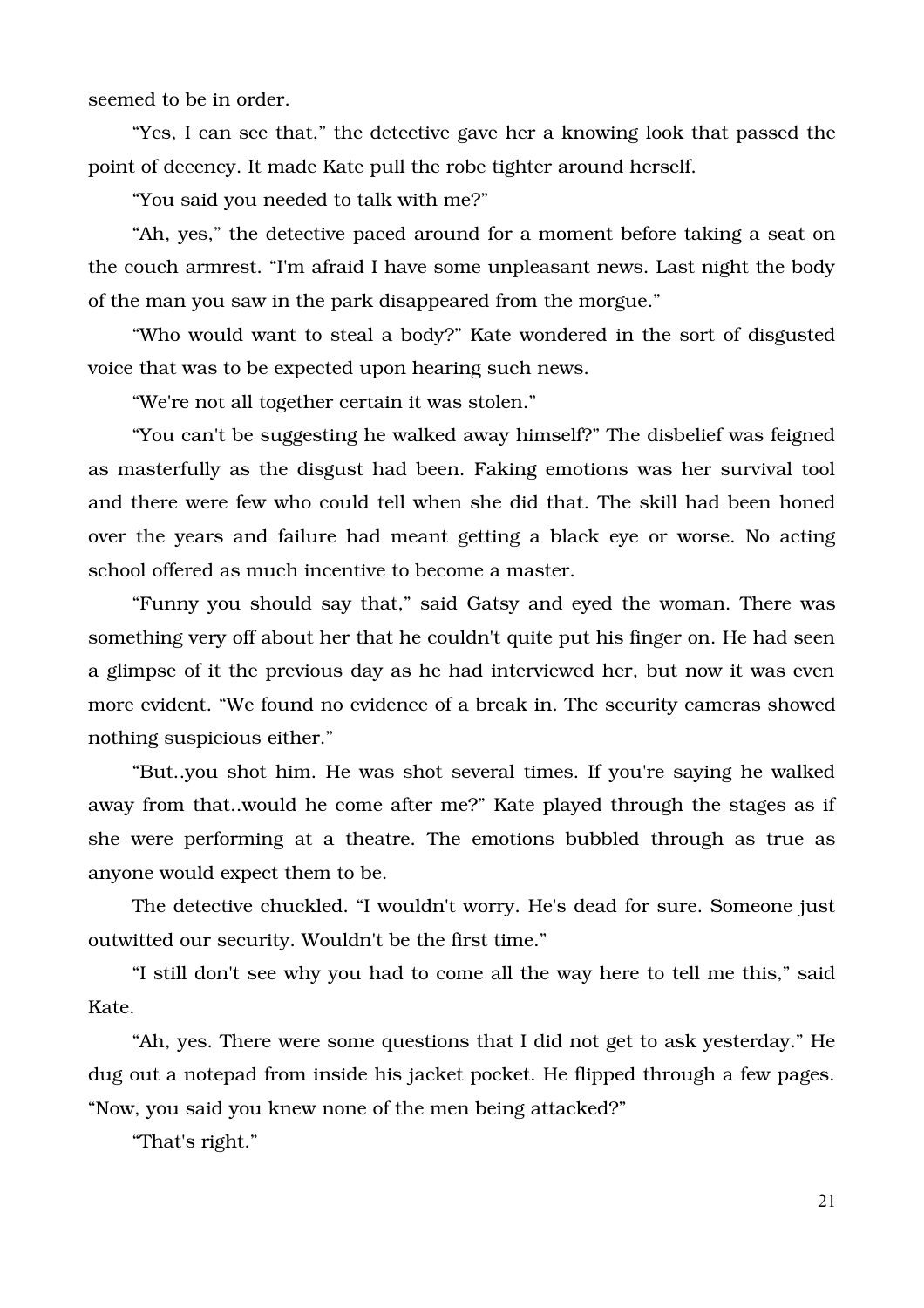"Would you be surprised to hear they worked for a man called Carlos Remerez?"

"Is he someone I should know of?" asked Kate. Despite her innocent voice, she was starting to feel worried inside. How much had the detective dug up? Did he know she worked for Carlos?

"No, I suppose not. He's one of the powerful figures of the underground. Runs drugs, prostitutes, protection money..you know, the usual mob stuff."

"It sounds like the world is a better place with those men dead," muttered Kate. She turned to get herself a glass of water just to hide the expression she felt creeping on her face. It gave her enough time to get herself under control without raising the detectives suspicions.

"Perhaps, but murder is still murder," replied Gatsy. He flipped through a few more pages of his little notebook. "I forgot to ask, what is it that you do for a living?"

"Why does it matter?" The questions were taking a direction Kate was not comfortable with. Explaining her lifestyle to the detective was not something she wanted to do.

"Oh, just wondering. A girl your age in an apartment like this." The man looked around meaningfully.

"I'm not here to satisfy your personal curiosity," snapped Kate before she could think things through. Answering such a simple question shouldn't have been a problem and the raised eyebrow from the detective was enough to tell her she had raised suspicions.

"I'm sorry," she added quickly and gave the man a tired smile. There was no faking in it as she really was suddenly feeling very tired. "It's just..bad night of sleep and your questions are something I'd expect you to ask from a suspect, not a witness."

"It's quite all right. I understand," assured Gatsy, though he could not completely pass off her reaction to the question. Clearly, there was something she did not want to discuss about how she made her living.

"Part of this is my parents, part of it is my party planning business," explained Kate. She knew it was something the detective would expect. Rich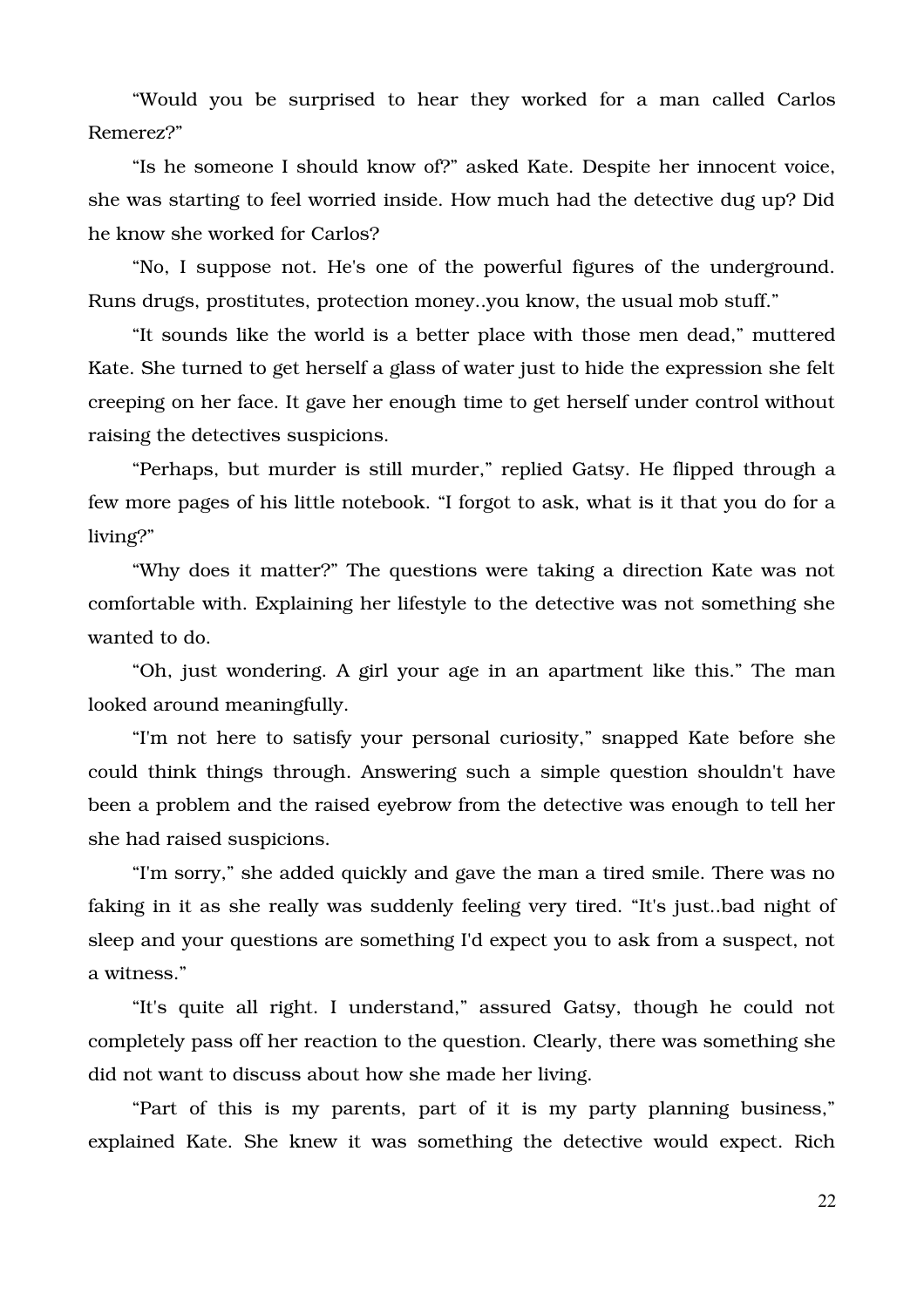parents supporting their children with lofty apartments wasn't that unusual and party planning was such a large business you could easily claim to be in it without raising too much suspicions.

"I see." Gatsy knew the woman was lying, but that wasn't really that relevant to what he was there for. He decided he had spent enough time pestering her already. "The real question I came here for was regarding the incident you witnessed. Did you see it start or did you just stumble on it?"

"I just..he had already killed them all when I got there," replied Kate. She knew the man was listening in from her bedroom. Just thinking about the previous night made her question whether what she was doing was sane. For a moment she contemplated telling the detective that the body had, indeed, walked out of the morgue and had come to her apartment.

She then realized they'd both be dead if she said that.

"Did you see anyone else around? Possible accomplices?"

"What? No..do you think someone was helping him?"

"His body did disappear so we can't completely rule that out," replied the detective. He saw the anxiety on Kate and mistook it for being worried about her own safety. "You shouldn't worry. There's no reason for them to come after you."

Inside, Kate laughed. No reason to come after her? No logical one perhaps. "That's reassuring."

"Well, that's really all I came here for. Thank you for your time." The detective stood up and stashed the notebook back in his pocket.

"Any time," said Kate with a smile and started showing the man out. The way he looked around made her feel nervous again. But he walked all the way to the door without saying anything more.

"You take care of yourself," said Gatsy as he opened the door. "Don't go walking around the parks during those hours. That's just asking for trouble no matter who you are, but especially for a woman like you."

"Thank you for your concern. I'll keep it in mind," said Kate and slammed shut the door as soon as the detective had entered the hallway beyond it. She let out a long breath and took a moment to collect herself. If only the detective knew what had happened in her life during the past twenty-four hours, he would not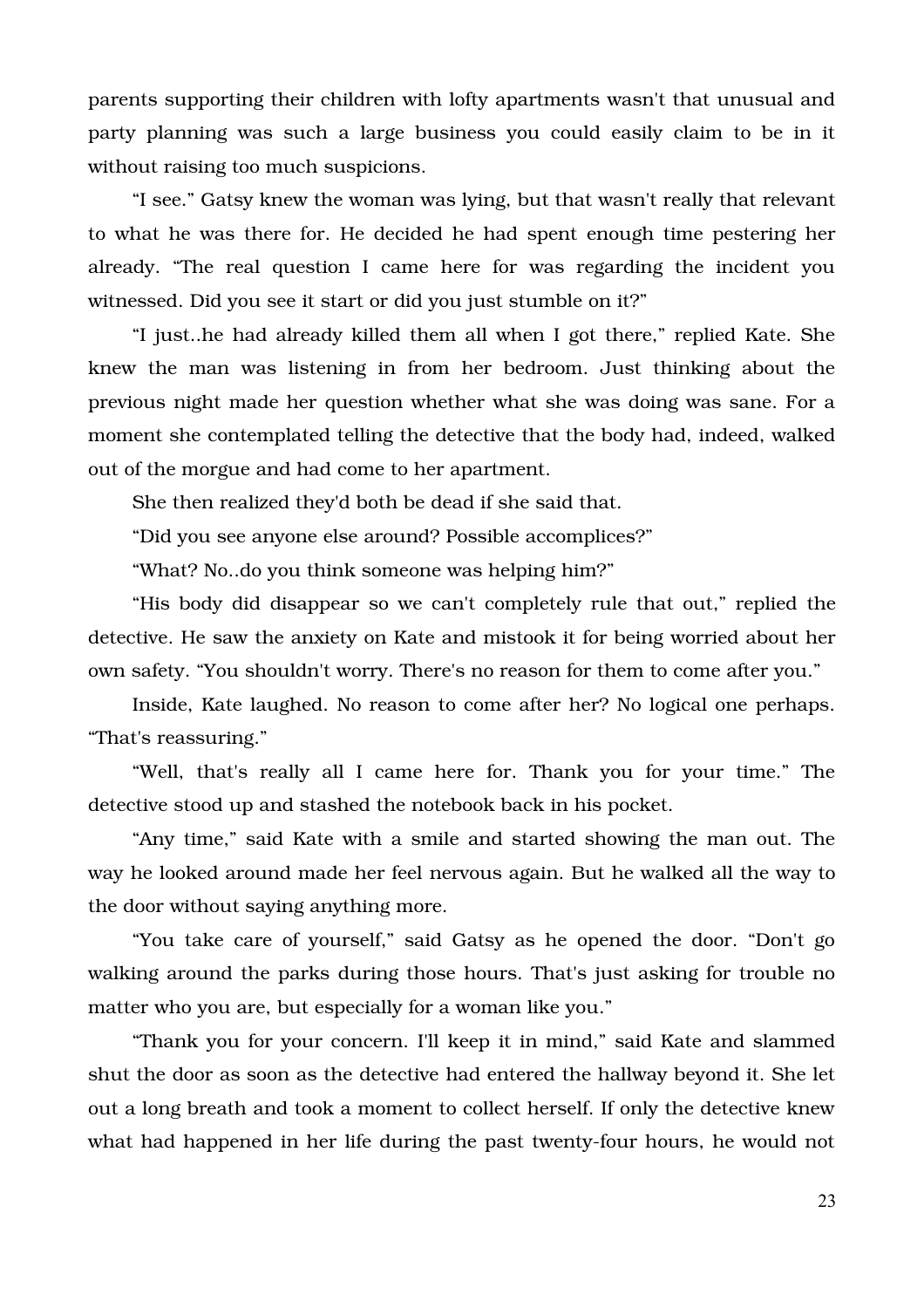have offered such half assed advice to her.

She heard the fridge door open and went back to the kitchen. As she had expected, there was Verehy, downing another can of beer. He glanced over at her and smiled.

"You are quite the liar," the man noted and took another swig of beer.

"You learn or you die," Kate replied and leaned her back against the kitchen counter.

"Ah. The best way to learn something," the man noted and finished his beer. He crushed the can and threw it in with the rest. "I knew there was a reason to keep you. You'll be useful in many ways."

"What do you mean?" Kate asked and tried to take some distance to the man, but he closed the gap and with her back against the kitchen counter she found herself trapped. She felt it once more when he got close, that feeling of being drawn to him and her mind getting cloudy, unable to say no.

"You have talents I'm going to need." The man parted her robe and gently caressed her sides.

"Why do you think I'll help you?" asked Kate. She surprised even herself with the question.

"You have no choice," came the emotionless reply. He slipped the robe off from her and turned her around. "Now how about we have round two from last night?"

The man took her from behind.

He was gentler than before.

But not by much.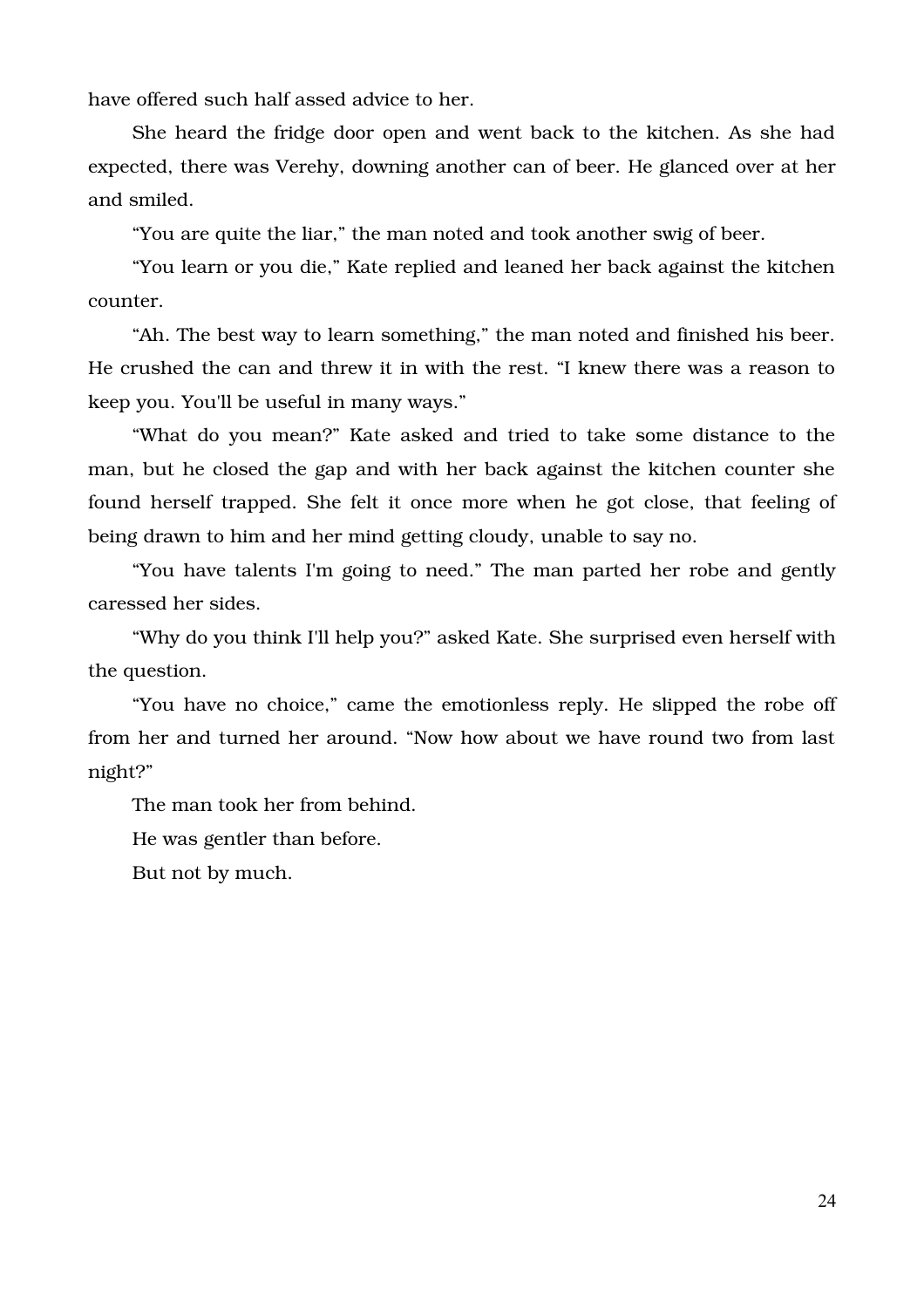#### Chapter 3

Disposing of a dead body. It was something Kate had never thought she'd search for on the internet, but there she was, perusing through forums and all sorts of shady websites with feasible suggestions and some less so. Burying it was the most common answer, but that would involve driving through the city with a dead body in the trunk.

Not to mention they didn't have a car.

She had to throw away the suggestions of dissolving the body in a barrel of acid outright. Where were they going to get a barrel of acid?

"Can't we just leave him there?" asked Verehy. He had managed to put on his clothes after having his way with her. He sat on the couch and looked as relaxed as a cat in a spot of sun.

"He'll start to stink up the place and that will get the neighbours attention," replied Kate as she clicked through to another website. She did not notice how easily she had fallen into not being bothered by the fact there was a mutilated body in her bathroom. Well, at least being bothered only in the sense of how to get rid of it.

The man looked around. "True. Would be a shame not to be able to use this place."

"Why am I the one researching this? Shouldn't you know how to do this?" asked Kate. The man had made it clear he liked her – as much as it was possible for him to like a human – and that he had a use for her. With a little bit of distance between them, Kate had found the courage to ask questions.

"I haven't had to dispose of that many bodies. Not discreetly anyway. Usually I just leave them where they fall." The man shrugged and reached for the remote. He began to change channels.

Kate gave him a glare and brushed aside a lock of hair. She was sitting on the floor with her laptop on the coffee table. She had her robe back on and a plate with a half eaten sandwich on it laid next to her computer.

"So back home you just left them laying around?"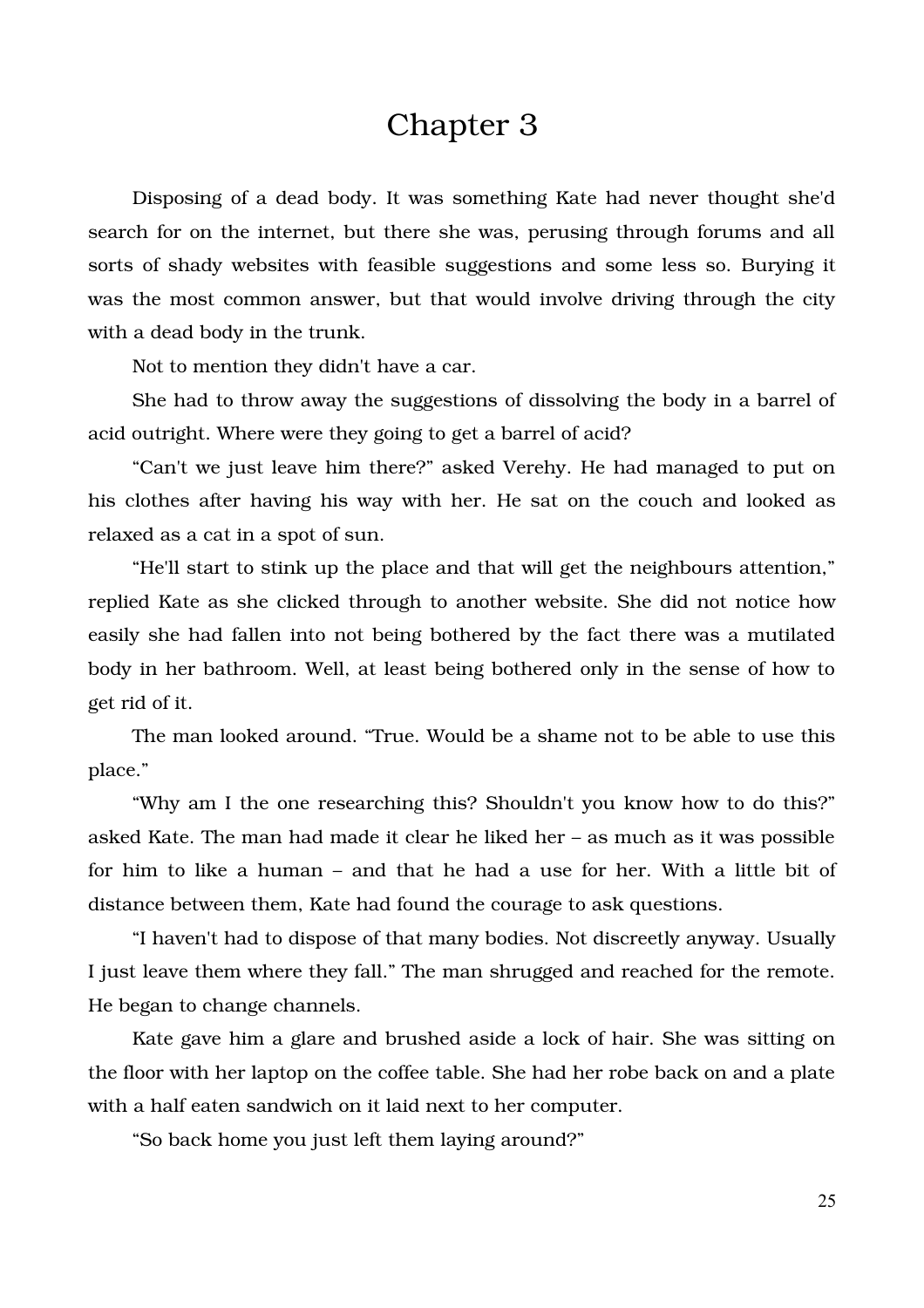"Back home I'm a prince. Princes don't carry dead bodies."

Kate couldn't argue with that. She was certain there was an army of servants following, ready to take on the dirty task. She wished the man had taken some with him. Though as she thought about it a bit more, she changed her mind. It was hard enough to have one of his kind in her life.

A moment of silence passed as both focused on what they were doing: Kate to find a solution to their body problem, Verehy on the television.

She grabbed the sandwich and took a large bite. She had to chew it down before talking. "So, it looks our best bet is to cut the body up into tiny pieces, burn off any fingerprints, grind any teeth into a fine dust, and distribute the bits in various places around the city. Preferably in trash bins and the like."

The man frowned. "Sounds like a lot of work."

"You're the one who killed him," reminded Kate. She wasn't about to get her hands *too* dirty with the matter. Not that she wasn't already neck deep in the same shit as the man was.

For a moment it looked like he would start arguing, but finally he sighed and stood up. "I'll get started then." He went to the kitchen and grabbed the sturdiest knife left and headed for the bathroom. Soon there were noises of bones breaking and moist smacks as pieces of meat were thrown on the floor.

Kate expected the noises would make her feel sick once more, but to her surprise the waves of nausea did not hit her. Was it really that easy to harden your heart and accept killing? No, she couldn't accept that. The man had to have some sort of effect on her. She was certain there was something about him that made her unable to resist him when he got close. Why couldn't there be something that changed her more to his liking?

There was a loud thud from the bathroom and a curse.

She stood up and went to her bedroom. It was time to get out of the robe and into some decent clothes. She really wanted to take a shower, but in the current situation it wasn't possible. Not unless she wanted to be ankle deep in blood and guts.

She grabbed a black tank top and blue jeans from one of the mirror doored closets and a bra and panties from another. She stuffed herself in the clothes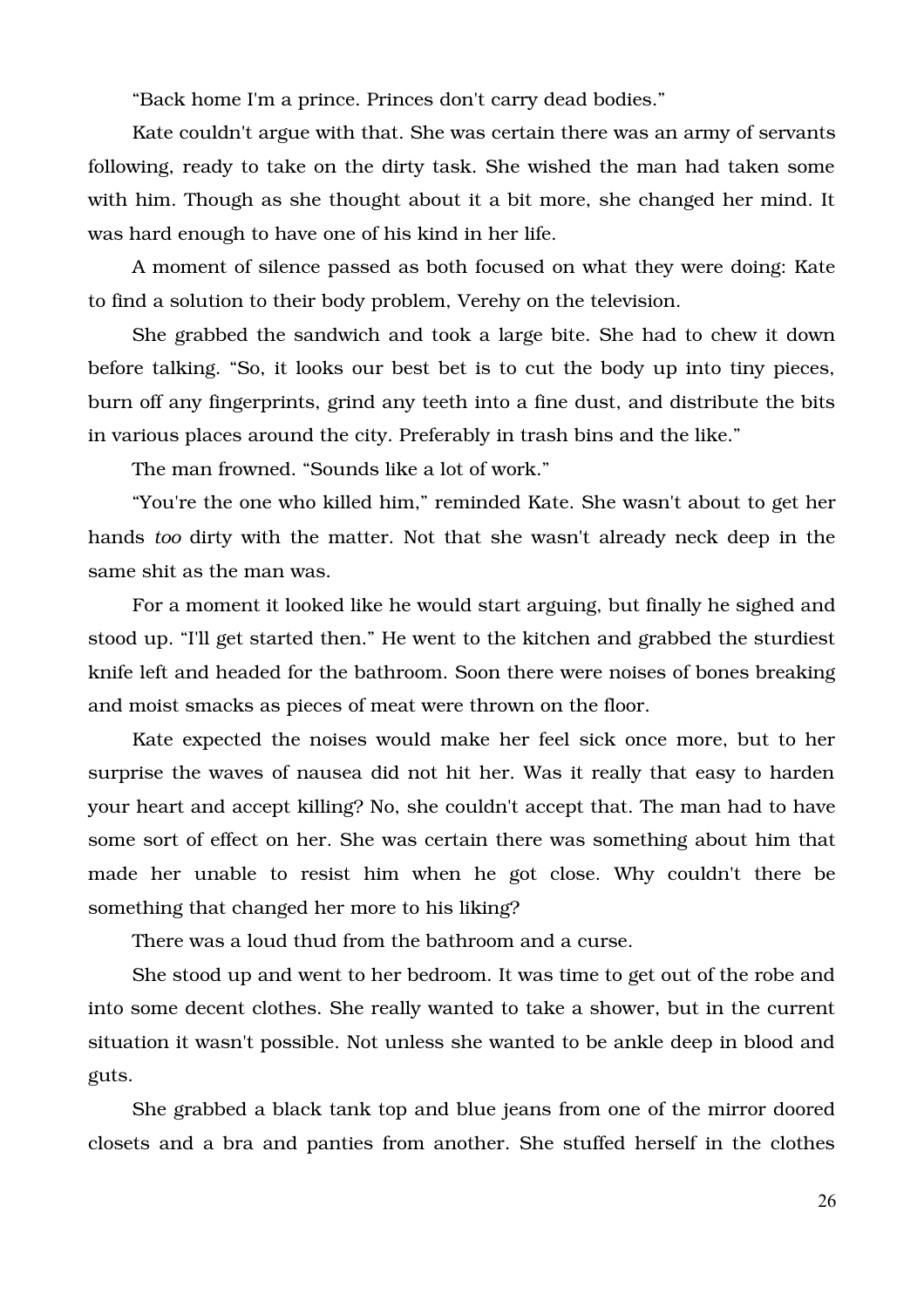with haste and then directed her attention to the mess that was her hair. She had just gotten the brush out and made a few strokes when the noise of her cellphone going off got her attention.

It was right there on her night stand and the vibrating of it was the only sound coming from it. Kate picked it up. It was Carlos. She wondered how many calls had gone unanswered. Feeling a bit nervous, she answered.

"Hey, Carlos."

"Don't hey me you stupid bitch! Do you know how many times I've called? Do you think I have all day to try and get a hold of you?"

"I'm sorry, Carlos. I forgot I muted my phone for the night."

"Hah! Muted my ass. You're lucky you silly cow. If you hadn't answered I'd have come over and shoved that phone up your pretty ass."

Normally Kate would have been worried, but given all that had happened she found herself only being annoyed at the man. "What do you want, Carlos?"

The man burst out laughing. It wasn't a happy kind of laugh. It was the sort that promised pain. "What do I want? Can you believe the nerve of this woman?" Kate heard some voices replying to him. "Look here Kate. You're a trophy. When I call, you answer. If you don't you'll get some real lessons from my boys here. You've seen what they can do to a woman, haven't you?"

She had. It wasn't a pretty sight afterwards nor was it something you wanted to see happen. If you did, it would come to haunt you in your nightmares for the rest of your life.

"What the fuck do you want Carlos?" Why she used the tone she did, Kate couldn't quite understand. Maybe something had gone broken during the events of the past day and a half, but she just couldn't bring herself to fear the man on the other end of the conversation.

There was a moment of silence. "All right, if that's how you want to play. Come to the warehouse at seven tonight. We'll see what's up then."

The coldness in the man's voice was enough to send shiver down Kate's spine. Had she gone too far?

"Oh, and if you don't show up, I'll send the boys after you. They'll find you. They'll give you your lesson and then the cops will find your mangled body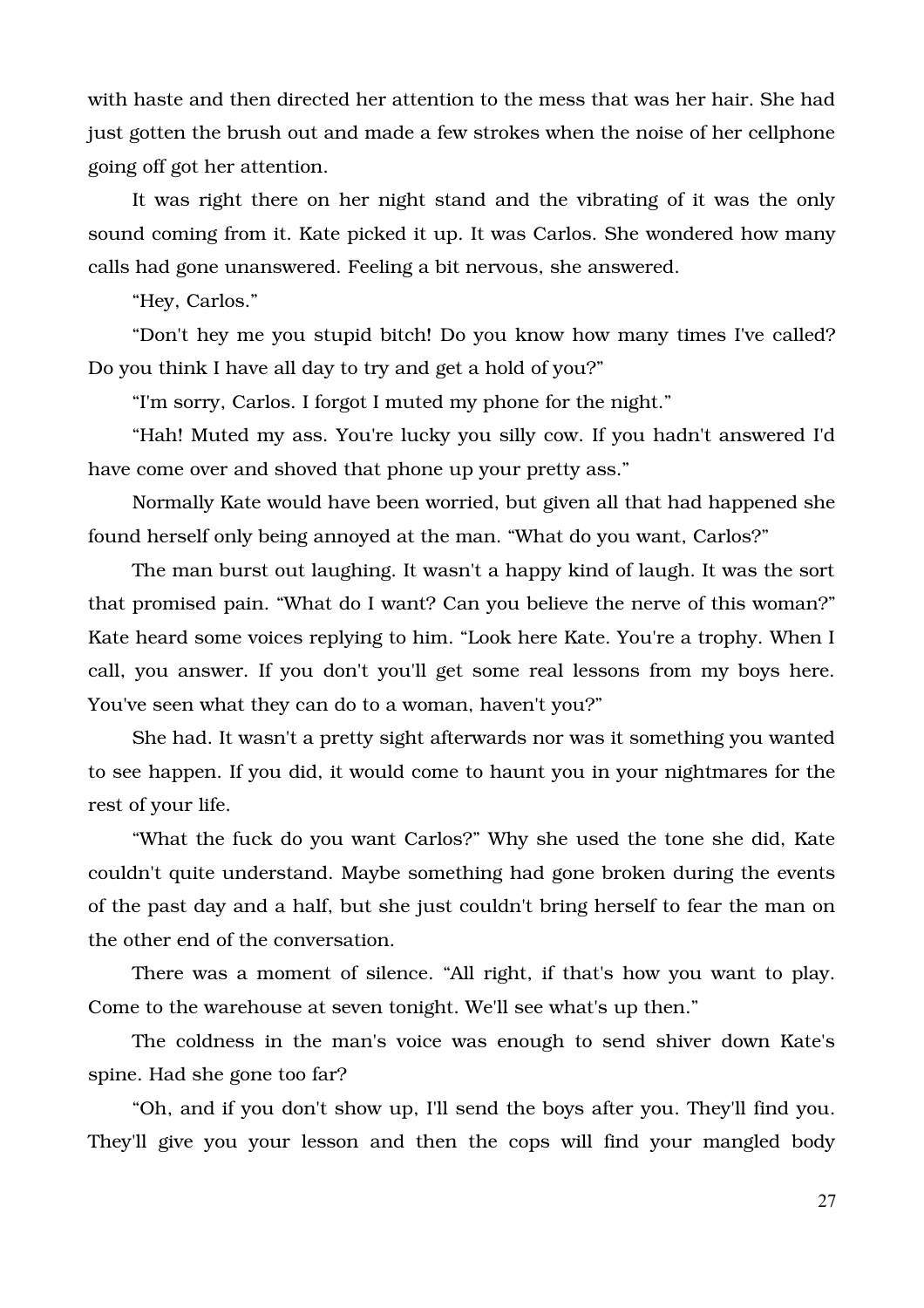floating in the river."

Carlos ended the call right there.

Kate put the phone down on the night stand. She could now see the ten missed calls. She had no doubt they were all from Carlos.

"Who was that?"

Kate turned to the door. Verehy stood there, naked and covered in blood with a knife in his hand. At least he had had the sense to remove his clothes, thought Kate. "It was Carlos."

"The man who claims to own you?"

Kate nodded. "He wants to meet me tonight."

Verehy grinned. "Well, that's great. I want to meet him too."

"What? No. They'll kill you if you come with me." Kate was certain of it. She'd be lucky if they didn't kill her for the way she had talked to Carlos. If she went alone there was still a chance they'd let her live, but if she brought some stranger with her there would be blood spilled.

The man gave Kate a long, scoffing look, though at the same time he noted her demeanour. He knew that look well enough. He'd seen it enough times. "You think they'll kill you, don't you?"

"Probably," Kate admitted and looked away from him. Her hands twitched nervously and sought to grab something, only to fall back in place and start again.

"All the more reason why I should come with you. They need to understand that you're mine now."

Kate didn't know how to feel about that. So far the strange man had been better to her than Carlos. She knew full well that her life was hanging by as thin a thread as it did with Carlos, but at least Verehy had not taken her just to pass her around to others nor had he done anything too offensive to her – if you left out dragging her into being an accomplice in murder. His threats were less colourful than those of Carlos, but somehow that made them easier to take at face value and understand that there was real intent behind them.

"Besides, I can't very well take his place if I haven't met him."

"What are you planning?" Kate asked, fearing that the man had something in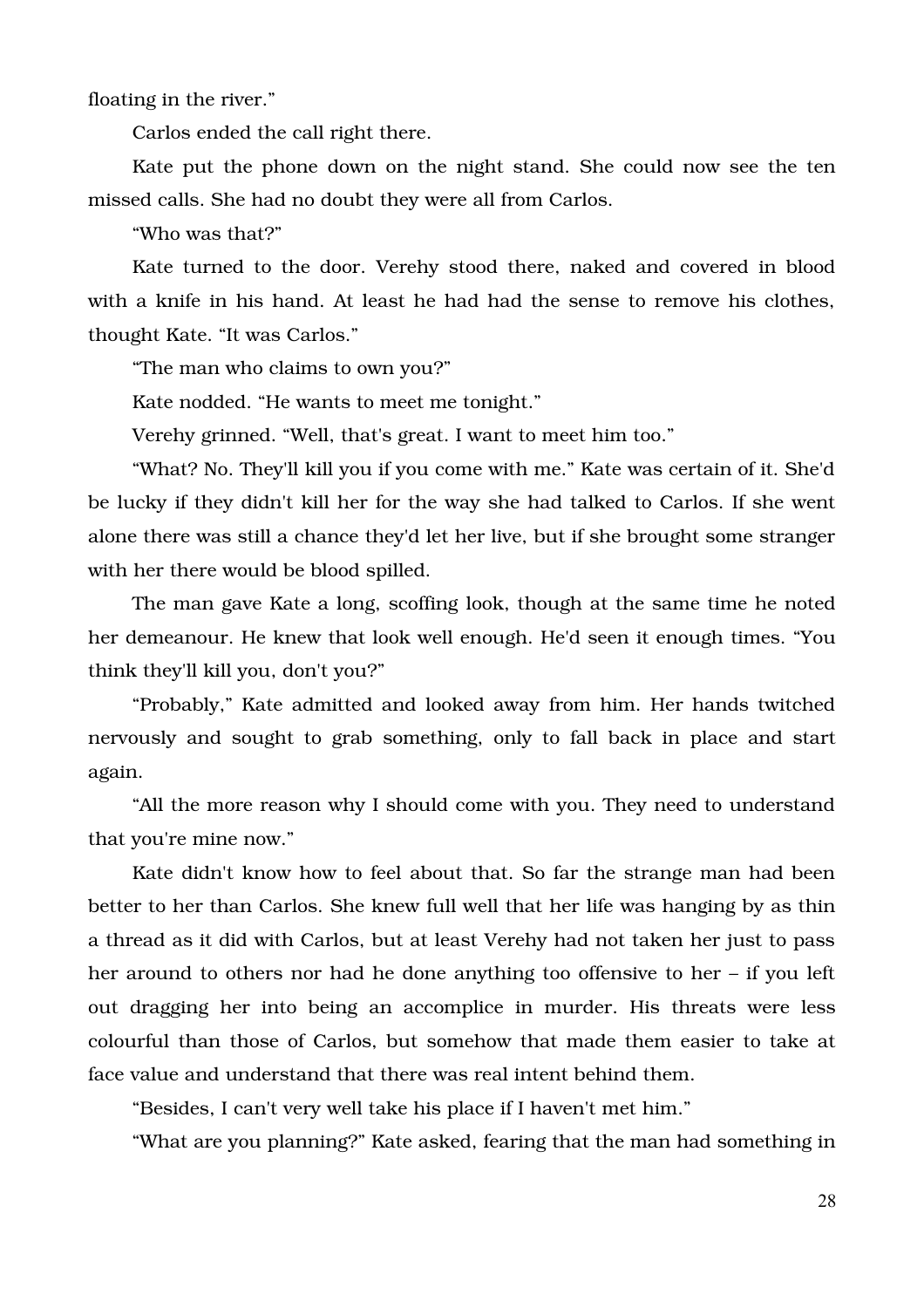mind that would drag her deeper into blood soaked madness.

Verehy grinned. Given his bloody appearance it would have been enough to make small children wet themselves. "I'm going to kill Carlos and take over his organization. I'll build my own empire and I'll soak the city in blood to accomplish my goal if need be."

Kate couldn't come up with anything to say to that. Not like the man would listen to her if she told him the plan wouldn't work or that it was foolish. She decided a change in subject was the best she could do.

"How's the body?"

"Oh, it's coming along. I've got the head off and most of the limbs. Tougher than I thought. Makes me wish I still had my axe." The enthusiasm with which the man spoke about it was comparable to two ice-hockey fans reliving the victory of their favourite team.

"Get the teeth and fingers separated and bring them to the kitchen. I'll figure out something for them."

The man grinned. "Will do."

Kate watched him turn around and head back to work.

"God damn it," she cursed to herself and grabbed the phone from the nightstand. She turned the sounds on and threw it on the bed before venturing into the kitchen. There she went through drawers and cabinets trying to find something with which to get rid of the body parts.

She found some large garbage bags that could be used to wrap the body pieces for transports. Not thinking it through, she headed towards the bathroom. Opening the door revealed a room of red to her along with the bloody man in the middle of it all, grinning as he chopped off fingers from a severed hand.

Kate had to suppress a gag and turn away. No matter the changes her mind had gone through during the last day, the sight was still too much for her. "Here, you can put the body pieces in these," she said and threw in the roll of garbage bags.

"Oh, thanks," said Verehy and grunted. There was a sound of bones breaking. "I think I've got all the teeth and fingers. I figured you'd want the toes too. I'll put them in a bag for you."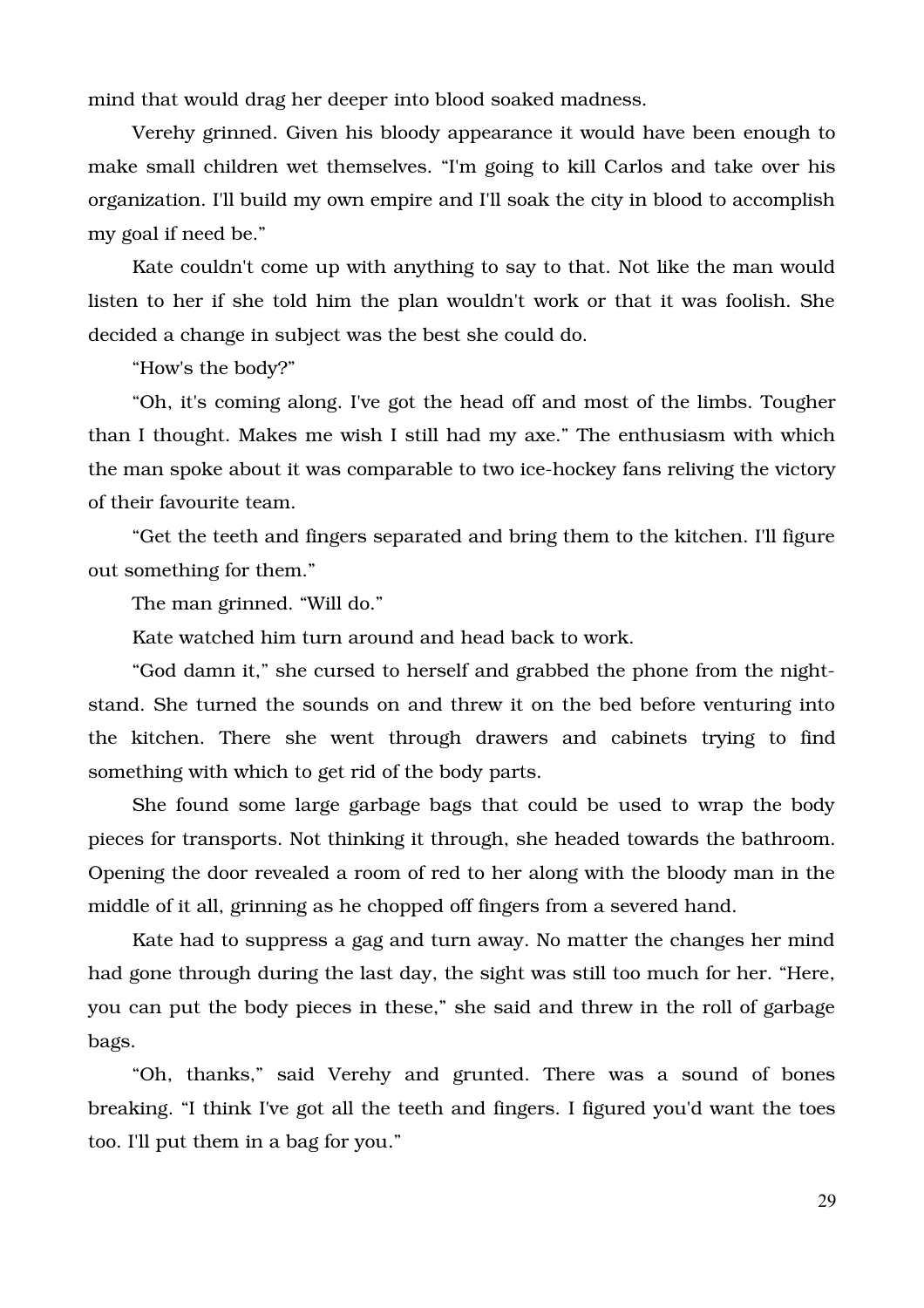"Great. Thanks." Kate's voice was weak and she was less than happy with what was happening. She started asking herself how things ended up like they were and why she was helping the man. Then she felt a bag placed in her hands and she found herself grabbing it.

"Have fun with those," said Verehy and returned to his work.

Kate didn't bother replying to the man. She walked into the kitchen and placed the bag in the sink and renewed her search for something to use for disposal. Finally her eyes set on the blender sitting next to the toaster. It was a good quality blender with real metal parts and all around sturdy build.

"Eh, it's worth a try," she said to herself and pulled the appliance from its place and plugged it in. With slight disgust she opened the bag, though she was pleased to note the man had had enough sense to put all the bits in separate bags. She grabbed the one with the teeth and poured them into the blender. Putting the lid on, she turned it on.

The bloody teeth rattled on against the metal blades and the hard plastic container they were in. It was an unsettling noise, but ever so slowly a white powder started to appear. After several minutes all that was left was a powder with a slight hint of red in it.

Getting the fingers and toes in was a far more disgusting task, but she was pleased to note they blended as well. With the introduction of actual skin and flesh the left over product turned from a powder into what looked like a red, chunky milkshake.

Kate had a hard time keeping herself together as she worked in the pieces. She wanted to stop, run to the police or even Carlos, but she couldn't. Something had gotten a grip of her that kept her from making the decisions that seemed the most rational. By the time she put in the last toe she didn't even flinch. She worried some part of her was slowly dying as Verehy sunk his teeth deeper and deeper in her, some part of her humanity that should have been screaming bloody murder.

She turned off the blender and removed the plastic top. She was about to pour it down the sink, but she realized flushing the mush down the toilet would be safer, so she made her way to the bathroom.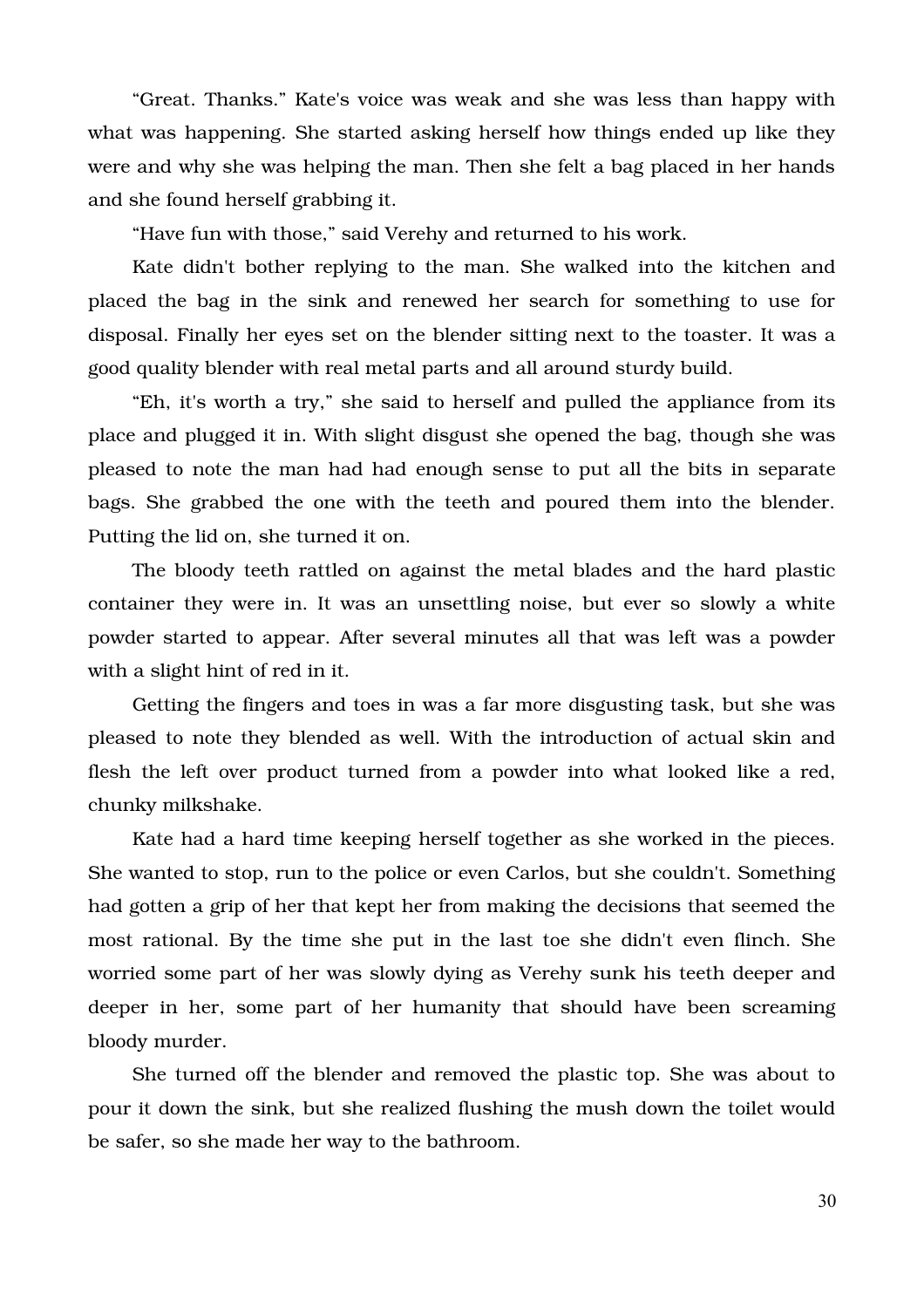Verehy was there, standing in the middle of the room, looking at the plastic wrapped pieces of the body with a certain amount of pride. He turned to Kate as she opened the door. "Oh good, I was getting thirsty."

Before she could say anything, the man had grabbed the plastic container, removed the lid and taken a gulp of the red mush.

"No! Don't! That's the teeth and fingers!" She looked at the man, horrified. He'd kill her for certain for failing to tell that sooner.

The man gave the container a closer look. He shrugged and drank some more of it. "It's a bit chunky. Not as good as a heart." He took another gulp and shuddered. He pulled what looked to be a big toenail piece from between his teeth. "Definitely not as good as a heart."

"Just flush it down the toilet!" screamed Kate with a pale face. How were you supposed to deal with someone like him? The weak voice of sanity from within her said to call the police, but it was mercilessly silenced by the other voice telling her to just do what the man wanted her to do.

Verehy did as she wanted and flushed the rest of the mixture. It wasn't too much to ask and keeping a woman happy with small gestures was always better than having to threaten them into silence and submission. He handed back the container to Kate.

"So what do we do now? I've chopped up the body and it's all wrapped up?"

Wild eyed, Kate surveyed the room. There was blood everywhere and cleaning it all up would take a lot of bleach and scrubbing. Even then she doubted everything could be cleaned away. A voice inside her said it just meant they would need to dispose of the body as neatly as possible. The small voice sounded out inside her again, telling her they could not do it. Something would be left behind. They'd eventually be discovered.

"We'll have to carry the pieces to various thrash bins in different locations," she finally said, having silenced the small voice once more. A part of her feared the voice would disappear all together if she continued ignoring and shutting it up.

"That'll be a lot of work," said Verehy and looked at the pile of bags. He wouldn't be able to carry many of those in one go without raising suspicion.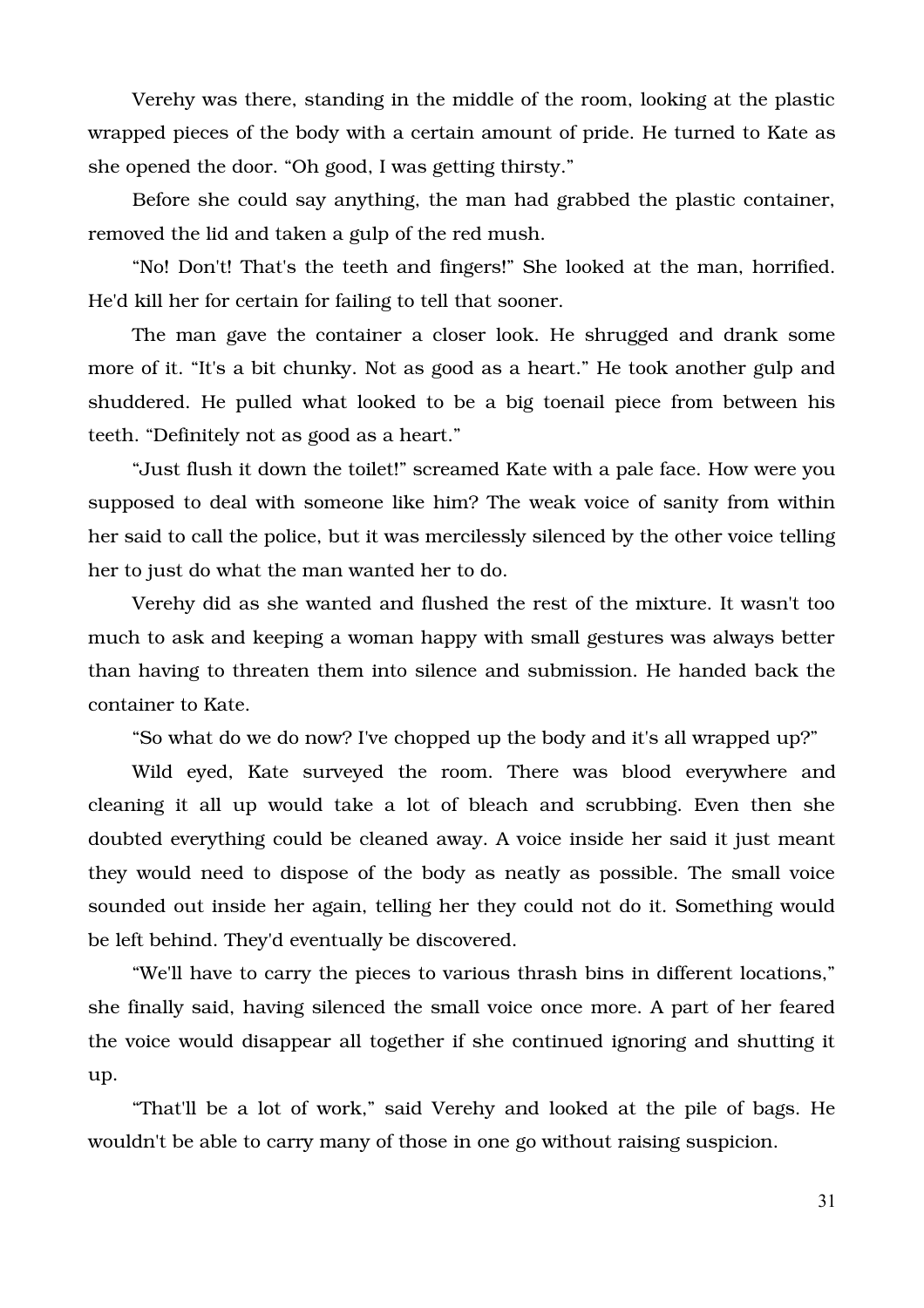"I have a duffel-bag we can fit most of the pieces in," said Kate. "We'll have to walk to the warehouse anyway. We can dump the pieces on our way there."

She went out to the corridor and pulled open a closet door. A black duffelbag was there so she grabbed it and handed it to the man. She didn't say anything before heading back to the kitchen to clean the blender. She scrubbed the thing three times before being satisfied that it was clean enough and no spot had been missed. Whether she'd ever use it was questionable still.

She heard the shower go on. Not even thinking about it she went to the bedroom and got a fresh towel from one of the wardrobes and took it to the bathroom. She was surprised to see the entire body had fit in the single bag. It looked like something an ice-hockey player would carry with them to practice. She looked at Verehy in the shower and thought he'd pass for one without problems.

"I brought you a fresh towel," said Kate and placed it on the toilet seat. It was one of the few places that wasn't all bloody.

"Why don't you join me?" asked the man and gave her the look. She had gotten to know it already. It felt absurd to be even thinking about it in the middle of the blood covered room, but she couldn't deny that she felt dirty. There was the influence of the man once more.

"All right," she agreed and stripped down.

It was two hours later that both of them were dressed and ready to head out. After the shower and the quick sex it had involved Kate had cleaned the worst of the blood from the bathroom. There were places where she had to leave some bleach to really soak out the stains. The meeting at the warehouse gave plenty of time for it to work its magic.

Verehy had on the same jeans and t-shirt as he had the previous day. He lugged the heavy looking duffel-bag on his shoulder with ease and looked like he was simply headed for practice.

Kate had put on a new pair of jeans and a tank-top. Normally she would have been wearing a mini skirt or something more sexy when meeting Carlos, but this time it seemed like there'd be very little attention paid to her. It would be a showdown between Carlos and Verehy, though she suspected it would not be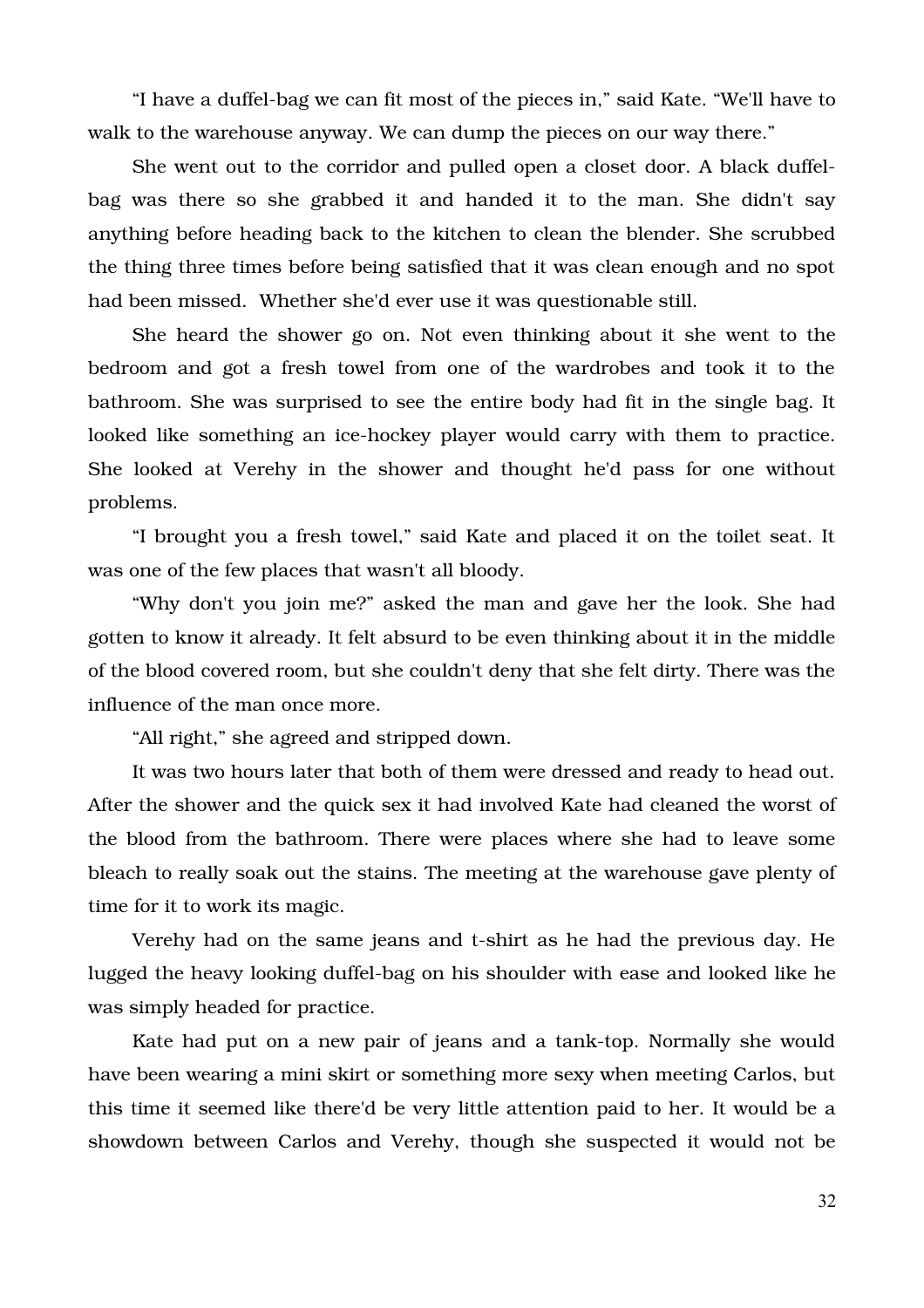going as smoothly as the strange man expected. Carlos had plenty of men working for him and all Verehy had was a kitchen knife and a dozen steak knifes he had modified into throwing knives.

Kate locked the door behind her and lifted the rolled up bloody carpet under one arm. On the outside it looked like she was just carrying an old rug to be disposed. She hoped no one would investigate further. Once on the street the pair headed towards the warehouse.

The route would take them through several blocks of apartment buildings and dozens of thrash bins in which to spread the body pieces. Kate disposed of the carpet in the first large bin that came their way, though she made certain that it was a fair way away from her own apartment. Verehy started to spread the body pieces as soon as they were a few blocks away. It went surprisingly smoothly. No one paid them any attention as they ducked into alleys and emerged with a lighter bag every time.

In a large city, even in crowded streets, no one paid attention to you. Eyes were averted, there was real effort put in *not* seeing you. You'd had to have been wielding a knife and screaming like a mad man to garner any attention.

It took them an hour to reach the warehouse. It was in a run-down section of the city with abandoned factories and industrial complexes. Kate had read in the papers there were plans to reconstruct the area, refurbish the buildings as apartments. As she looked at the broken windows, roofs that had crumbled down, she though who ever came up with the idea must have been mad.

The area was popular with gangs and all sorts of criminals. The cops rarely ventured there which gave peace for the shady figures to conduct their business. It was not unusual for a body to crop up every week, if not every day. How anyone though they'd get control of the area was beyond her. They'd need an army for it to flush out all the crooks.

Verehy paid close attention to everything around them. He noted every building, every shady figure that pulled back further into the dark alleys as they passed. He peered inside cars that stood on bricks – tyres stolen, insides stripped to bare metal, rust eating away at it.

It had gotten dark during their walk over and without even realizing it Kate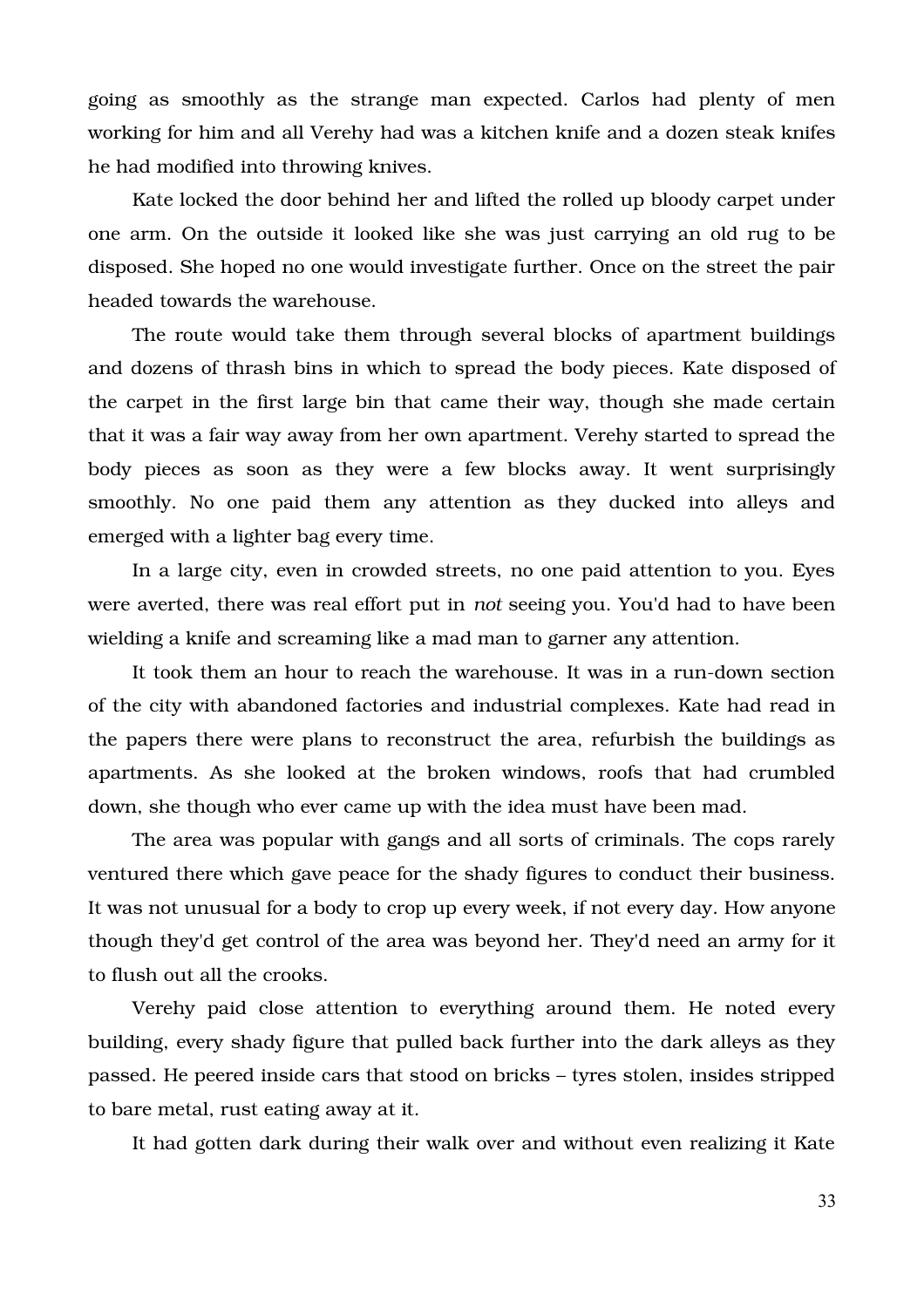had drawn closer to the man, as if seeking protection and comfort from him. She had made the walk many times before, alone, and it was never an easy thing to do. Now she had the added worry of not knowing whether she'd be walking back. Carlos had sounded angry enough to just do away with her. She glanced at the man next to her. He looked confident, not worried at all. Maybe he'd be able to pull off something.

They turned to a wall enclosed yard. A sign that read "Smith's Canned Goods" still hung on the wall above the warehouse doors. There were men on the paved yard, smoking joints, talking. Some had weapons clearly in view while others looked to be on a leisurely evening walk. It was not until they reached the warehouse door that two men stepped to block their path.

"Well, well, if it isn't Katie," said a man wearing a green beret.

"Just let me pass, Luis," said Kate and glared at the man. "Carlos is expecting me."

The other man chuckled. "He sure is Katie and I doubt you'll like what he has planned for you." He licked his lips.

"I doubt I've ever liked what he has had planned for me, Ricardo," Kate replied bluntly.

"That why you brought the muscle with you?" asked Luis and eyed Verehy cautiously. He was an imposing figure no matter how you looked at him.

"She's mine now. I've come to explain that to Carlos," said Verehy in a calm voice.

The two men frowned at hearing it. Both went for their guns. Neither had the chance to do more before sharp blades cut into their throats. The steak knives were sharp albeit difficult to throw with any sort of accuracy. Somehow Verehy had pulled it off.

The man wasted no time before grabbing the weapons from the fallen men. He turned and fired several shots, felling several men in the yard before pushing the stunned Kate inside the warehouse. It was all too quick for her to fully realize what had happened. Once the man slammed shut the door, she started to realize.

"What have you done?" she demanded. "You've killed us! Killed us both!"

Verehy glanced at her and then examined the warehouse. There were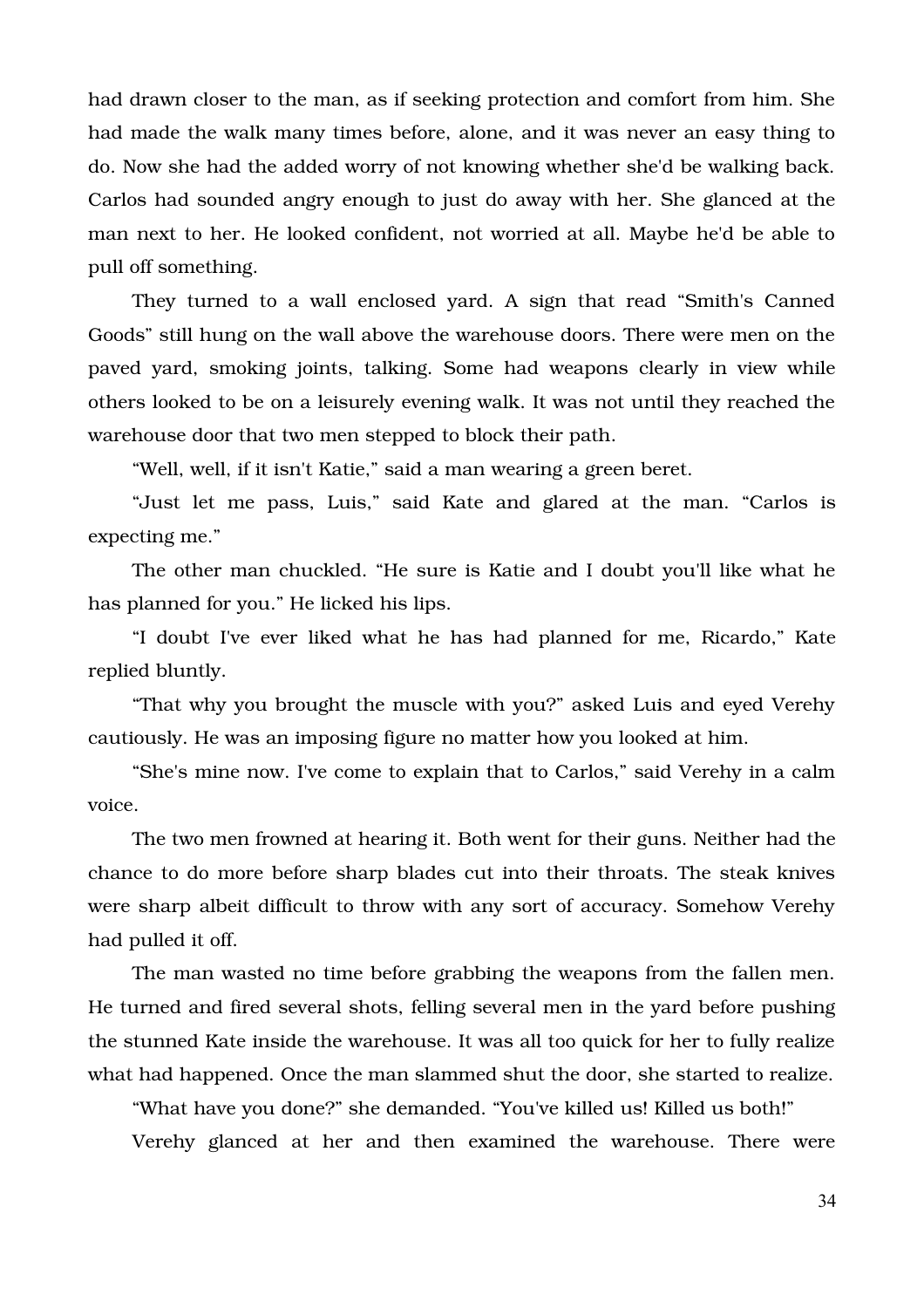wooden crates and shelves that created narrow passages. Lamps hung from the ceiling, providing barely enough light to see where you were going. Dust floated in the air creating cones of mist in the light.

"We were going to die anyway. I just started the killing first. Now, where's Carlos?"

Kate leaned against the door frame. There were bangs against the door. A few had survived the sporadic fire Verehy had laid down on the yard. There were some shouts coming from further ahead in the warehouse. She couldn't bring herself to answer. How had the man even known how to use a weapon?

"Kate. Where is Carlos?" demanded Verehy again. He grabbed her arm and squeezed hard.

"Ow! You're hurting me!"

"Where is he?" the man demanded again and didn't release the grip. "You better start talking or we will die."

"Up ahead. In the office, up the stairs," said Kate and rubbed her arm as the grip was released. It made her remember what sort of a man she was involved with. She didn't have much time to ease the pain before Verehy grabbed her hand again and started dragging her through the corridors towards the office.

Men started to pour out of the office at the back of the warehouse. Some were brandishing guns, others had long knives in hand. How they were going to get past all of them was beyond Kate.

Verehy kicked in one of the sides of a crate and shoved her inside.

"You stay here until I come and get you," he said and then disappeared.

"Wha.." Kate started but didn't have the time to finish. On some level she was happy to be tucked away in the relative safety of the crate. Then the shooting and shouting started. Screams of pain echoed from the direction Verehy had gone. She hoped none of them were his for if they were she knew her own would soon join them. Carlos would not let the killing of his men slip by.

Still the silence that followed was worse. She did not know who had won, who would be coming for her. In her mind she could see Carlos peeking in from the hole, grinning while motioning for his men to come over and exact revenge on her.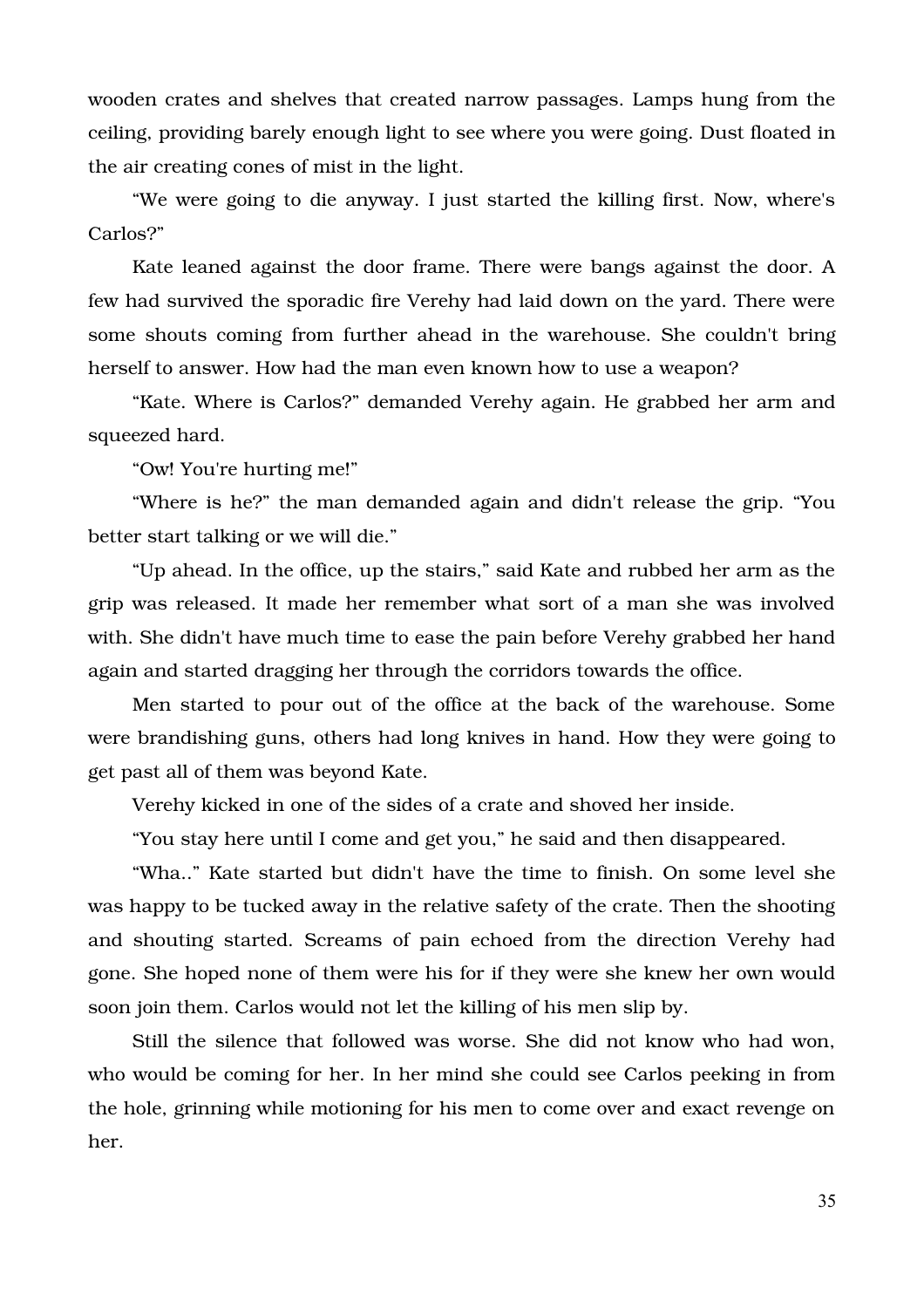She was startled when Verehy peeked in. He was covered in blood and chewing on something with a satisfied expression on his face. He swallowed. "Come on. It's safe now. Carlos is holed up in his office all alone."

Kate stared at the man. As far as she could tell there wasn't a scratch on him. She let him pull her out from the crate. The scene that unfolded in front of her was one that could have been from a horror movie. There were bodies strew all across, one laying mere feet away from her with its chest opened wide. As she turned to look in the direction of the office there were more bodies, some with weapons in hand, some unarmed, but all dead and chests cracked open. How had he had time for all of it?

"Come on. Let's go talk with Carlos," said Verehy and grabbed her hand again. He dragged her through the warehouse to the staircase leading up to the office. A body rested on the railing, nearly bent in two.

Kate wanted to look away, but there would just have been another body waiting for her. She wanted to close her eyes, but then she'd have tripped on the stairs Verehy dragged her up. They walked the small walkway to get to the office door. There weren't any windows in the box that made up the office.

"Carlos, we know you're in there. We just want to talk," shouted Verehy loud enough to be heard inside. A couple of bullets shot through the wooden door.

"Stay away!" shouted a man from inside. The panic in his voice gave Kate a small measure of satisfaction. "I saw what you did! What are you man? You're not human."

Verehy frowned and turned to Kate. "I don't think he'll let us in."

"You think?" said Kate and looked at the bullet holes in the door.

"Can't you talk some sense into him?" the man asked. "I don't necessarily want to kill him."

Kate glanced around the warehouse behind her. The red stains and dead bodies all around told of the work Verehy had done. She turned back to look at him and raised an eyebrow.

"What?" he asked.

Kate sighed. "I'll try, but I doubt he'll listen to me."

Verehy gave her some room to get closer to the door. She hoped the walls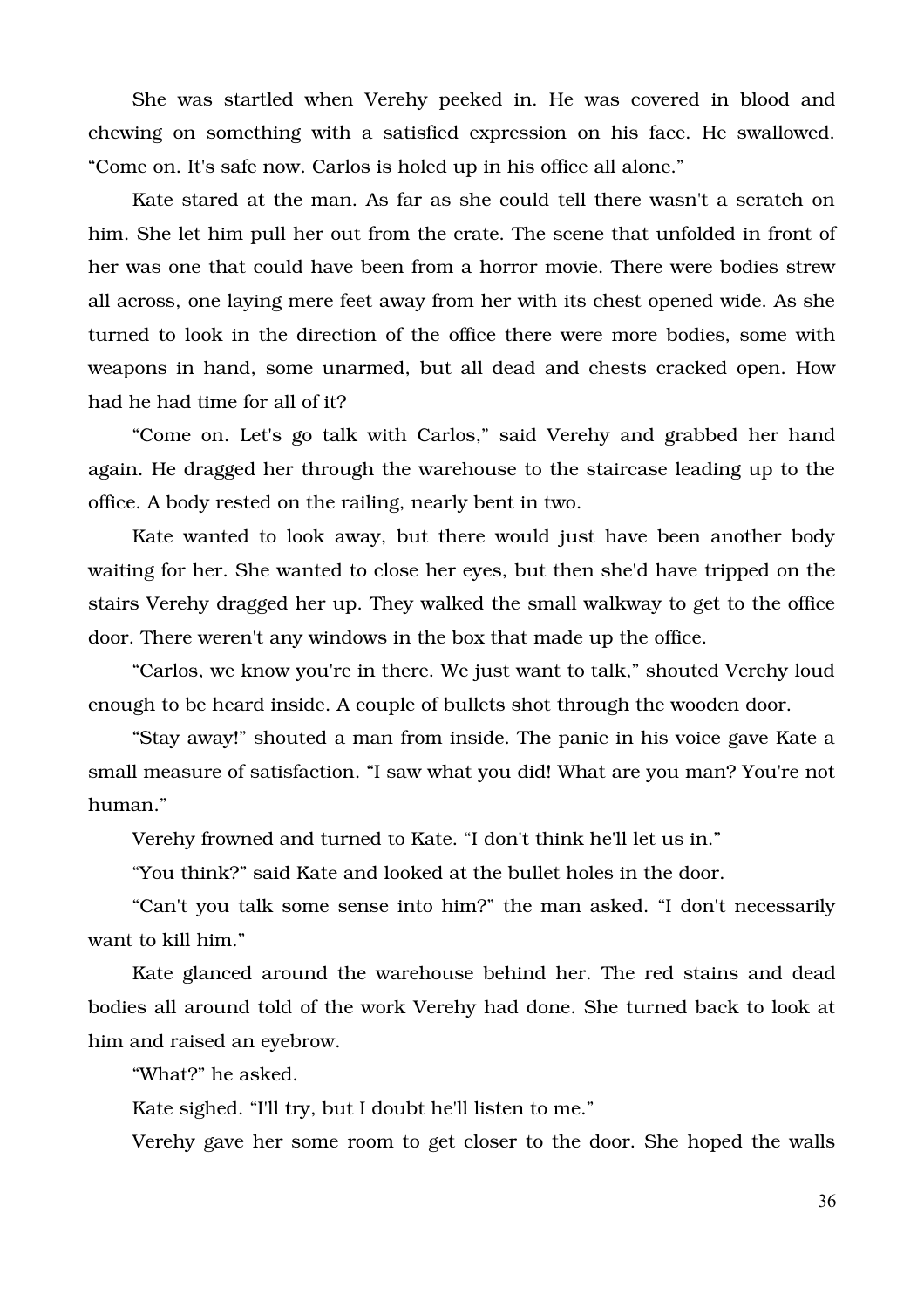were thick enough to stop any bullets from coming through. After all, she wasn't built like Verehy.

"Carlos, it's me. Kate. We just want to talk." Kate hoped she sounded calm. Despite everything Verehy had done so far the utter massacre he had perpetrated all on his own had shaken her.

"Kate? You're the one who brought that man here? You stupid bitch. Everything's ruined! And why? Because some whore got her panties in a knot."

Kate frowned. "Talking like that isn't going to help you, Carlos. In fact, it's talk like that that got you into this mess."

A bullet shot through the door again.

"I've got plenty more where that came from! You'll never get in!" Carlos shouted from inside. He sounded frightened and panicked.

"I don't think this is going to go anywhere," said Kate as she turned to look at Verehy.

The big man frowned, but nodded. "Then I'll just have to go in."

"But he'll shoot you!" protested Kate as the man pushed past her.

"Wouldn't be the first time, nor the last," replied Verehy right before kicking in the door with one powerful thrust of his leg. He rushed into the office just as the first shots sounded, followed by several more. Kate heard Carlos scream and the sounds of struggle. Then it was silent.

"It's safe to come in now," came the voice of Verehy.

Hesitantly, Kate peered in through the shattered doorway. The room was a mess with tossed chairs and papers scattered on the floor. Carlos laid on a desk at the far side of the room. Verehy was busily cutting open his chest with a knife to get at his heart. As gruesome as the sight was Kate could not turn away from it. There was a man who had been controlling her life for years finally getting what he deserved, but at the same time she had a feeling she had only traded one master for another. She could only hope the change would be for the better. Aside from the violence and heart eating Verehy had not forced her to do as humiliating things as Carlos had.

The big man looked happy as he pulled out the heart and took a first bite. Blood dripped down his chin and squirted all around from the severed arteries.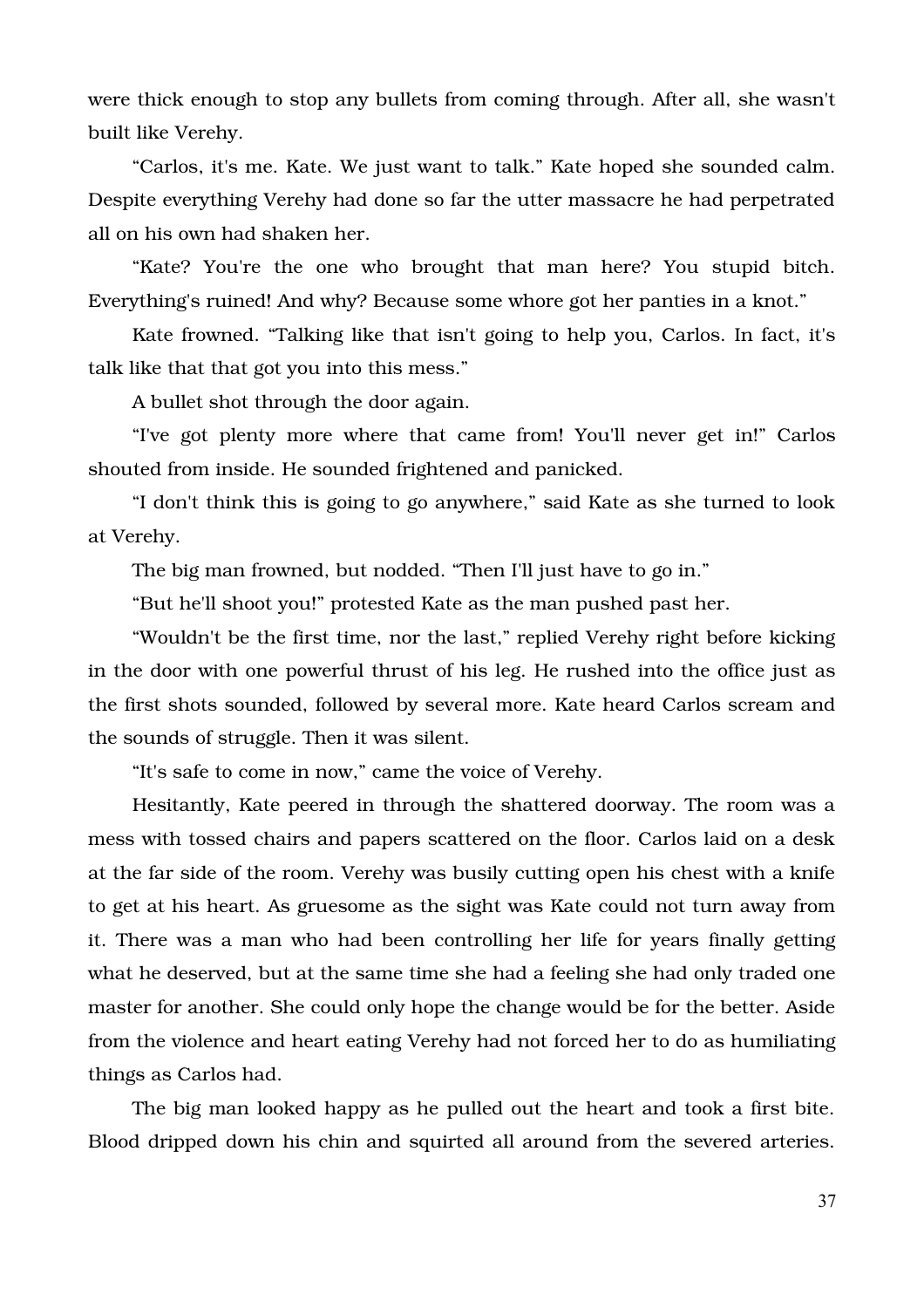Kate finally had to turn around. It had been a bloodbath with just Verehy against what had always seemed like an undefeated army to her. He had completely decimated them and done so apparently without getting hurt himself.

"Oh, look!" demanded Verehy.

Kate turned around to find the man standing there without his shirt. "What?" she asked, baffled at what she was supposed to look at. His bare chest was nothing she had not seen before or even touched.

"Here!" said the man excitedly and pointed just to the right of his left nipple. Kate squinted as it was hard to see from under the blood, but there it was. A single dark hair had appeared.

"A hair?" she asked, not sure what to think of it.

"Yes! My first one!" said Verehy with a smile. He looked more proud of it than the father of a newborn baby. "It took less hearts than I thought."

"What?" demanded Kate. "You're eating hearts just to get chest hair?" It seemed too unbelievable to be true. Absurd. Why would anyone do such a thing?

"Of course," replied Verehy and admired the single hair. He wiped off some of the blood to get a better look at it. "It's the only way we grow them and it's the sign of a ruler. My father has amble chest hair and he's the king. If I am to succeed him I too must have chest hair."

"And for that you're going to kill tens of people?" asked Kate in disbelief.

"Well, considering how many it took just to get this single hair I think it'll be more in the thousands," replied the man and looked at her. The thought did not seem to bother him at all. For a moment Kate was starting to miss Carlos.

"But I can't do it just by going around killing people like this. I need help and an organization to back me up," the man continued and shoved the cut open corpse of Carlos off the table. "So I'm going to take over his operation. Who's his second in command?"

Kate fought a wave of nausea. The man was too callous. He did not care about anything but himself. What had she been dragged into?

"Kate?"

She pulled herself together. "That would be the man hanging out on the railing."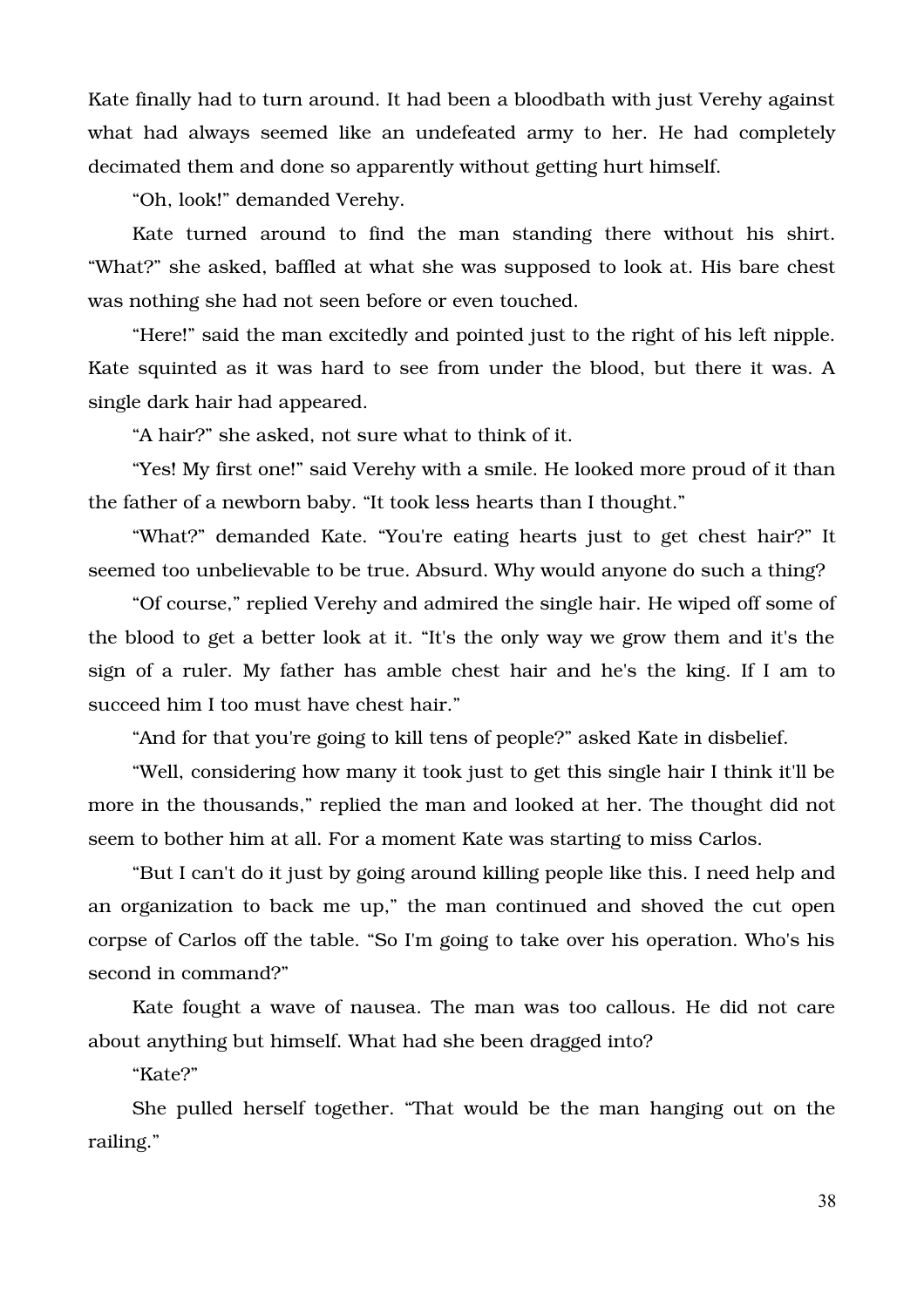Verehy frowned. "Who's after that, then?"

"That would be Luis, the man whose throat you cut open outside."

Verehy frowned as he pulled up a fallen chair and threw himself on it, resting his legs on the table in front. "Is there anyone I haven't killed that could be considered a leader?"

"I don't know," admitted Kate. "I haven't seen everyone you killed." Nor did she have any desire to. She'd seen enough death for one day. Somehow it felt like it was all she had seen since the man came into her life. Would it continue to be like that? She hoped not.

"I guess we'll just have to go through them all so I know who to talk to," said Verehy and stood up.

Kate did not want to, but saying no to him seemed like an impossible task. So she did it and finally a man was found who could talk business. He offered little resistance to Verehy taking over and before she knew it, she was the woman of a crime-lord.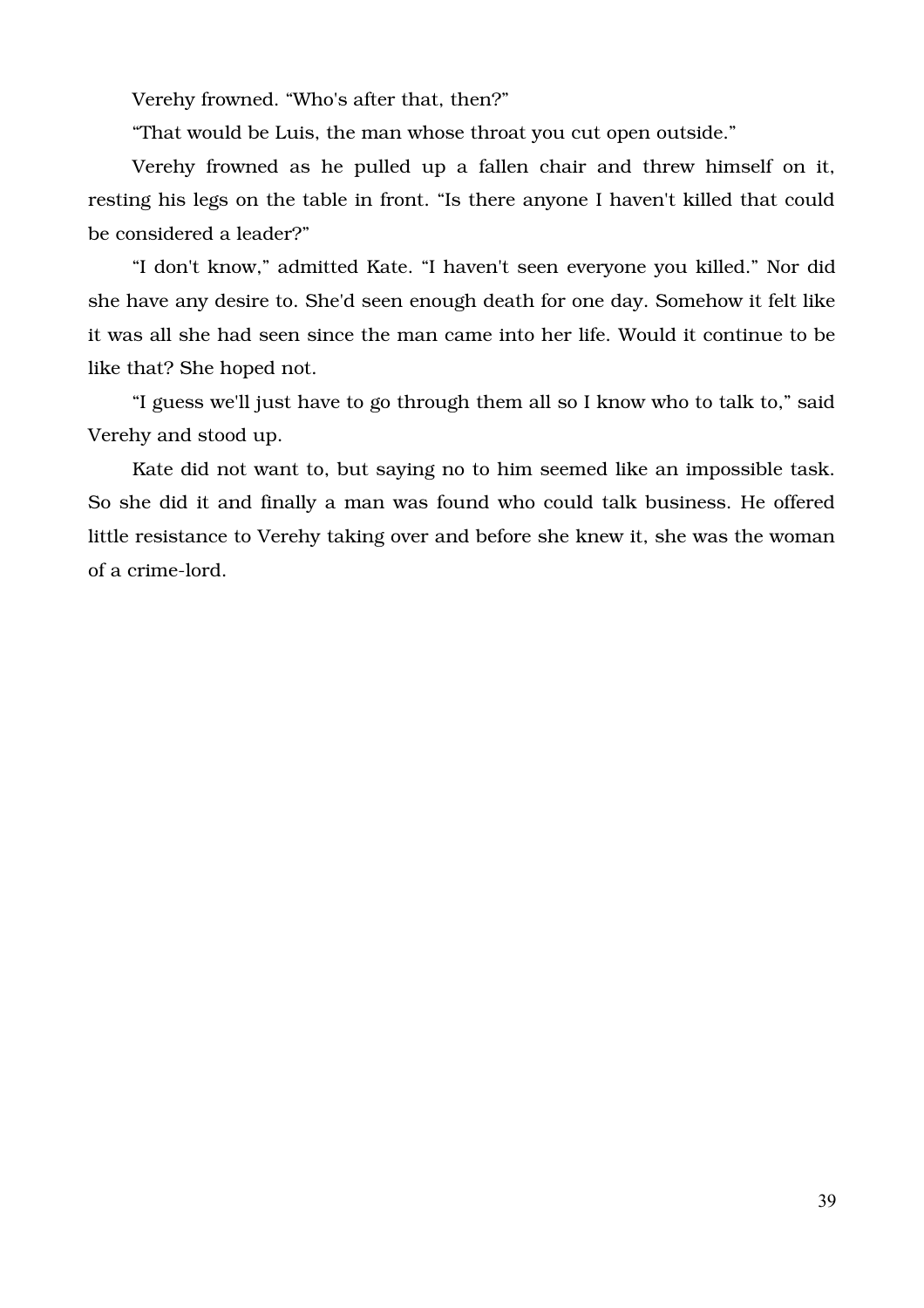## Chapter 4

The sunlight woke Kate up. Its warmth made her turn to her other side and pull the blanket to cover her bare back. She cracked open her eyes enough to see Verehy was not there. He rarely was these days. Two weeks had passed since he had taken control of Carlos' operation. He had duties now that kept him away and for that Kate was grateful. When he was gone she could do what ever she wanted. No longer was she tied to the chains of being a trophy woman.

Whether the chains that had replaced those were a good thing she was still uncertain.

Verehy did not mistreat her, far from it, though the sex could get rough at times and he wanted plenty of that. In the morning, in the evening, sometimes several times during the day. He was insatiable. It was enough to make her wish he'd find another woman to share the load, but at the same time she did not want him giving up on her. What would she do if that happened? Go back to the streets to sell herself? To be picked up by a pimp that would beat her and take all her earnings? No. She'd rather deal with a few bodies now and then and the daily sex.

With a yawn and a long stretch she got up from bed and threw on a morning robe. She padded her way out the bedroom, through the kitchen and down the corridor into the bathroom. With a sigh she sat down on the toilet and ran her fingers through her hair. She almost felt hungover despite not having anything to drink the previous night. Then again, the days felt like she was drunk all the time.

Verehy had solidified his control of the organization very quickly and it was running as if nothing had happened now. The drugs were moving, girls bringing in the clients and the competitors had been assured that moving in was a bad idea. The strings of dead bodies had made the news. Their hearts missing had proven a juicy titbit that the news milked for all its worth. Verehy had been clever and instituted a rule that if anyone was killed his heart had to be brought to him. It earned the new group a ruthless reputation and a few examples was enough to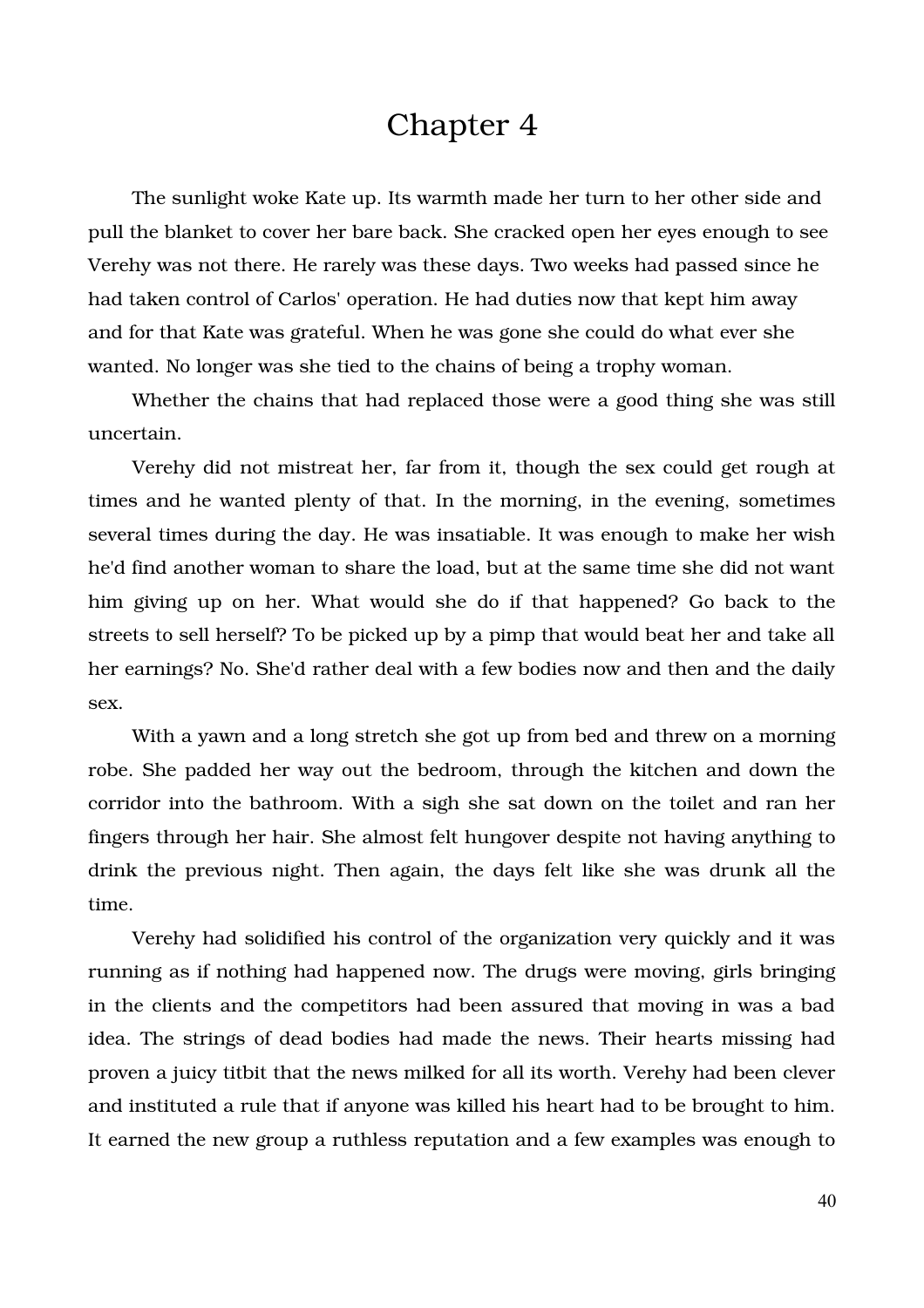make the competitors find easier prey, but it also gave him an effortless supply of hearts to eat. He was making much quicker progress with his seemingly insane goal.

The doorbell rang.

Kate cursed and hurried to finish her business. A quick wipe and a flush of the toilet and she was in the corridor, peering through the fish-eye on the door. She frowned and cracked open the door.

"Can I help you?" asked Kate.

The woman standing in front of her eyed her much the same way Verehy had initially. She felt a bit like a horse on sale. She had thick black hair, deep brown eyes and a well shaped nose and face. Her clothes hugged her figure, bringing attention to her slim waist. What she lost in the chest department she more than made up for below her waist. She was about the same height as Kate.

"Is Verehy here?" the woman asked and continued examining Kate. It forced her to pull her robe tighter around her.

"Who are you?" asked Kate and readied herself to slam the door shut. Few if anyone was supposed to know about the place, much less that Verehy lived there.

"I'm his sister," came the reply.

Sister? Verehy had never mentioned her, but then again there were lots of things he did not talk about. It was possible for him to have a sister, but how could she have gotten here? Wasn't it supposed to be a secret?

"There's no Verehy here," said Kate and began to pull the door shut. She figured it best to try and keep the woman outside the apartment. Before she could close the door, the woman took a step forward and grabbed the door with one hand. With the other she took a hold of Kate's wrist. Despite her best effort she could not pull the door shut. The woman leaned in closer and sniffed the air a few times as if a bloodhound.

"Don't lie to me. I can smell him all over you. If he's not here right now then let me in to wait for him," she tightened her grip on Kate's wrist to the point where she started to fear bones would be broken. It was convincing enough. Such strength was not human and her arms were not those of a muscle builder that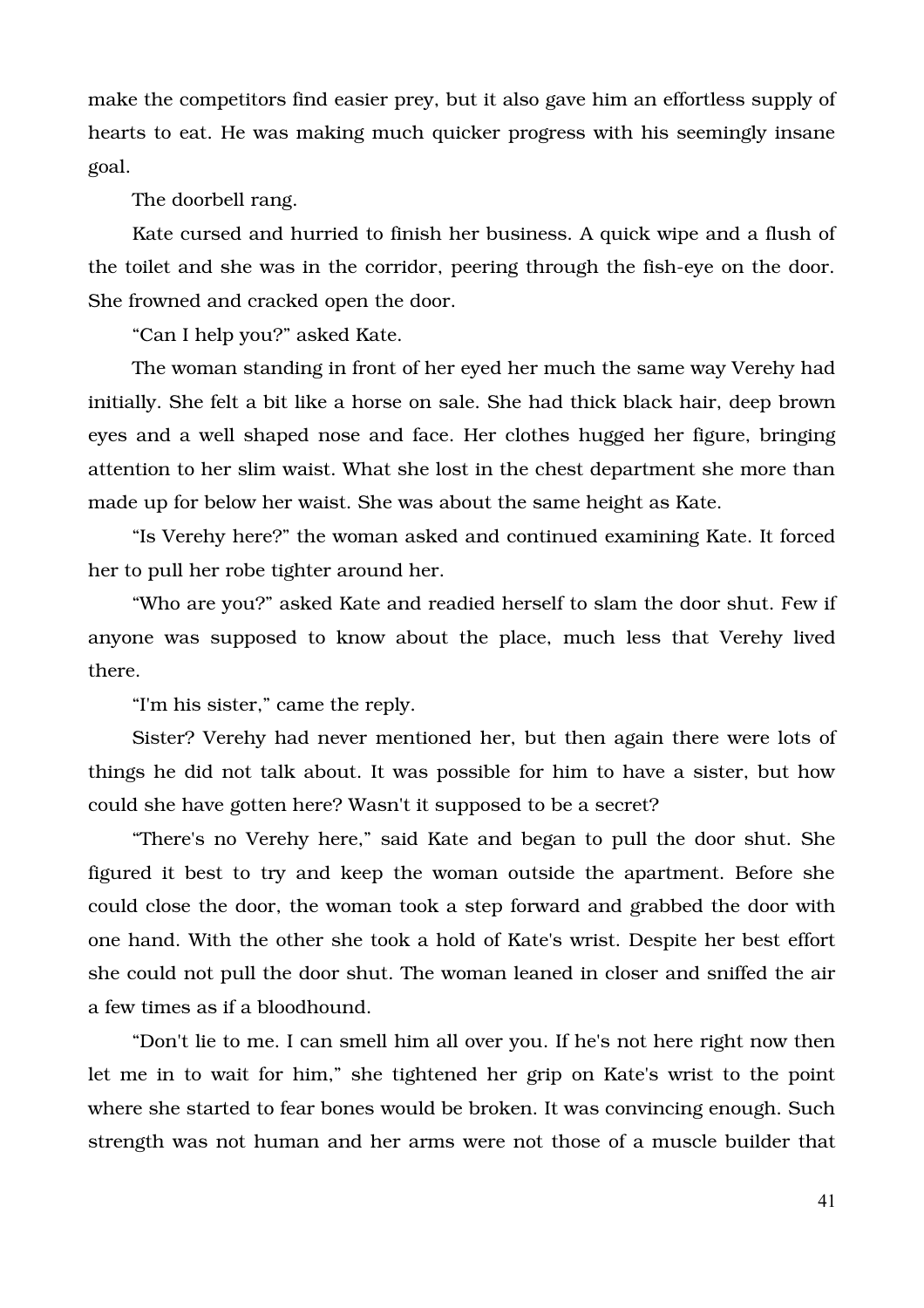she'd have to be to exert so much strength. The only thing keeping the door from completely opening was the chain that anchored it to the door frame.

"All right, all right, I'll let you in," Kate relented as the woman gave her wrist a painful squeeze. With her free hand she felt around to let loose the chain. As soon as she did that the woman let her go and opened the door and sauntered in like she lived there. Kate rubbed her wrist before pulling the door shut and following the strange woman into the living-room.

"What's your name?" asked Kate and headed towards the open kitchen. The woman was admiring the view from the large windows.

"Serena," she replied and turned towards Kate. "And yours?"

"Kate."

"Hmm," Serena made her way across the room to where Kate was. There was a cat like sway to her hips that was certain to draw the looks from any man. Before she could even react her morning robe had been pulled open and the soft hands of Serena were feeling around her body.

"What are you doing?" demanded Kate and took a step back and pulled her robe tight around herself.

Serena grinned playfully. "I just wanted to see why my brother has taken a liking to you. I can see why. He has always liked breasts like yours."

Kate blushed and turned around to the fridge to hide it. She dug out a soda and popped it open. "Do vou want one?" she asked after a moment of consideration.

"Sure," said Serena and popped open the can Kate handed her. She took a long gulp from it and nodded approvingly. "The drinks you have in this world. There are so many of them." She wandered around the room for a bit before settling down on the couch.

"Why are you here?" asked Kate and hesitantly made her way to sit on the opposite end of the couch.

"To see my brother. I already told you that."

"No, I mean, why are you here, in this world? Are you here to eat hearts as well?"

Serena laughed. "I don't know about this world, but in my world chest hair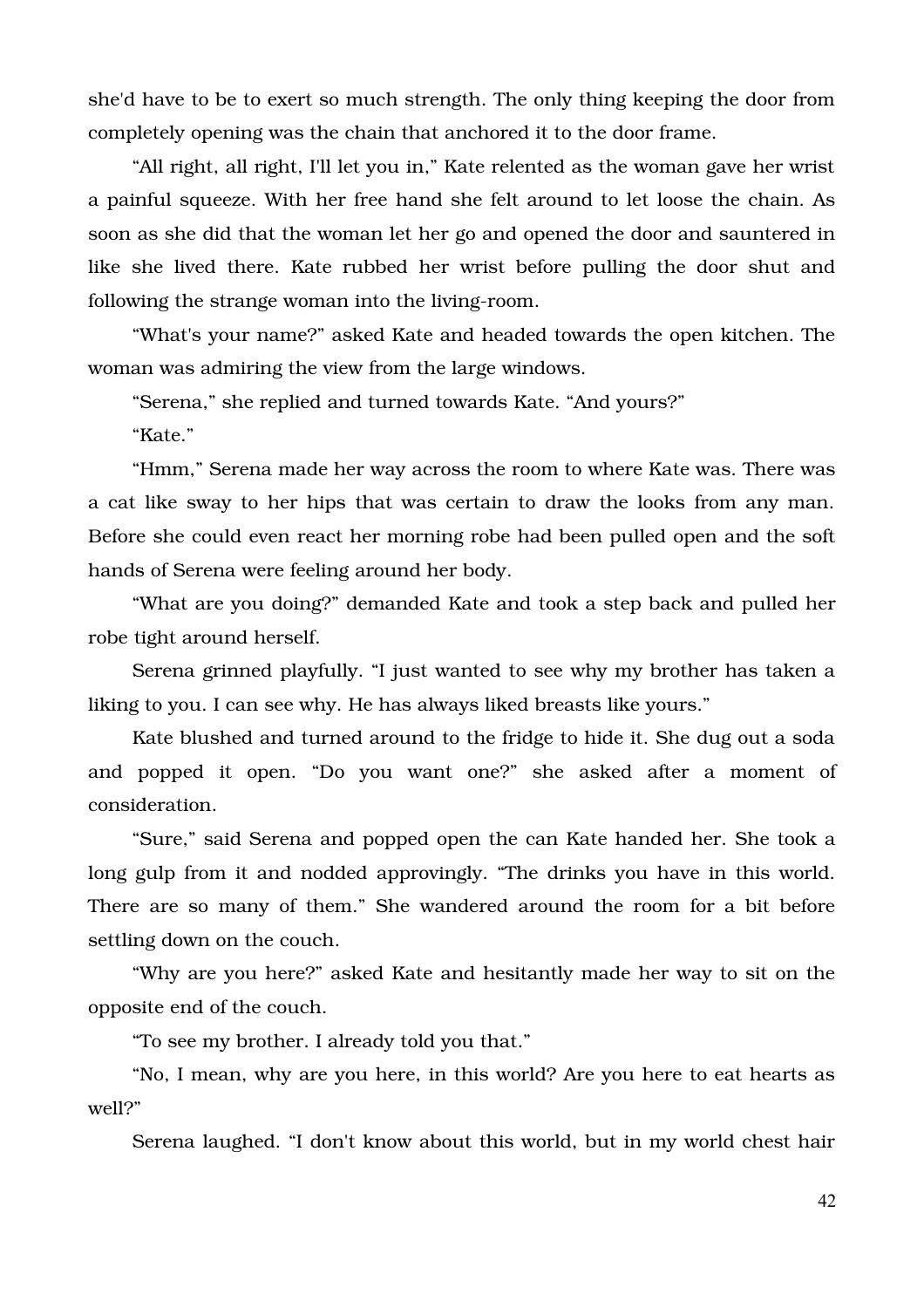is not considered attractive on a woman."

"What then? You've come to eat some other body parts? Hoping something will make your breasts grow?" Kate immediately wished she had not asked the last question, but what had been done could not be taken back. She glanced at Serena nervously. Given the strength she had shown at the door there was little she'd be able to do if she decided she'd make a good meal.

"I'm quite happy with my breasts," said Serena and gave Kate a stare before shuffling her way slowly to her. Kate found herself trapped against the couch arm as the woman pressed close against her. "Maybe you'd like to try them? I tried yours, after all."

Serena grabbed hold of Kate's hand and brought it up to her left breast. Even through the clothes Kate could feel a hard nipple press against the palm of her hand. It wasn't her first time touching another woman in such a way. Carlos and his boys had had many women in similar position as she was and sometimes more than a few would get together and expect the women to put on a show while they drank and snorted drugs. It wasn't the sort of thing that got her excited, but it wasn't all together unpleasant either.

A hand slipped under her robe again and groped her breast.

Serena leaned in closer, her lips almost touching Kate's. "Don't just sit there. Squeeze, feel around.." She leaned in the last few inches and their lips met in a kiss that was full of passion from the side of Serena, but hesitant on Kate's side. It surprised her enough that her hand gave Serena's breast a firm squeeze.

"What have I said about playing with my things without permission?" came the voice of Verehy, surprising both women. Kate jumped up from the couch and pulled the robe to hide her nakedness.

"Verehy!" Serena exclaimed excitedly and jumped up from the couch. She trotted over to the man and gave him a big hug. The man did not look as pleased to see her, but he did not push her away either.

"What are you doing here?" asked Verehy as she pulled away.

"I came to see you," replied Serena with a smile.

Verehy sighed. He had on a pair of black jeans and black high collar shirt. "What did you do to father for him to tell you how to get here?"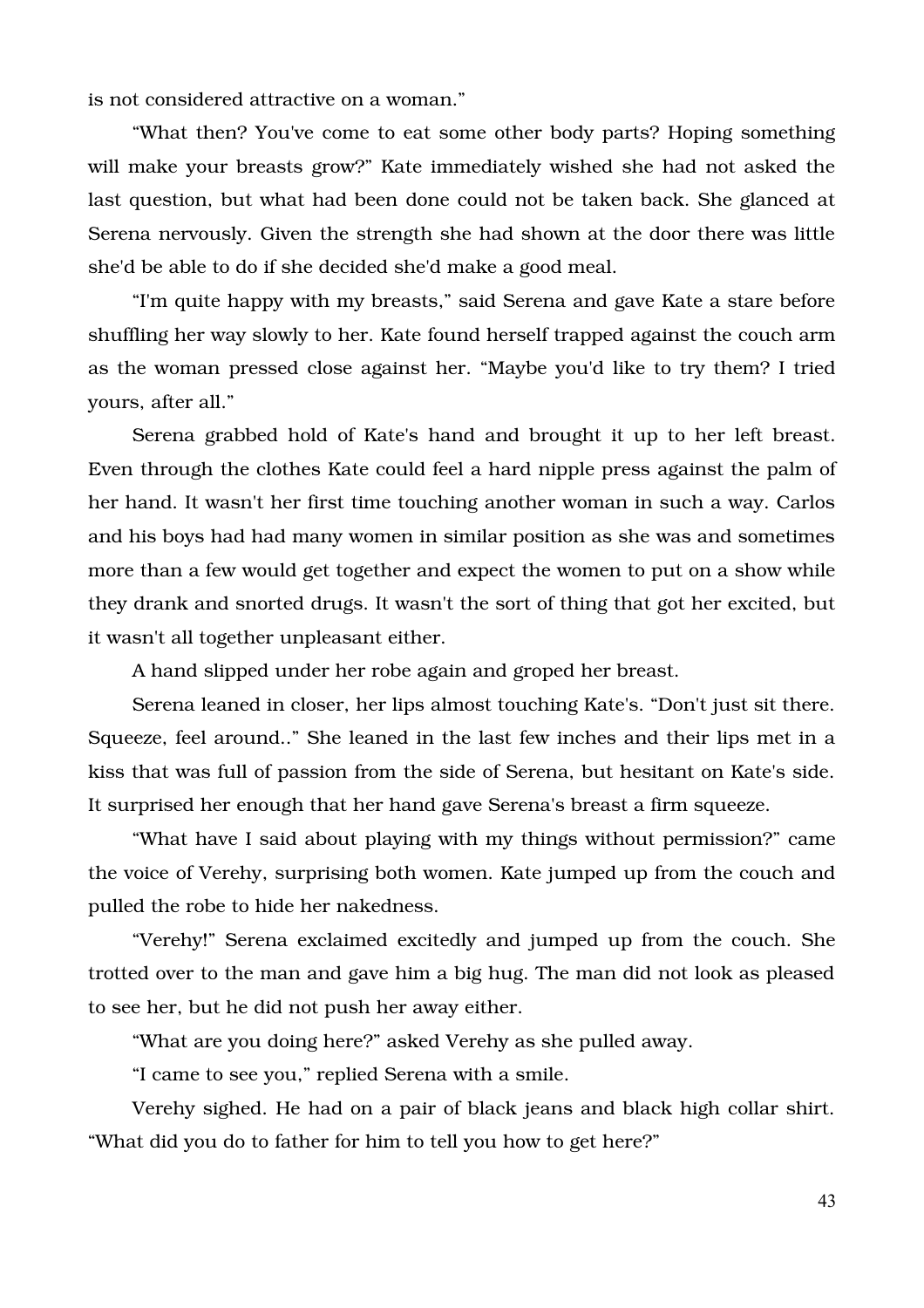Serena shrugged her shoulders. "I overheard him telling you."

"So why are you here only now?" asked Verehy.

Serena looked hesitant. She took some distance to her brother and settled back onto the couch. "I ran. Father would have me marry a man old enough to be my grandfather. I'm not going to do it."

Verehy cursed. "Do you have any idea what you've done? What sort of position you've put father in? That man you were supposed to marry is powerful and now you have insulted him!"

Kate looked on, frozen in place as the two continued to squabble over the matter. She had not seen Verehy as angry as he was now and it frightened her. He'd seen what he could do. Still, Serena did not seem concerned at all. Then she was his sister. Maybe she relied on that to keep her safe from the brunt of his wrath.

It was a long argument, but finally it looked like Serena emerged victorious.

"Fine. You can stay here for as long as I am here," said Verehy, though he did not sound pleased with the decision.

It was obvious to Kate now he had a soft spot for his sister. The fact he did not bother asking Kate whether she could stay was just a sign of how things were.

"Thank you, brother," said Serena and smiled at him, though she had her mood still in fighting mode. It was obvious from her body language.

Verehy turned to Kate. "Can you keep an eye on her while I'm gone? Keep her out of trouble, show her around?"

Kate nodded, though she doubted there was anything she could do if Serena wanted to do something. She was much stronger than her and words were unlikely to be enough to keep her in check.

"I don't need a babysitter," said Serena.

"That's the condition I'm setting," said Verehy in a firm voice and gave his sister a stern look. "What Kate says, you do. If I find out you haven't, I'll send you right back home to father. He will not be as understanding as I have."

Serena looked sullen. "Fine."

"It won't be that bad," said Kate, hoping to ease the foul mood her newest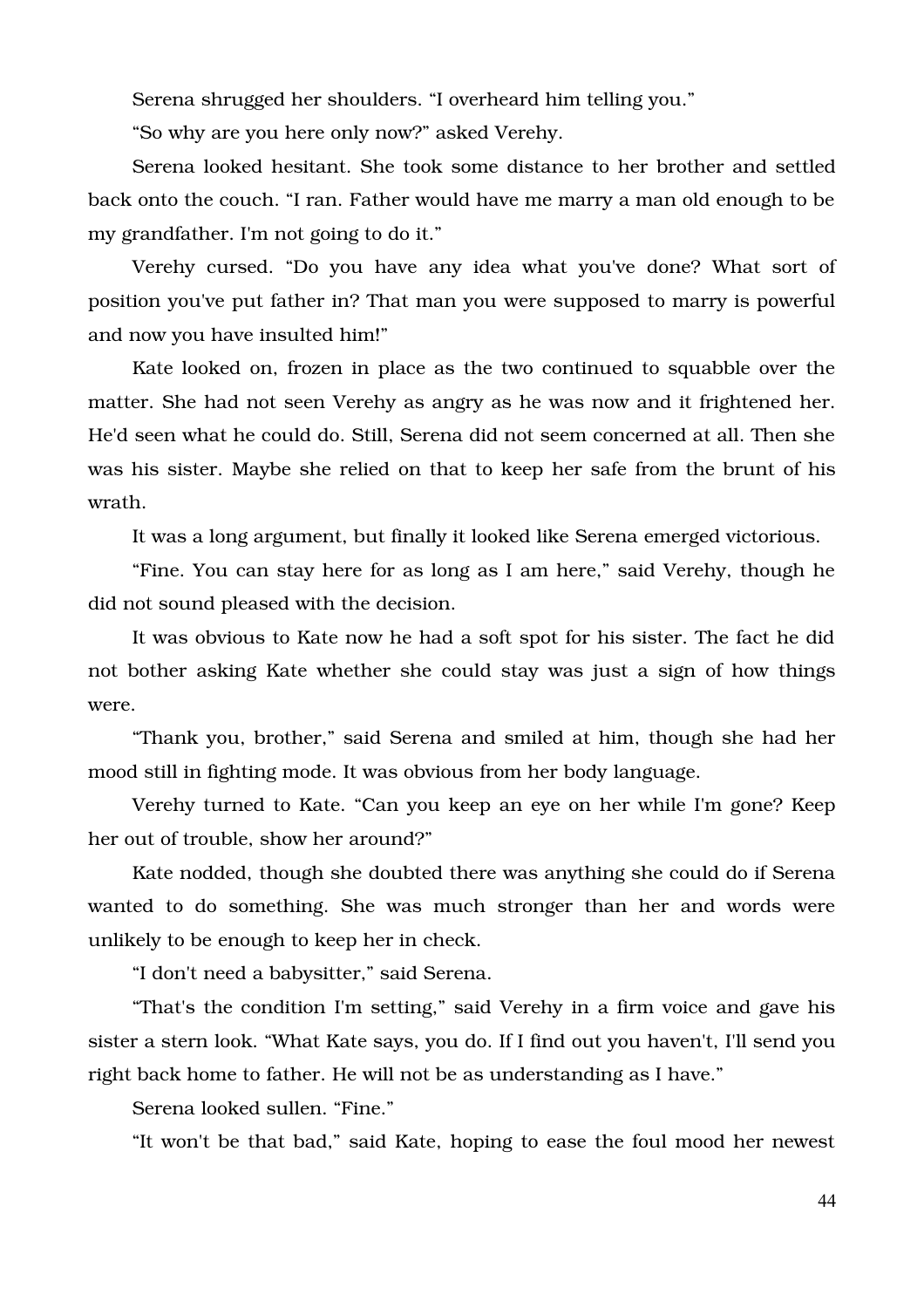problem was in. "There's plenty for us to do and I won't force you into anything you don't want to do."

Maybe she'd turn out to be reasonable. Maybe they'd get to have some fun together.

"Now since my lunch has already been ruined, I might as well get back to work," said Verehy. He gave Kate a look that told come evening, there would be a bit more than usual coming her way.

"Can I come with you?" asked Serena and looked hopeful. It was clear she was not putting much faith in Kate being able to entertain her.

"No," said Verehy and turned to leave. His tone left little room to argue against and both women watched as he disappeared out the door.

There was an awkward silence as the two were left alone.

"What is he up to anyway?" asked Serena after a moment.

Kate wrapped the robe tighter around herself and went to the kitchen. It was time for some food. Maybe Serena would calm down with a full stomach. "He's running a criminal organization. I think they're going to remove one of their competitors tonight."

Verehy was merciless in expanding his domain. Every bloodbath meant hearts for him to eat. The reputation of his organization was enough to make most fold over by now. The stories of dozens of bodies with their hearts ripped out meant there was respect on the streets for the brutality with which he conducted business.

Kate feared the cops would soon have their sights on him on reputation alone.

"There's going to be a fight?" asked Serena, her eyes sparkling. She stood up from the couch and made her way to the kitchen counter to see what Kate was up to. She watched her take out vegetables and meat from the fridge and start preparations.

"Most likely," Kate replied as she cut the meat into thin strips.

"He should have let me go with him. I love fighting." Serena leaned against the counter and watched Kate work the knife. The way she looked at it made it look like she wanted to grab it and go stab people.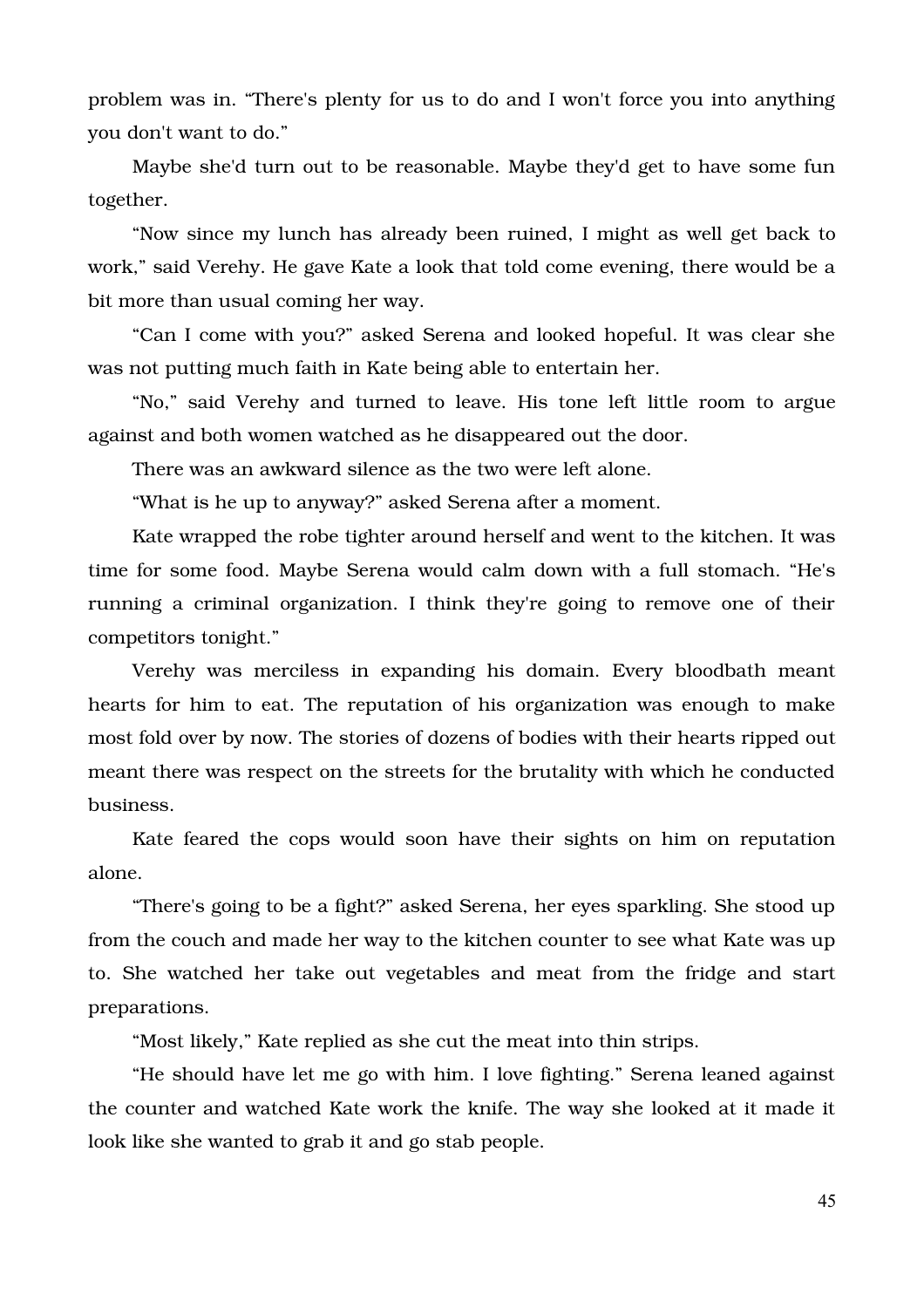Kate tried to put most of her focus on the food and let the conversation happen without much thinking. "You're a princess in your homeland, aren't you? Do they let you fight?"

Serena laughed. "Of course. Everyone fights back home. If you haven't cut off someone's head by the time you turn ten, you're considered a failure. I cut my first one when I was seven. I still remember how proud my father looked that day."

It shouldn't have come as a surprise how coldly she talked about it. But it still had Kate fumbling with the knife.

"What's the matter?" asked Serena. "You look shocked."

Kate shook her head. "I'm sorry. We're not used to such things here."

"What do you do then? To prove that you are growing to be an adult?"

"We don't have to prove that," said Kate. "We just go by years. Once you turn a certain age there are some celebrations, usually tied to your particular religion."

"Then how do you weed out those unfit to be adults?" asked Serena.

"The stupid take care of it themselves," said Kate. "The rest, well, they live."

Serena pursed her lips. "Doesn't sound very efficient. You let the weak live and spread their seeds. That must be why you are so weak compared to us."

"Perhaps," Kate admitted. For the moment she was happy her society did not work like theirs. She would likely have been dead herself had it done so.

Serena reached over the counter and grabbed a strip of beef from the pile Kate had made. She sniffed the red piece of meat before dangling it down to her mouth and chewing on it with a delighted expression. Just a few weeks ago it would have been enough to make Kate shudder with disgust, but the things Verehy had put her through made eating raw cow meat a minor thing.

"Do you like it?" asked Kate.

"It's tasty," said Serena and reached for another strip. She tore off a small piece from it and took her time chewing each bit.

"Just don't eat it all before I have a chance to cook it. It'll be much better then," said Kate and finished with the meat. She started chopping up some onion and carrots along with other vegetables that would go into the stir-fry.

Serena gave her a doubtful look, but did not grab any more of the meat.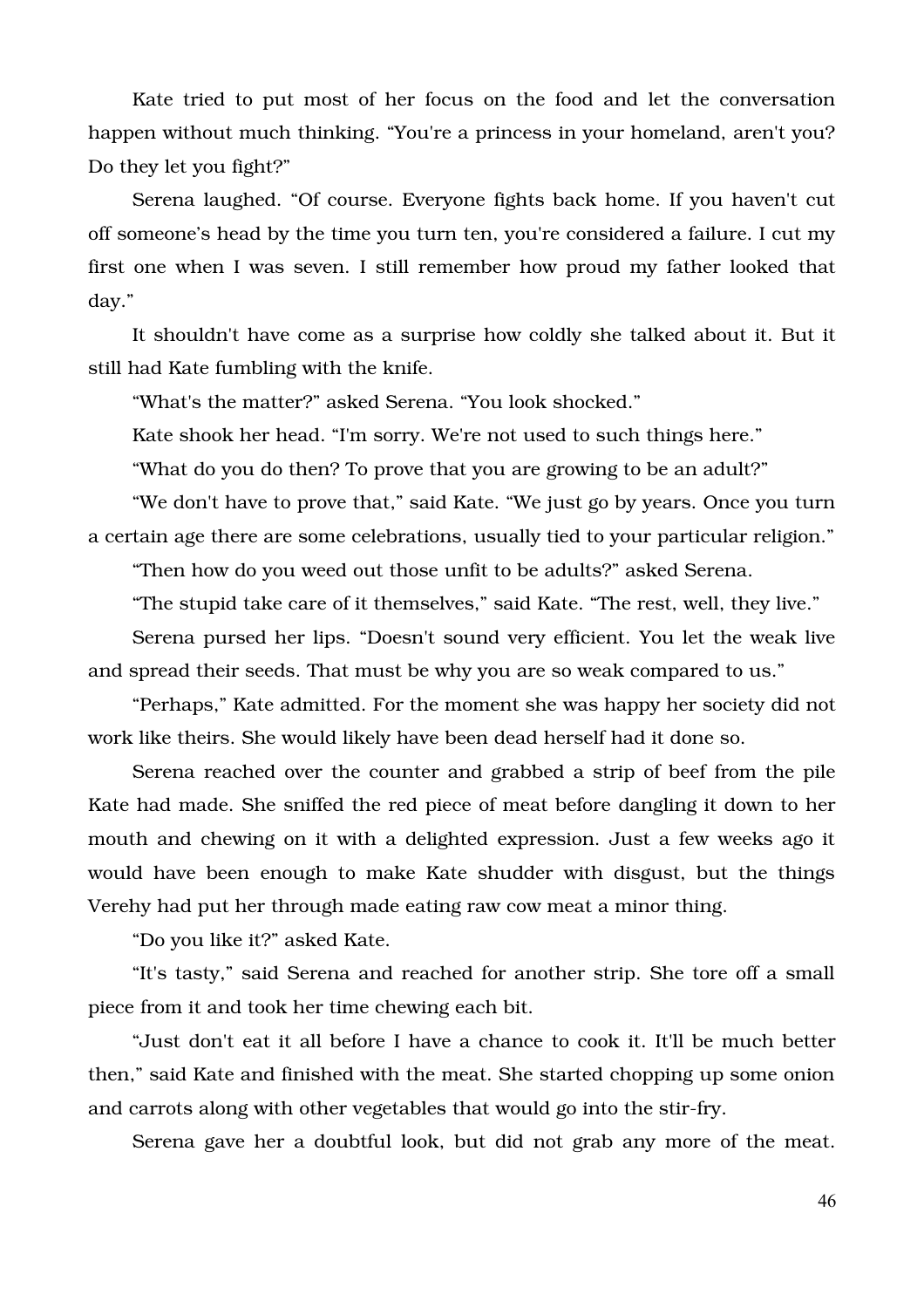Instead she was content to sample each of the vegetables being sliced. None of them seemed to offend her tastes. As Kate started cooking the food and the aromas filled the room she started to agree with her that cooking would make all of it taste better.

"What do you say about going out after we're done eating?" asked Kate as she tossed the meat around in the pan. It had gotten a nice brown crust already so she set it aside in another bowl and started working on the vegetables.

It was only lunch time so there was plenty of time left to explore the city. Staying cooked up in the apartment with Serena for the entire day did not sound like something that would end well.

"I'd love that," said Serena. "I didn't have much time to get to know things as I walked alone. I was more focused on finding Verehy."

"Where did you get those clothes then?" asked Kate. They were not something that looked to be from her world.

Serena shrugged her shoulders. "I took them from some woman. She looked my size. She was very weak. Couldn't even get up after a single punch."

"You didn't kill her, did you?" asked Kate and stopped stirring the vegetables to look at her. Of course she'd killed her. That seemed to be what they did.

"I didn't bother to check. She might be alive." Serena did not seem at all concerned about it. At least she had had enough sense to realize she needed different clothes to fit in.

Kate returned to the vegetables. She couldn't quite shake the coldness with which Serena had explained the situation, but what could she do about it? Nothing. Just like with Verehy, if she said the wrong thing it would be her who would end up paying for it. Even if he had ordered her to follow Kate's commands, it did not seem enough to ensure she didn't use violence on her.

It took her a moment more to add the meat back into the mix and pour in some soy sauce and other ingredients to coat everything with a tasty sauce. When it was all done, she had two plates filled with a tasty dish. She handed Serena her portion along with a fork and settled on a stool to eat her own share.

"This is good," said Serena after the first few mouthfuls. She savoured every bite much more than she had with the raw meat. The expression on her was one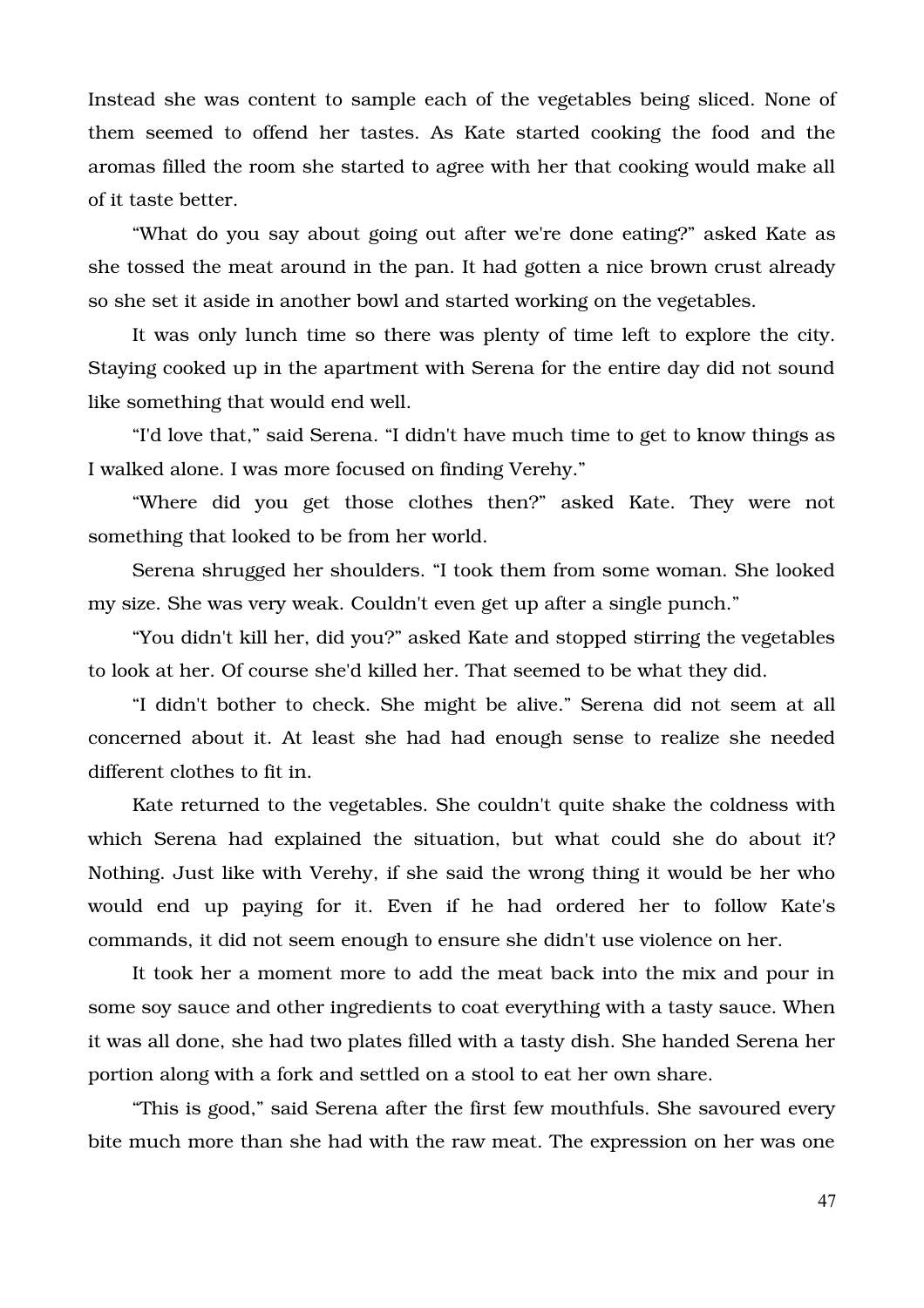of happiness and enjoyment, which made it harder for Kate to see her for what she was. When she was like that she looked just like any other young woman.

Kate had seen many like her. Carlos had gotten his claws on every one of them and locked them in an invisible cage like they were canaries. She'd seen his men strip them of their innocence, turn them into drug addicts so they could cope with the constant use and abuse.

In that sense she was happy Verehy had come along.

He might have eaten peoples hearts and killed anyone he wanted to, but at least she treated the women better. Of course, he still rewarded his men with them, but he expected them to be treated properly. They were his after all. Kate knew of at least one man who had given a trophy woman a black eye. Verehy had not hesitated in taking his heart.

He had no tolerance for poor treatment, which seemed a bit odd considering how he acted otherwise.

"In your world, how are the women treated?" asked Kate and took another mouthful of food. There was a nice crunch left in the carrots.

"What do you mean?" asked Serena.

"Verehy seems very protective of us. Not just me or you, but others that come under his influence," replied Kate and gave the other woman a look.

Serena laughed. "He's always been like that. It's not exactly normal. Father has scolded him for it more than once." She gave Kate a look. "Where we come from women don't need special protection. They take care of themselves just as the men do. Most of them would take it as an offence to have a man meddling in their affairs on account of their gender."

"But aren't the men still stronger?" asked Kate.

"Sure, but any man knows if they try anything they'll get hurt," said Serena. "You forget what our society is built on. Death can come just as easily from the hands of a man as a woman. Or a child."

"But don't you have powerful men. Men who have followers who can use numbers to enslave those alone?" It seemed like an unbelievable scenario that such cliques would not form. When individuals were too strong it was an obvious outcome that some would gang up to make up for it.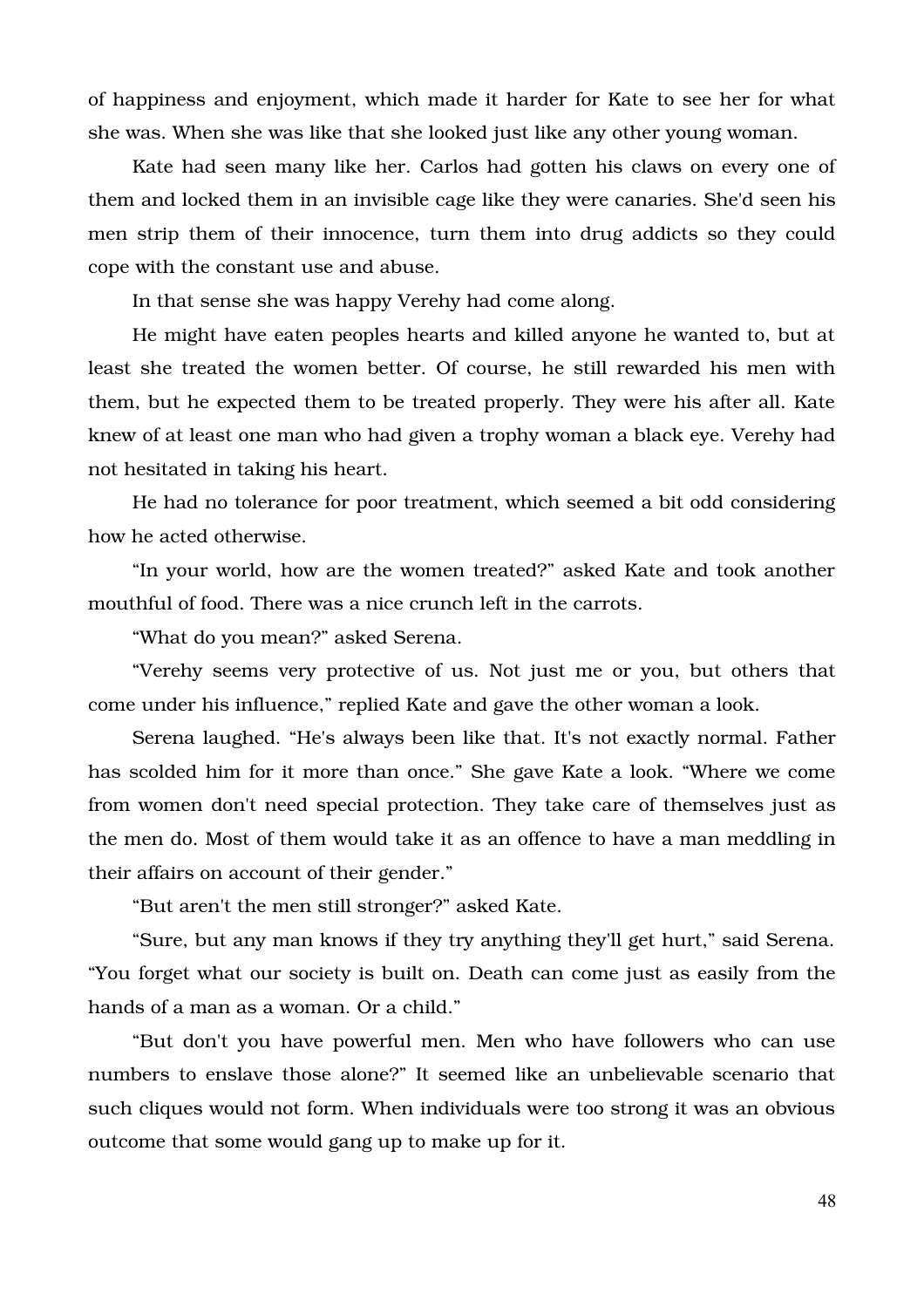"There are laws and then there is the king. On top of that there is the code of honour," said Serena. "What sort of a victory is it, if you need five men to beat a single opponent? There's no honour in it for the victors. Only shame for their weakness."

She finished up the last of her food and looked ready to lick the plate clean, but instead she placed her fork on it and pushed it towards Kate.

"So there are no women that get shoved around as trophies for men to use?" asked Kate. She emptied her own plate and reached for Serena's. She started rinse them before putting them in the dishwasher.

Serena looked at her like she was mad. "Of course not. Well, not any against their will anyway. You can never discount the ambitious types that latch onto who ever seems the most powerful."

Kate shook her head in disbelief. Despite the backwards nature of their society it seemed some thing were better there. Maybe violence and the right of the strong did work better when allowed to run its course.

"And there is the king to keep things in check," said Serena and started to wander the apartment. She stopped to admire a painting on the wall. "He's the only one you can follow. He has the chest hair. He ensures the laws are followed and everyone is treated as they should be."

Kate said nothing as she put away the dirty dishes. What was there to say? Her words were not going to change how ridiculous their entire society seemed to be. But somehow it looked to be working.

The doorbell rang.

Serena gave her a questioning look.

"Just stay here. I'll go see who it is," said Kate and made her way to the hallway and the door. She peered through the small spyhole and cursed as she saw who it was.

It was detective Gatsy. What was he doing here?

He rang the bell again.

Kate glanced back into the apartment. How would Serena react to him if she had to let him in? What would the detective think of her? It was a risky combination, but she couldn't just not open the door.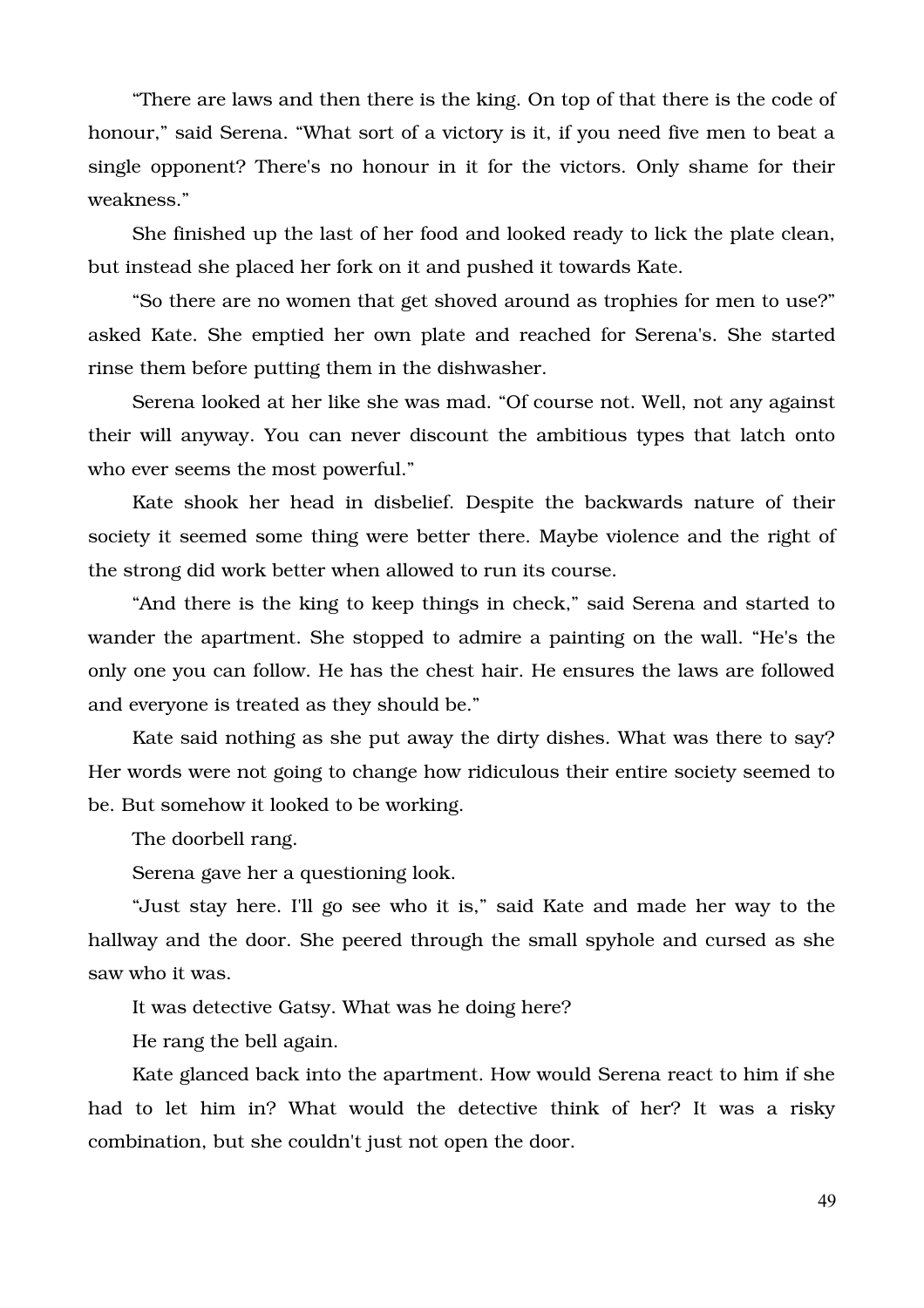Kate turned the handle and cracked open the door as much as the chain linking it to the door frame allowed. She put on a smile. "Detective. What brings you here?"

"We have some new information about the case. I would like to talk with you about it," replied the man and looked her up and down. Kate knew the look. She saw his gaze stop at her cleavage for a moment. The detective could likely have called just as easily, but that would not have allowed him to see her. Instinctively, she grabbed her robe and pulled it tighter around herself to hide the cleavage.

"What is it?" she asked.

"I believe it would be best if we talked inside," replied Gatsy.

Kate hesitated. She could say no. There was nothing forcing her to talk to the man, but what sort of suspicions would refusing raise? How much unwanted scrutiny would it bring on her and by extension to Verehu?

"All right," she finally replied and undid the chain, letting the detective in. She made certain to lock the door just as it had been. She led the detective into the living-room, dreading what reaction he would have on Serena and she on him.

To her surprise the woman was nowhere to be seen. She looked around for any signs of her and noticed the bedroom door move a little. The relief in tension was immediate. Serena had been smart enough to hide.

"Can I get you something to drink?" Kate asked.

"No, thank you," replied Gatsy and surveyed the apartment. He leaned against the back of the sofa and turned his attention to Kate. "We've had some reports that concern us."

"What kind of reports?" asked Kate. She had her arms crossed under her bosom, making her look apprehensive.

"That the man you encountered at the park is active in the underground world. He has racked up quite a reputation for himself. People I thought could not be frightened are terrified of him and his gang."

"Do you think I'm in danger?" asked Kate and did her best to sound worried and scared. She should have been had things been as the detective thought they were.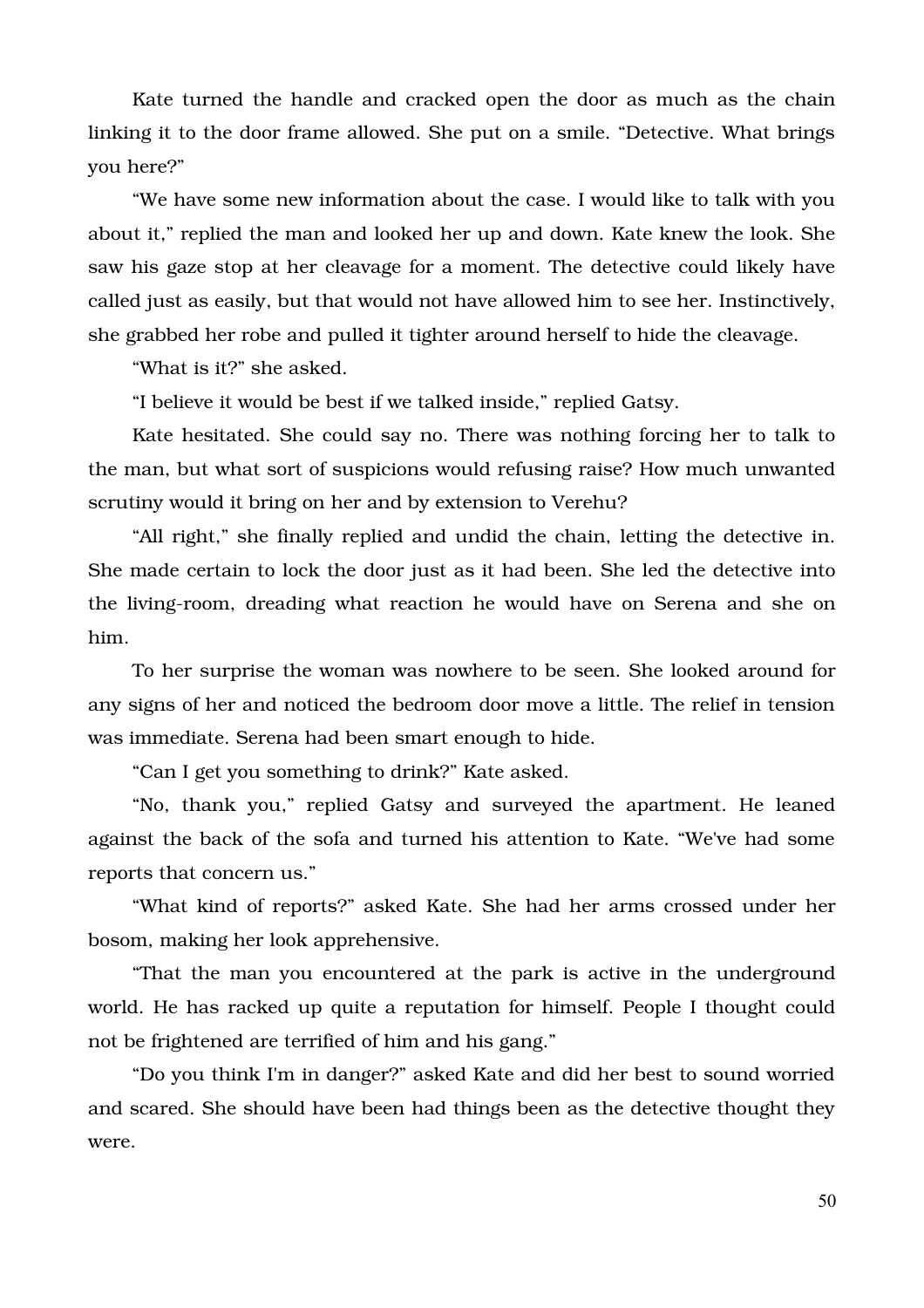Gatsy shook his head. "Seems like he has moved on. Still, I have to ask. Have you had any contact with him?" It was hard to remain calm under his inquisitive look.

Kate shook her head. "Thankfully no. If I had I doubt I'd be standing here talking to you. He did not seem like the kind to let people live."

"I ran across one of your neighbours," said Gatsy and kept his eyes on her, looking for any unusual reaction. "They told me a man has been coming and going from your apartment on a regular basis. The description could have fit our man."

Kate felt a panic swell up inside her. It took all her effort to keep her composure. What could she say to it? Which of her neighbours had let something like that slip?

She was saved by the bedroom door swinging open.

Both of them turned towards it. Serena walked out, stretching and yawning as if she had just woken up. The scene was made more believable by her complete nakedness. She had the body of someone who worked out. You could see firm muscles on her arms, but not enough to make her look any less feminine. She did have nice breasts, just as she had claimed and her body continued down to a flat stomach and a curvy hip.

Her clothes had managed to hide most of it.

Serena rubbed her eyes, as if still half asleep and made her way to Kate. "Good morning," she mumbled and wrapped her arms around Kate. She leaned in to give her a kiss on the lips.

For a brief moment Kate wanted to push her away, but realized it would blow away everything she was trying to do. So she replied to the kiss. The softness of her lips made her feel a bit sorry as they parted. She didn't mind Serena had slipped a hand under her robe and fondled her body as they kissed.

Gatsy looked like he was about ready to have a heart attack at the sight of the pair. There was even a slight red that had risen to his cheeks.

"Oh, we have a guest," said Serena and turned to the detective, as if noticing him for the first time. Her hand didn't leave Kate's waist. Nor did she make any effort to acknowledge her nakedness.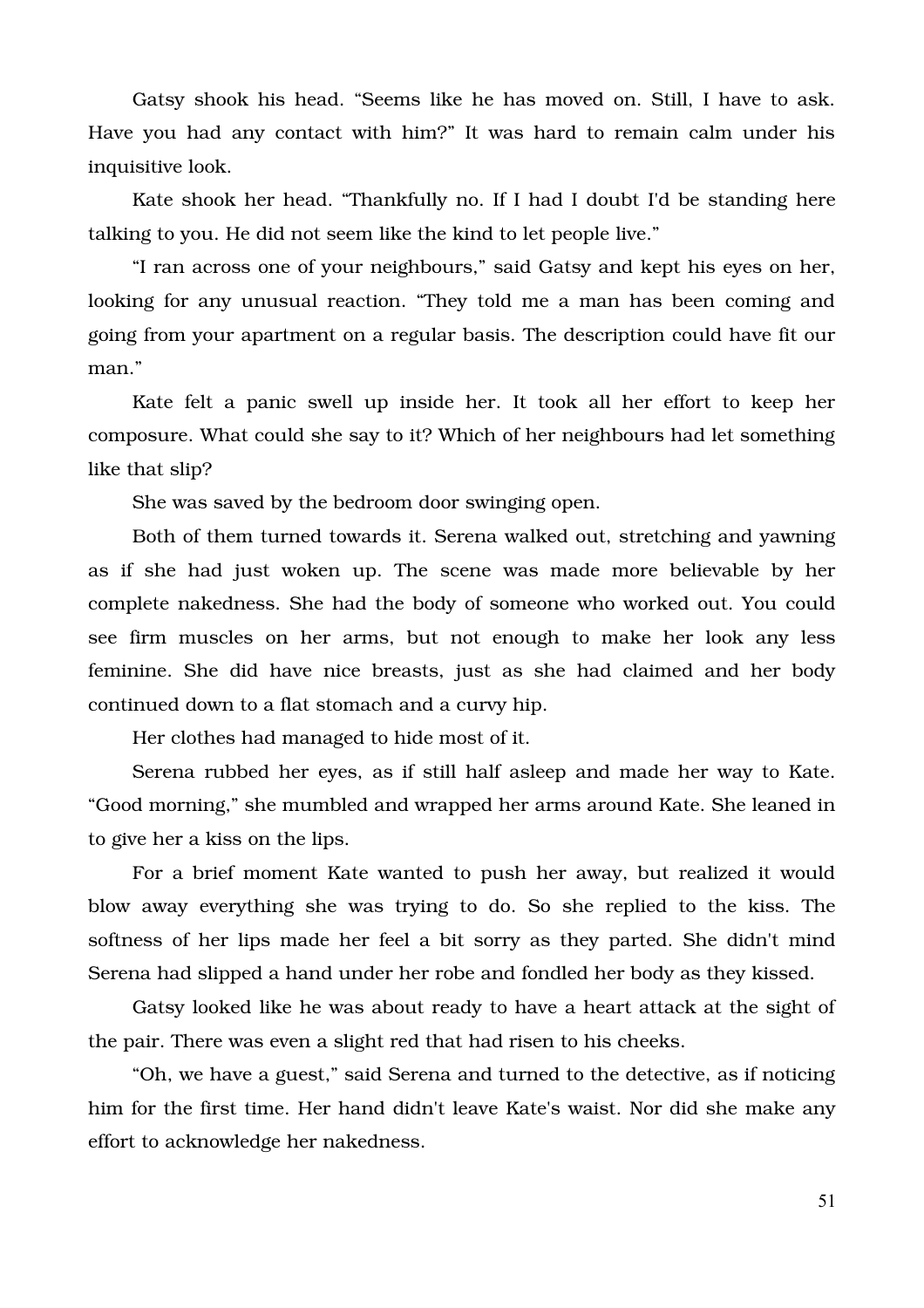"This is detective Gatsy," said Kate after a moment of gathering herself. It was a brilliant plan to distract the man. She only hoped they'd be able to pull it off. "Detective, Gatsy, this is Serena."

"A pleasure," said the detective, still flustered and looking for a safe location to set his eyes on. He found a spot, but every time his eyes wandered back to Serena.

"How can we help you?" asked Serena in a voice peppered with curiosity.

"I was just asking Kate here about a man one of the neighbours has reported seeing leaving this apartment," said the detective, getting back on point when reminded why he was there.

"A man?" asked Serena with a raised eyebrow. She turned to look at Kate and put her hands on her hips. "I thought we agreed there would be no men without telling first?"

Kate took on a hurt expression. "I was just about to tell the detective there is some sort of mistake. There hasn't been any man coming and going from this apartment. I wouldn't lie to you."

Serena pursed her lips for a moment. Kate kept her eyes on the detective and saw him ease up considerably. He still had his eyes on Serena and it was clear she was giving credibility to her response with her moment of consideration.

A smile appeared on Serena and she leaned in to give Kate a kiss. "I know. You wouldn't lie to me," she said as they parted lips.

Kate gave her a smile and turned back to the detective with a questioning look.

"Ah. Well, it could be the neighbour was mistaken," said Gatsy and rubbed his chin as if trying to remember what else he was supposed to ask.

"I have had some issues with some of them," Kate confessed. "Not all of them approve of my lifestyle." She glanced at Serena.

"I see," said Gatsy. "That can be an issue sometimes."

"We don't let it bother us," said Serena and grabbed hold of Kate's hand. She gave her a look that could only be described as love filled.

Kate was uncertain how to respond to it so she just looked down, hoping it would be taken as a sign of coyness.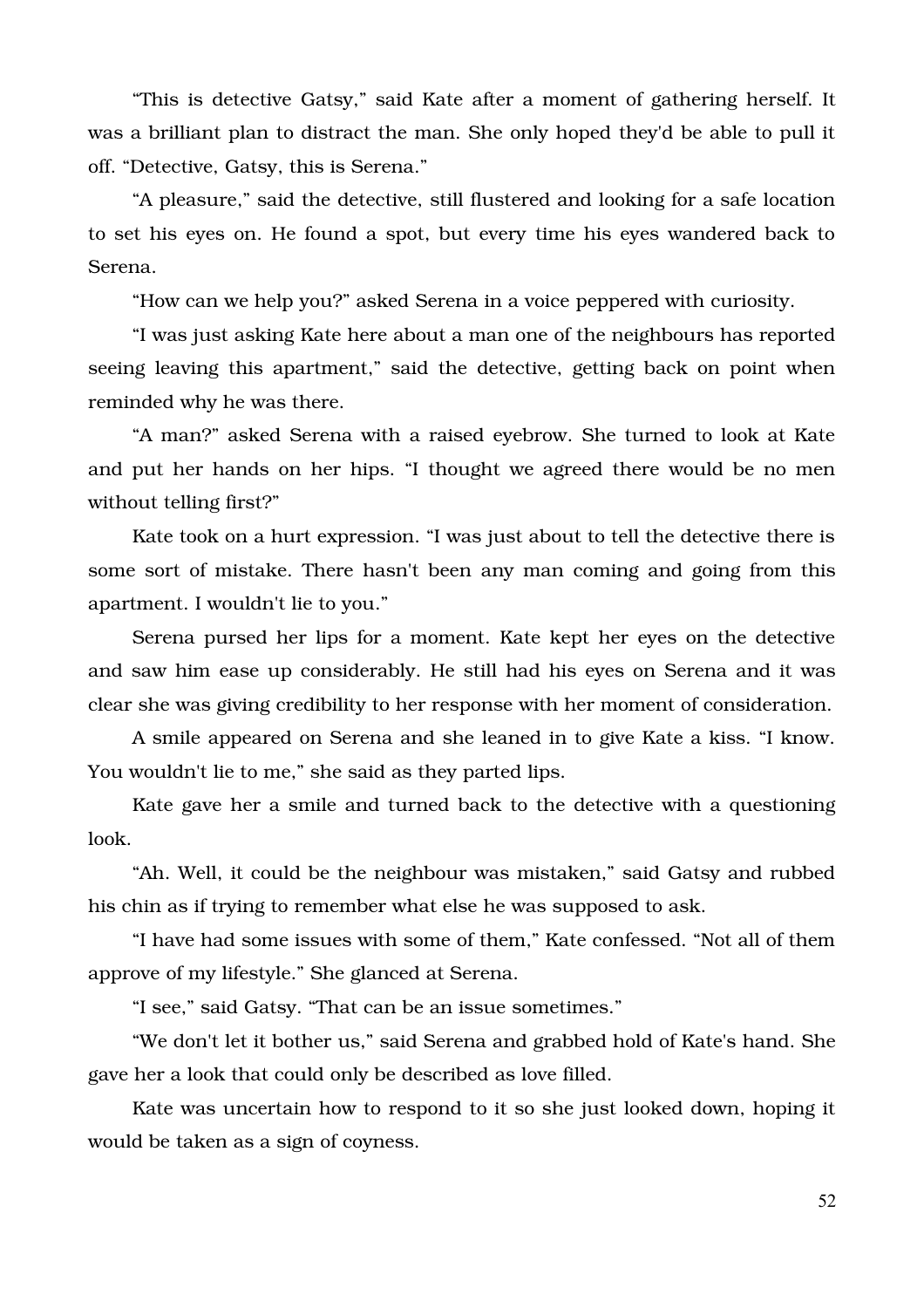"Well, I won't take up any more of your time," said Gatsy and pushed himself from the couch. "If you see that man, give me a call." He handed Kate his card once more.

"I will," Kate assured and started to guide the man to the door.

"Are you sure you have to go?" asked Serena. "We could offer you something to drink."

Kate gave the woman a stern glance. What was she doing, trying to make the man stay just as he was about to leave? The longer he stayed the greater the risk he'd see something was not right.

Gatsy turned to give her a look. It was longer than it needed to be as he once more took in her nakedness. "Thank you for the offer, but I have to be going. You two ladies have a nice rest of the day."

There was a hint of disappointment in his voice. No doubt he would have loved to stick around and see if Kate would get naked as well.

"Thank you for stopping by," said Kate as she had managed to escort the detective out the door. "I know you could have just called."

Gatsy nodded. "Some things are better talked about in person. You keep your eyes open and remember to call me."

"I will," Kate assured, though she was certain there would be no call made.

"All right. Bye." Gatsy turned to walk down the corridor to the elevator.

Kate closed the door with a relieved sigh.

She hoped there would be no more similar encounters with the detective. Eventually she would slip and then the police would really be after her and Verehu.

And Serena.

Kate made her way back to the living room. Serena still stood there, naked. She had a smile on her that told of how pleased she was with herself.

"That was a good distraction," said Kate. There was no reason not to acknowledge that she had saved her from answering tougher questions. "How did you come up with it?"

Serena shrugged her shoulders. "In my experience a naked woman distracts any man. I figured it would be the same here."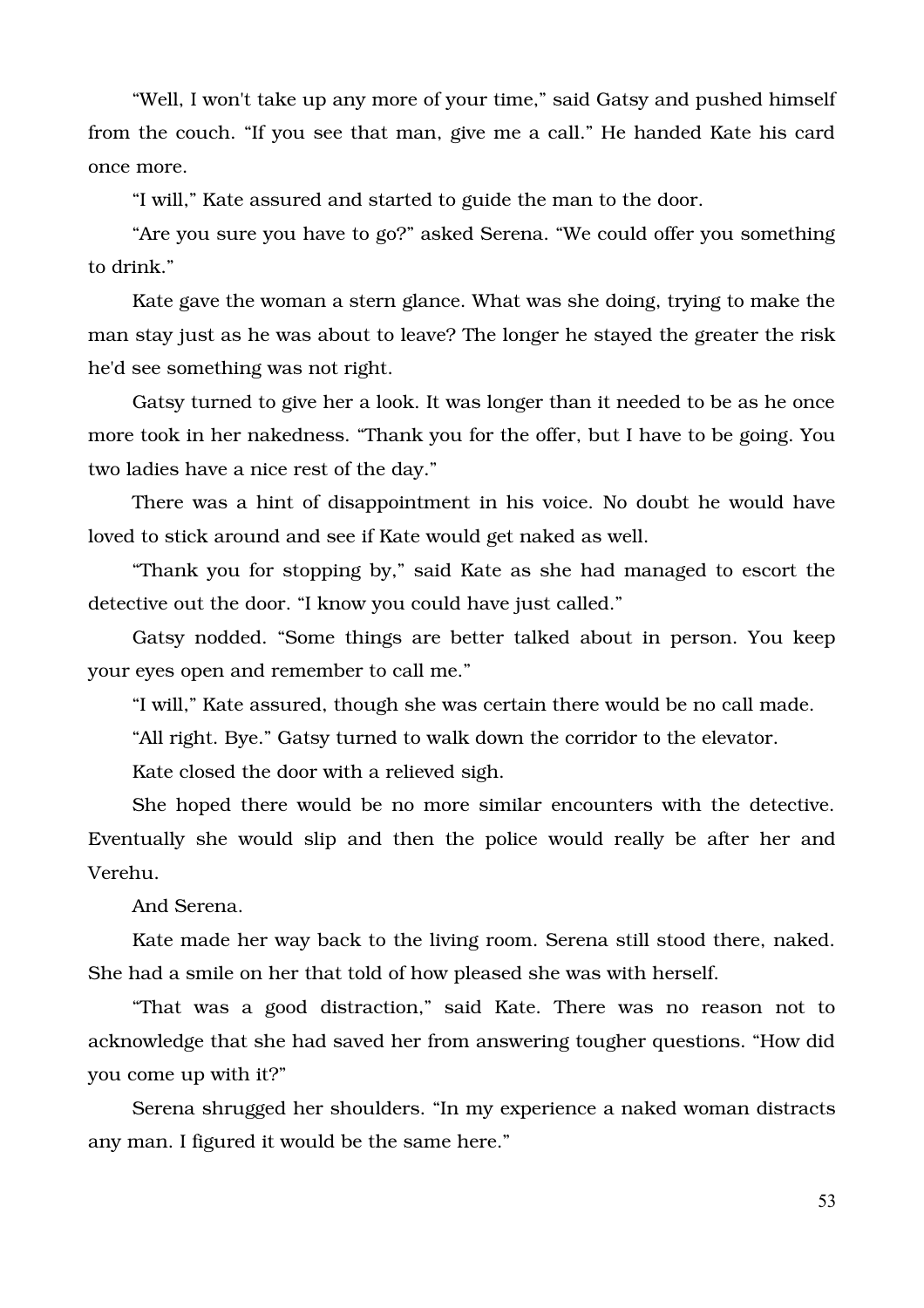Kate couldn't argue against that.

"I did think about killing him," said Serena as she plopped herself onto the couch. She laid down as if it were the most natural thing to do at such a moment.

For Kate it was a chilling reminder that while her lips had been soft and the kiss not all together unpleasant, she was from an entirely different world whose values were not the same as hers. "I'm glad you didn't. That would have been trouble for both of us. And Verehy."

"What's so special about that man? Why would his death have brought us trouble?" asked Serena.

Kate stared at her for a moment before taking a seat opposite to her, leaving the coffee table between them. "He's a cop. They uphold the laws and if one of them gets killed the rest will swarm over the incident like hungry wolves."

"So they're like the city watch or guards working for my father," said Serena and turned her head to see Kate. Her hair was scattered around her head like a puddle of blood.

"A bit like that, yes," said Kate. She wasn't sure it would do any good to explain them in any more detail. Serena did not seem like she'd care nor would it make much of a difference.

"So if I say someone is a cop, don't kill them," said Kate, hoping it would be enough to keep her from causing too much damage.

"What if they're really causing trouble?" asked Serena. It was clear she was looking for fringe cases that would justify her killing them anyway.

"No killing unless I say so," said Kate in a firm voice. "That goes for anyone we come across."

Serena gave her a sour look. "That's no fun."

"But it's for the best. This world isn't like yours. People getting killed draws a lot of attention. The kind of attention we don't want. Verehy made the mistake and he ended up dead. Well, unconscious for several hours."

"He did?" asked Serena and sat up. Suddenly she seemed very interested. "Tell me all about it."

And Kate did.

Serena listened to her intently. Hearing how her brother had been